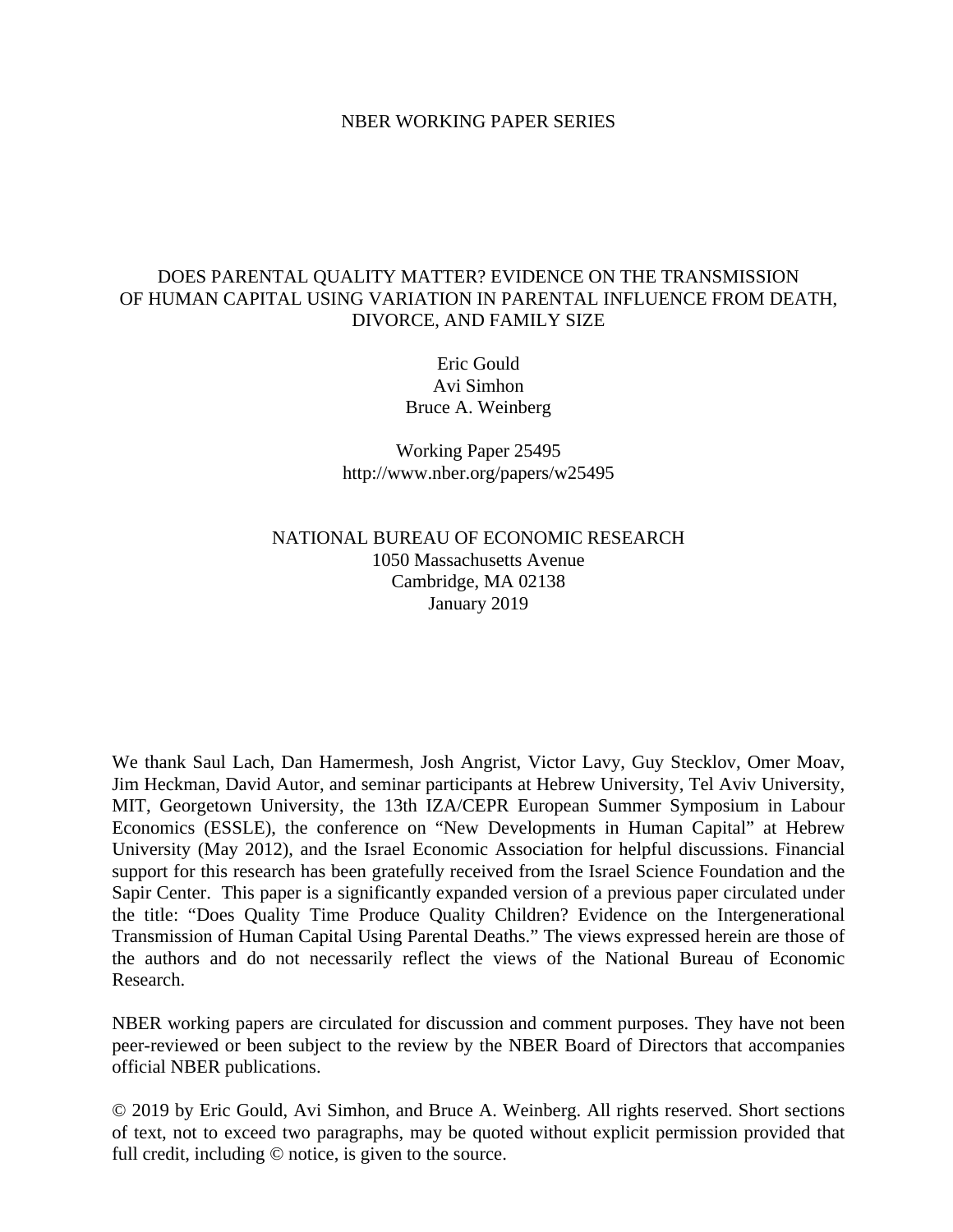Does Parental Quality Matter? Evidence on the Transmission of Human Capital Using Variation in Parental Influence from Death, Divorce, and Family Size Eric Gould, Avi Simhon, and Bruce A. Weinberg NBER Working Paper No. 25495 January 2019 JEL No. I21,J13,J24

## **ABSTRACT**

This paper examines the transmission of human capital from parents to children using variation in parental influence due to parental death, divorce, and the increasing specialization of parental roles in larger families. All three sources of variation yield strikingly similar patterns which show that the strong parent-child correlation in human capital is largely causal. In each case, the parentchild correlation in education is stronger with the parent that spends more time with the child, and weaker with the parent that spends relatively less time parenting. These findings help us understand why educated parents spend more time with their children.

Eric Gould Dept. of Economics Hebrew University Mt. Scopus Jerusalem 91905 ISRAEL eric.gould@mail.huji.ac.il

Avi Simhon Robert H. Smith Faculty of Agriculture, Food and Environment The Hebrew University of Jerusalem P.O.Box 12 Rehovot 76100 Israel asimhon@mscc.huji.ac.il

Bruce A. Weinberg Department of Economics Ohio State University 410 Arps Hall 1945 North High Street Columbus, OH 43210 and NBER weinberg.27@osu.edu

A data appendix is available at http://www.nber.org/data-appendix/w25495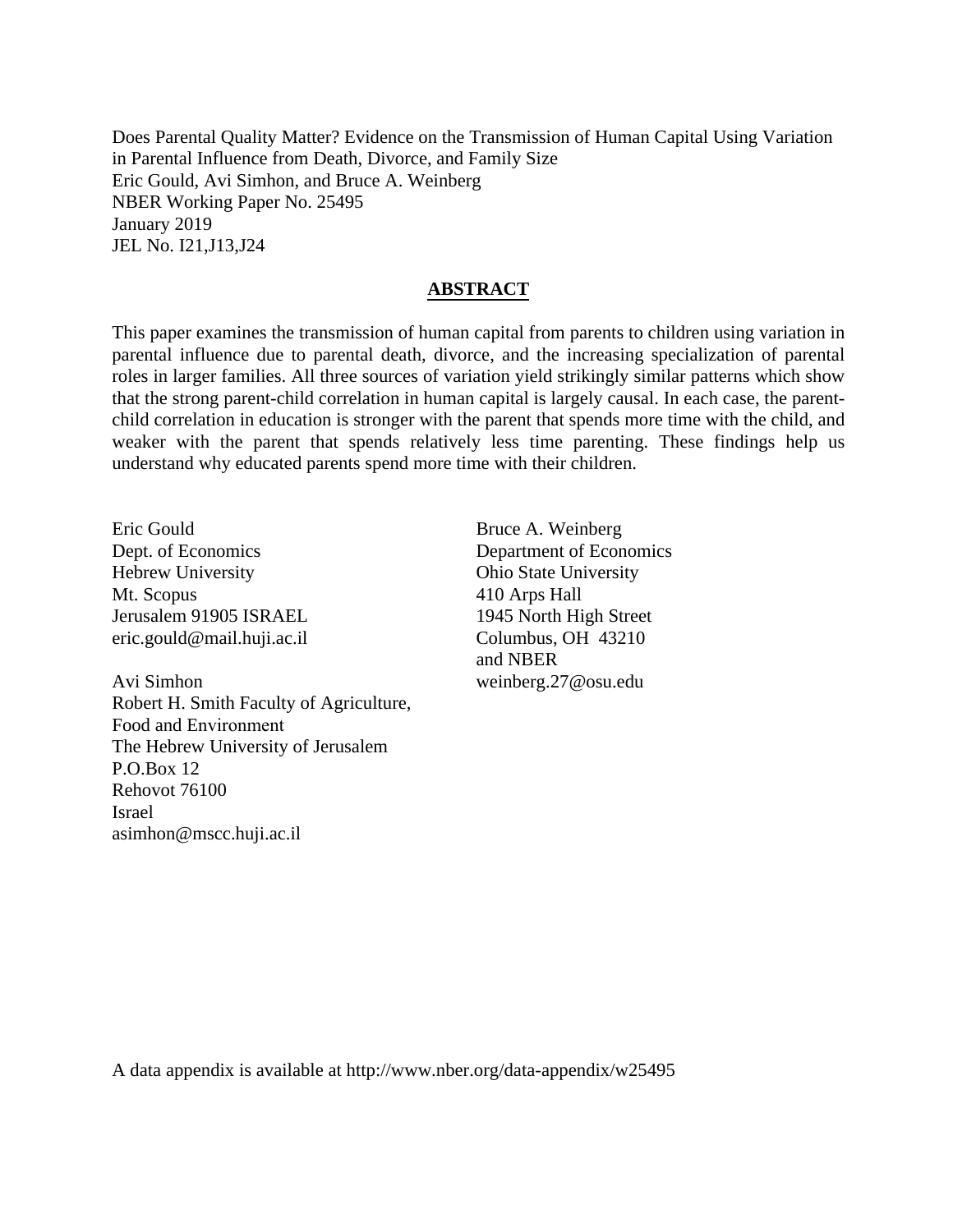## **I. Introduction**

Educated parents tend to have better educated children, and typically spend more time with their children relative to less educated parents. One possible explanation behind both phenomena is that educated parents are more productive in creating human capital in their children. This paper examines this hypothesis using variation in parental involvement stemming from parental death, divorce, and the increasing specialization of parental roles in larger families.

Although there is a large literature on the intergenerational transmission of human capital, there exist large differences in the findings across methodologies. This paper utilizes a new approach based on the idea that the strength of this transmission, if not entirely genetic, should be a function of the "quality" of each parent, interacted with the amount of time and influence ascribed to each parent. Examining this issue empirically is challenging, since each parent's role, time input, and labor force participation are likely to be set as part of a household optimization, as well as being correlated with unmeasured characteristics of the child and parents. For example, a child with learning problems may receive more attention from his/her parents, thus leading to a negative correlation between child outcomes and parental time inputs.

To overcome these empirical obstacles, we use quasi-random variation in parental influence. Parental death increases the role and time input of the surviving parent relative to the one that passes away. Similarly, parental divorce typically leads a child to be increasingly under the care of one parent, usually the mother, relative to the other. Both of these shifts in parental time inputs and influence are intensified if they occur earlier in a child's life. Therefore, we analyze the incidence and the timing of both types of unfortunate events in order to identify the causal effect of parental human capital on a child's human capital.

However, parental human capital can have a direct effect on the production of a child's human capital through parent-child interactions, or an indirect effect by increasing the earning capacity of a parent. Parental death and divorce are cases where the remaining parent's human capital may exert a larger influence over a child's outcomes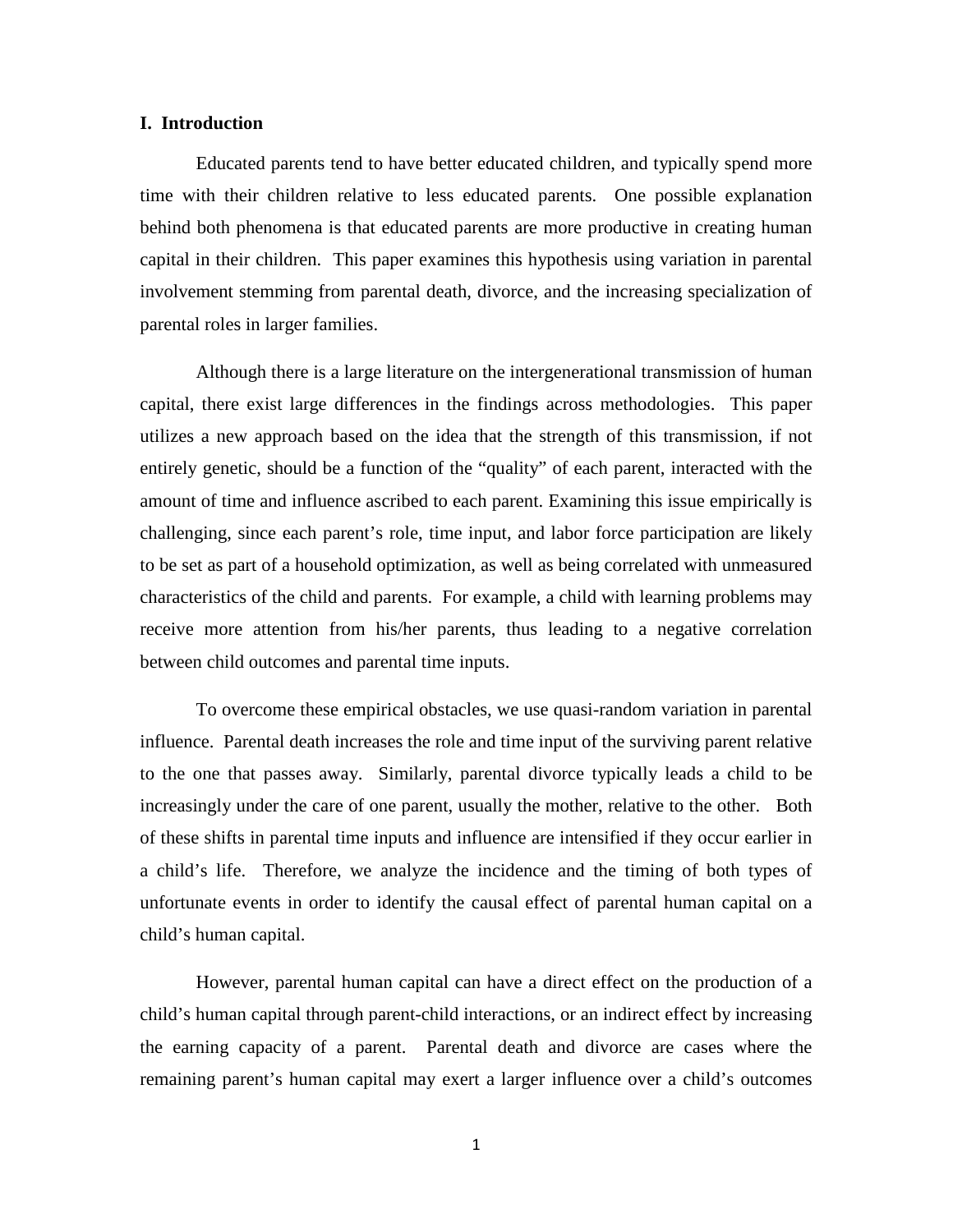due to both the direct and indirect effect – since a surviving or divorced parent is likely to spend more time with her/his children and also to become a primary income source for the household.

We employ three complementary strategies to disentangle the direct from the indirect effect. First, we show that our results are robust to including controls for parental earnings, school fixed effects, and the socioeconomic status of the locality of residence. Second, we exploit the fact that fathers typically earn more and spend less time with children, so that if the primary mechanism is the indirect income channel, the effect of losing a father should be greater than that of losing a mother. In fact, we find the opposite. Lastly, we develop a model that shows that as family size increases, a mother's education should become more important relative to a father's education if time investments are important – since mothers empirically spend more time with children relative to fathers in larger families. Thus, we provide three complementary pieces of evidence that point to the direct quality of time effect being the main channel that links parental education to their children's outcomes.

Our analysis of all three sources of parent-child interaction time is performed with a large sample of all Jewish children born in Israel between 1974 and 1991 that attended secular schools. The information for each child includes parental education levels, family size, changes in parental marital status, and the year of any parental death. The sample is quite large with over 22,000 children who lost a parent before the age of 18, over 77,000 children whose parents divorced before the age of 18, and over 600,000 children who did not experience parental death or divorce before the age of 18. Our outcome variable of interest is whether the child passes the "matriculation exam" in Israel by the end of high school, a high-stakes test required to attend college, which is passed by roughly 57 percent of Israeli students.

Our analysis using parental death as a source of parental influence compares the effects of parental schooling on three separate sets of children: (1) children that did not lose either parent by age 18; (2) children that lost a mother or a father before the age of 18; and (3) children that lost a mother or a father, but after the matriculation exam was completed (after age 18). Using variation across these groups, we test the idea that if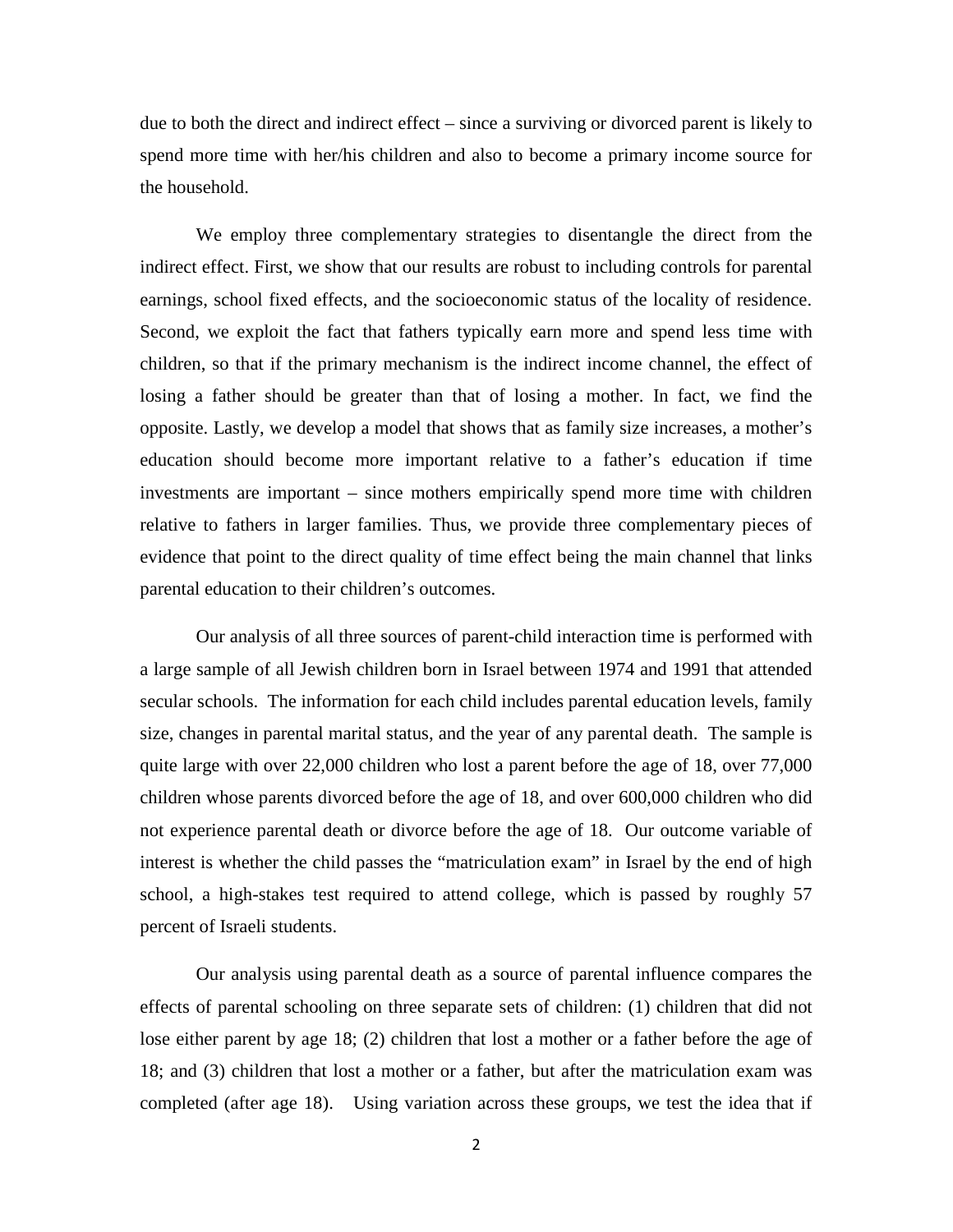education causes parents to be more effective in producing educated children, the relationship between a parent's education and his/her child's human capital should depend on whether that parent was alive and able to interact with the child before taking the matriculation exam.

The non-random selection of families that suffer a parental loss is addressed using the number of years a child spends with the parent who eventually dies. Specifically, we take a sample of children who are similar in the sense of having suffered the death of the same parent before the age of 18, and examine whether the parent-child relationship in education intensifies with the number of years together before the parent dies. Furthermore, we leverage the discontinuity introduced by the timing of the test relative to the parental death. Within a sample of individuals that lost a given parent, losing a parent after the age of 18 should not have a causal effect on the outcome of a test which was completed by the age of 18, while losing a parent before the age of 18 could have a large impact on the same test. This discontinuity allows us to perform a useful placebo analysis in order to examine the causal interpretation of our estimates.

Our analysis using divorce as a source of parental influence is analogous. This strategy examines children whose parents divorce, and tests whether the education of the mother (the custodial parent in most cases) becomes more important relative to the father if the divorce occurred before the age of 18.

Our analysis using variation in family size is based on the idea that if income is the primary channel linking parental education to children's outcomes, the relationship between them should be weaker in large families where financial investments must be spread among more children. We further show empirically that mothers in larger families spend more time with their children relative to fathers and that their education is a more important determinant of children's outcomes relative to fathers. These findings are consistent with parental time being the main mechanism that links parental education to children's human capital.

Our results display a consistent, striking pattern across each analysis that indicates that parental education has a large causal impact on the human capital of children, and the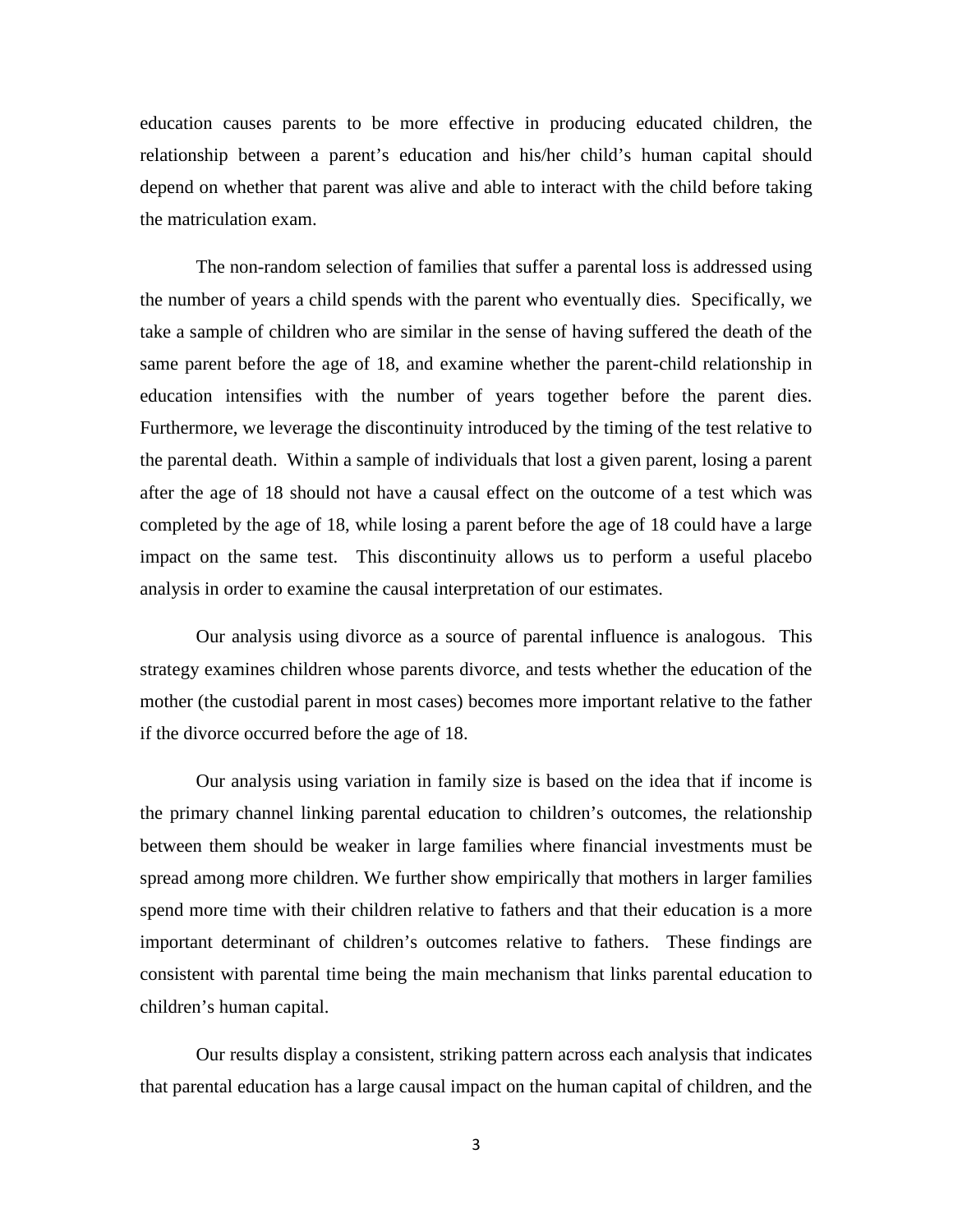size of the impact depends on the amount of time a child spends with each parent. If a mother dies, her education becomes less important for the child's outcomes, while at the same time, the father's education becomes more important. If a father dies, the reverse happens – the father's education becomes less important while the mother's education plays a larger role. Importantly, these relationships intensify when the parent dies when the child is younger. That is, the effect of a father's education decreases with the amount of years the child spends with a mother that eventually dies, while the effect of the mother's education increases with each year that she remains alive. A similar pattern, in reverse, occurs when the father dies. Furthermore, our placebo analysis shows that the parent-child relationship in schooling does not depend on the child's age at the time of parental death if the death occurs after the matriculation exam was completed (in  $12<sup>th</sup>$ grade). This finding suggests that our main results regarding those that lost a parent before the test was taken are not due to the non-random selection of families that suffer a parental death.

The generalizability of these estimates is further supported by results using parental divorce as the source of variation in parental influence. The human capital of mothers who get divorced before the child turns 18 becomes a stronger determinant of the child's matriculation outcome relative to the father's human capital. The same pattern is found for children in larger families where parental roles are increasingly specialized – the mother's human capital becomes more important relative to the father's as the number of children increases.

Overall, the similarity of the results across three different samples that comprise the entire population (children who suffered a parental death, children who experienced divorce, and those that experienced neither one) provides strong evidence that the amount of parent-child interaction time is driving our results. In addition, we find two other striking patterns which are consistent across all three analyses: the results are stronger for girls relative to boys, and the results are stronger for children with less educated parents.<sup>[1](#page-5-0)</sup> The latter finding may be due to the idea that our outcome is not a "high

l

<span id="page-5-0"></span> $1$ <sup>1</sup> The gender results are consistent with recent evidence that girls are more affected by their childhood environment relative to boys (Kling, Liebman, and Katz (2007) and Gould, Lavy, and Paserman (2011)).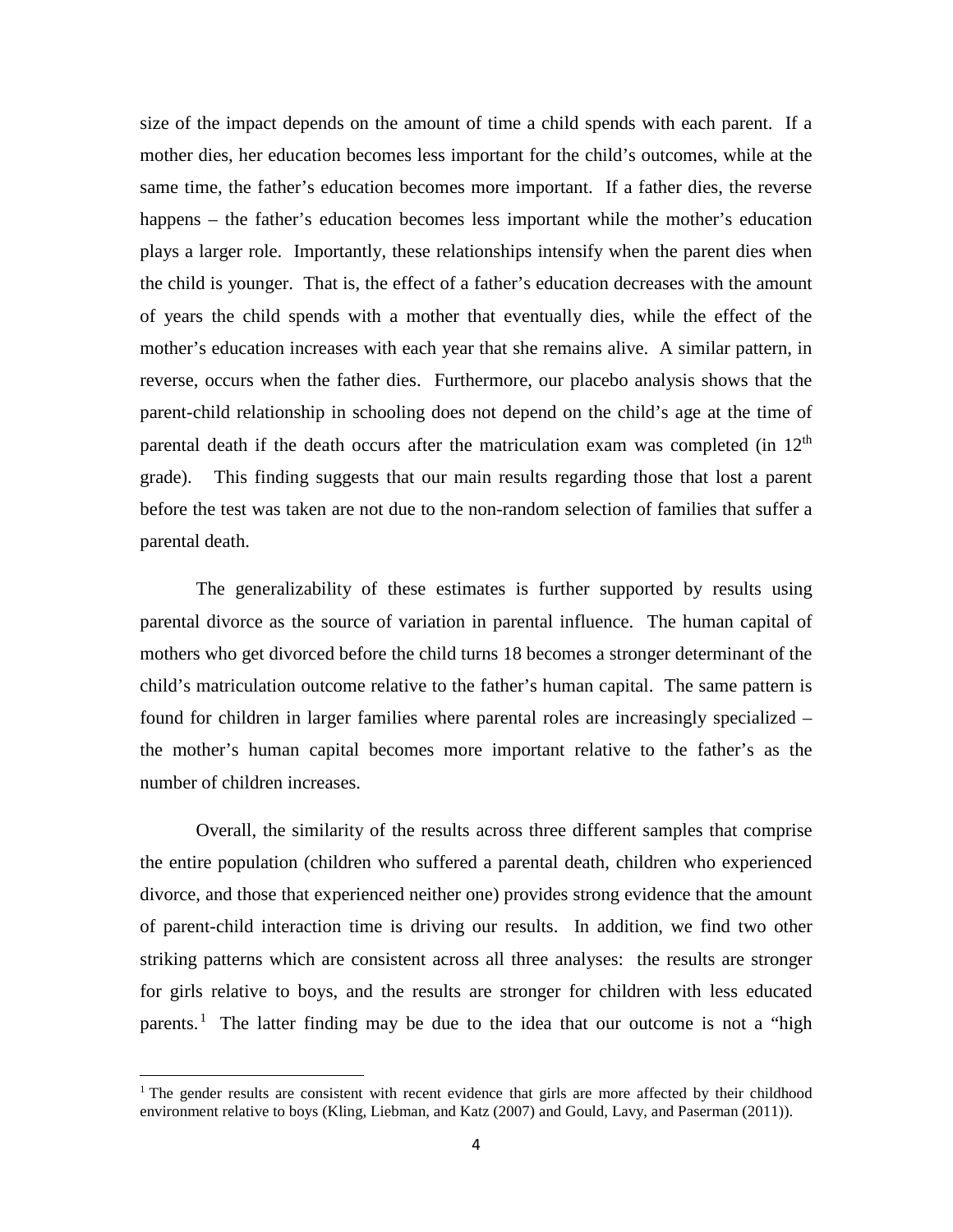achievement" measure, but rather is a milestone achievement for children that typically come from families in the middle to low end of the socioeconomic spectrum.

As indicated above, the intergenerational transmission of human capital has received considerable attention in recent years.<sup>[2](#page-6-0)</sup> Recent studies generally employ one of two strategies: (i) using twin parents or adopted children to control for the genetic transmission of human capital;<sup>[3](#page-6-1)</sup> or (ii) using an instrument for parental education (such as changes in compulsory schooling laws).<sup>[4](#page-6-2)</sup>

Overall, the results from the twins and adoptees studies point to a small, but significant effect of father's education, and no effect of a mother's education.<sup>[5](#page-6-3)</sup> The IV findings point to a small effect of the mother but not the father on child schooling levels, but stronger effects on other outcomes like test scores and grade retention. <sup>[6](#page-6-4)</sup> Although the differing results in the literature could be due to differences in the time period and country used in the analysis, studies which apply each method to the same data show that the variation in results is largely due to the methods, not the different sources of data (Holmlund et al. (2011) and Haegeland et al. (2010)). These papers suggest that different strategies produce different results because each method is using variation in a different part of the parental education distribution. For example, IV studies using compulsory schooling laws are using variation in the  $7<sup>th</sup>$  to  $9<sup>th</sup>$  grade part of the distribution, while adoptive parents tend to come from the higher end of the education distribution.

Our main contribution is to introduce a new empirical strategy, using variation in parental influence, to investigate the causal effect of parental education on the human capital of their children. Following a previous version of the current paper (Gould and Simhon (2011)), Kalil et. al.'s (2016) analysis exploited variation in time spent with

l

<span id="page-6-0"></span> $2$  Excellent summaries of the literature are presented in Haveman and Wolfe (1995), Black and Devereux (2010), and Holmlund, Lindahl, and Plug (2011).

<span id="page-6-1"></span><sup>&</sup>lt;sup>3</sup> See Behrman and Rosenzweig (2002), Plug and Vijverberg (2003), Plug (2004), Bjorklund et al. (2006), and Sacerdote (2007).

<span id="page-6-2"></span><sup>4</sup> Black, Devereux, and Salvanes (2005), Oreopoulos, Page, and Stevens (2006).

<span id="page-6-3"></span> $<sup>5</sup>$  These results are similar to those in the fourth strategy in the literature, which is to use a structural</sup> approach. Belzil and Hansen (2003) find a negative effect of a mother's education on her children, while a father's education has a positive effect.

<span id="page-6-4"></span> $6$  Larger effects are found for non-schooling level outcomes in Oreopoulos, Page, and Stevens (2006), Sacerdote (2007), Maurin and McNally (2008), and Carneiro, Meghir, and Parey (2013).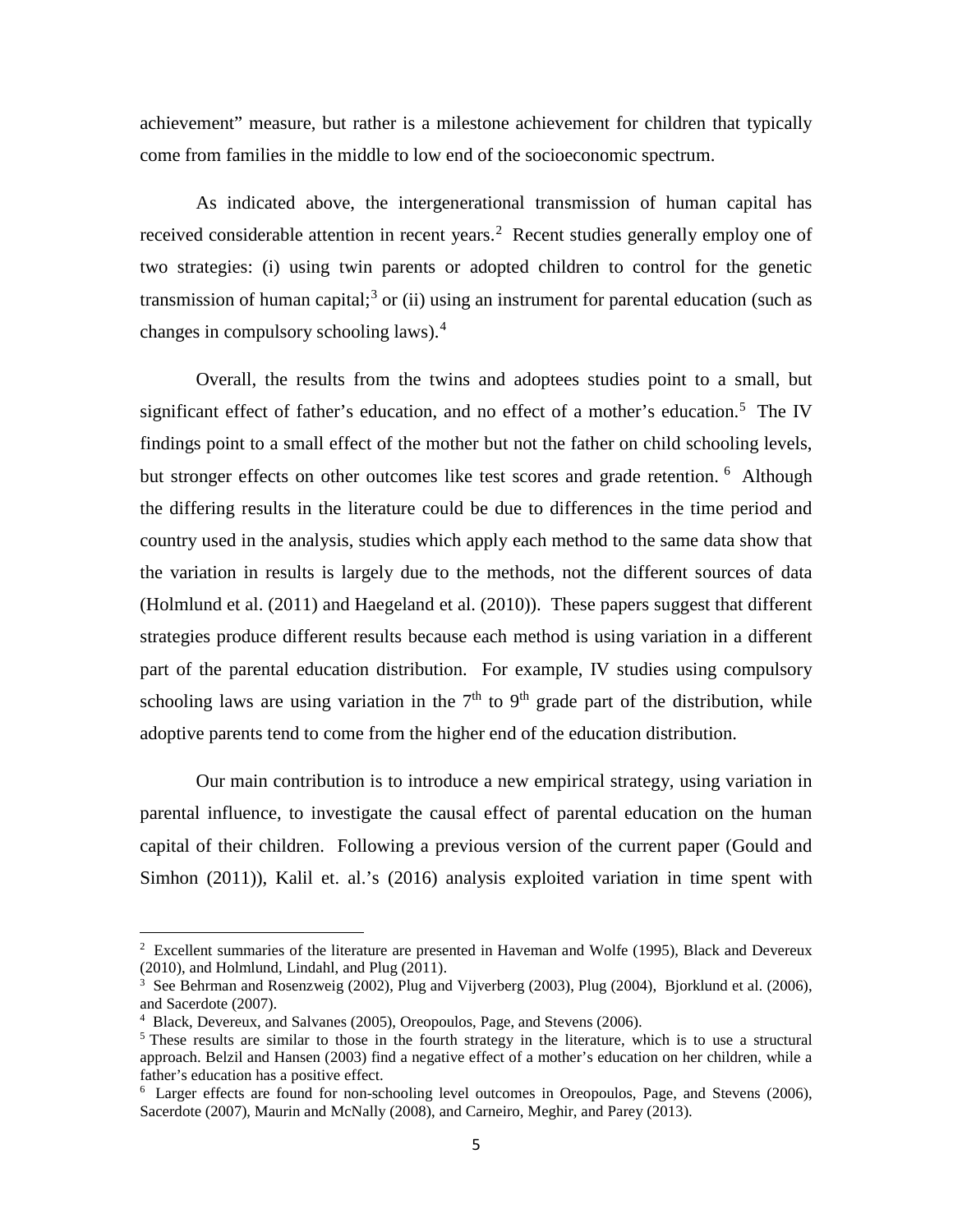fathers due to paternal death, and found similar results on children who lost a father. However, their study did not examine maternal death, which is important for disentangling mechanisms. Nor did they consider variation in parental time inputs due to divorce or family size. These extensions are important for exploring whether the results for families that underwent a tragic parental shock can be generalized to the rest of the population, and also for addressing the indirect effect of parental income.

Our estimates are much larger than most of the literature which measures child outcomes with their completed schooling levels. However, our findings are similar to studies that yield significant effects on children's test scores and grade repetition. In addition, our analysis supports the idea that the differences in the findings within the existing literature are due to each method using different parts of the parental education distribution. Across all three analyses, we find much stronger effects of parental education from the lower part of the distribution, which is consistent with the idea that the IV results are larger than the adoptee findings because the former is shocking the lower part of the parental education distribution while the adoptee strategy is using variation from the upper tail.<sup>[7](#page-7-0)</sup>

Finally, our analysis sheds light on the important findings of Guryan, Hurst, and Kearney (2008) that show how the time allocation of parents for child activities varies with parental education. Specifically, they show that educated women spend much more time with their children than less educated women, despite having a higher cost of time and higher employment rates. This pattern holds across several countries, and persists even after controlling for labor force participation. For working men, a strong, positive relationship is also found between education and each category of childcare.<sup>[8](#page-7-1)</sup> For

 $\overline{\phantom{a}}$ 

<span id="page-7-0"></span><sup>&</sup>lt;sup>7</sup> Our analysis is also related to the literature on the general effect of parental death on child outcomes. See Corak (2001), Lang and Zagorsky (2001), Gertler, Levine, and Ames (2004), Case, Paxson, and Ableidinger (2004), Case and Ardington (2006), Chen et al. (2009), and Adda et al. (2011). However, we are the first to extensively analyze how the effect of a parental death varies with the education level of each parent and the age of the child when a parent dies. Our findings contribute to the literature on the effect of parental death by confirming that the average effect is minimal, but that losing a parent is much more detrimental when the parent is educated and when the child is younger at the time of the loss, and that the adverse effect of the loss is mitigated by a higher level of education for the surviving parent.

<span id="page-7-1"></span><sup>&</sup>lt;sup>8</sup> Guryan, Hurst, and Kearney (2008) show that mothers spend roughly double the amount of time on child care than fathers, and this is true when comparing working mothers to working fathers. However, men spend a larger proportion of their time with children doing recreational activities.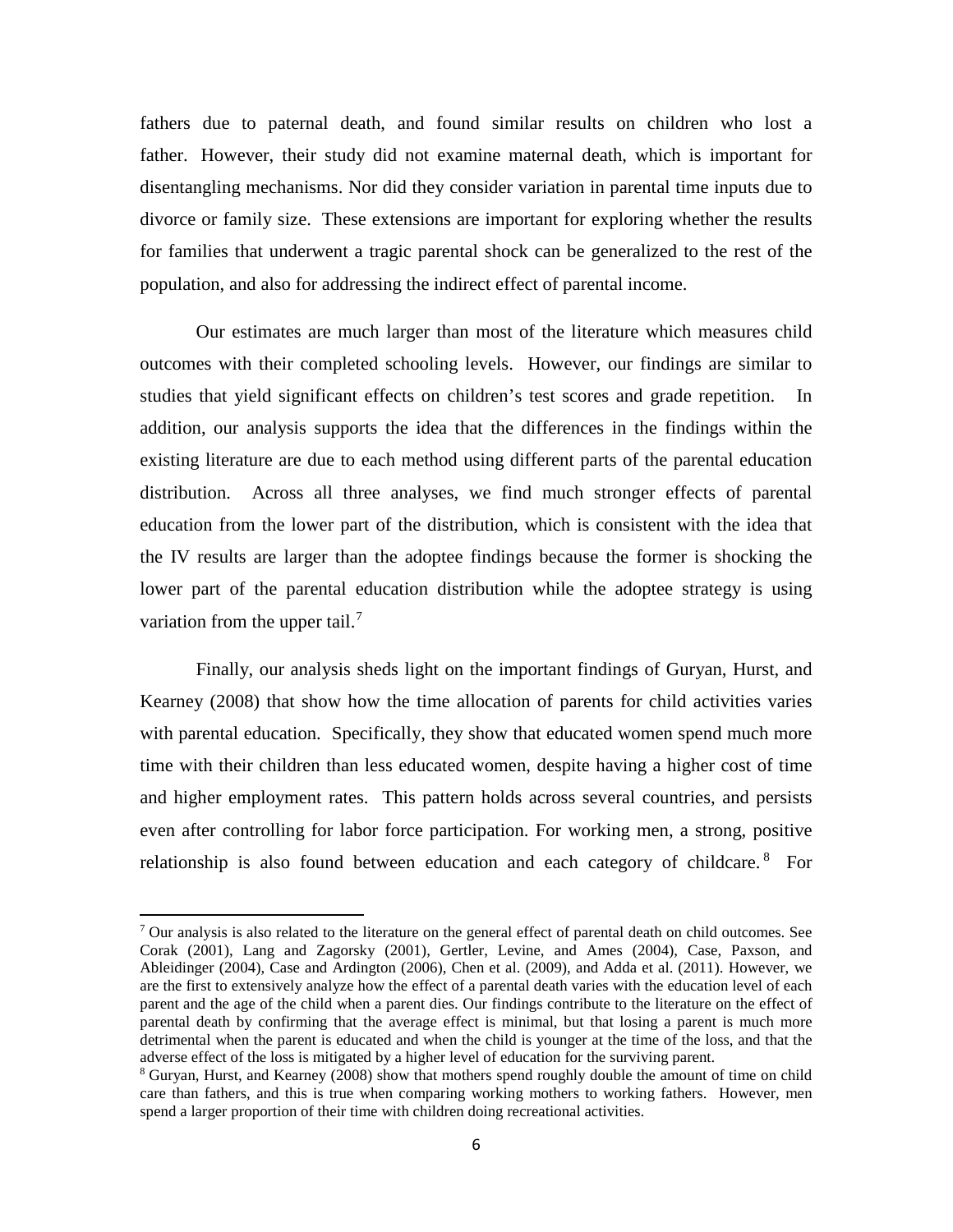example, college-educated men in the labor force spend more than twice as much time on all types of childcare activities than less-educated men. In general, educated parents have higher opportunity costs of time, and this leads them to reduce their time allocation to non-market related activities. As a result, we would expect parental education to reduce their time investments in children as well, but since the opposite occurs, Guryan, Hurst, and Kearney (2008) suggest that a "possible explanation for the educational gradient in child care points to the question of whether parental time investments in children are correlated with increased child human capital, and whether this relationship is stronger for more-educated parents."[9](#page-8-0)

Our analysis provides evidence that this is the case.<sup>10</sup> In general, examining this issue empirically is difficult due to the lack of data and because of the endogeneity of parental time inputs with the characteristics of the child. For example, some parents may spend a lot of time with their children because they have difficulties doing their homework, which may lead to a negative correlation between parental time and child outcomes. Alternatively, parents may enjoy spending time with children who are more successful from a social and academic perspective, thus leading to a positive correlation between parental time and child schooling.

By using three sources of variation in parental time and influence, our analysis shows that education makes mothers and fathers more effective in producing human capital in their children. This finding contributes not only to the literature on whether parental education increases child outcomes, but also sheds light on the mechanisms by highlighting the importance of the interaction time between the child and each parent.

l

<span id="page-8-0"></span> $9$  This issue dates back to the work of Leibowitz (1974a, 1974b, 1977), which showed that child care time is positively correlated with socioeconomic status, and that the reported time a parent spent with a child was positively correlated with the IQ of boys but not girls, but was not associated with higher schooling after controlling for IQ. Coleman (1988) also argued that a parent's level of education would influence a child less if the parent does not interact with the child.

<span id="page-8-1"></span><sup>&</sup>lt;sup>10</sup> Very few papers have even examined this issue empirically. Datcher-Loury (1988) provides evidence that time investments of well-educated mothers raise child schooling, but time investments by lesseducated mothers appear to be ineffective. However, Datcher-Loury (1988) uses PSID data which does not have information on the actual time invested in childcare activities. Instead, time spent on childcare is estimated using information on total housework time, hours worked in the labor force, and number of children. The analysis in Datcher-Loury (1988) does not address the endogeneity of parental time investments, and does not consider the time investments of fathers.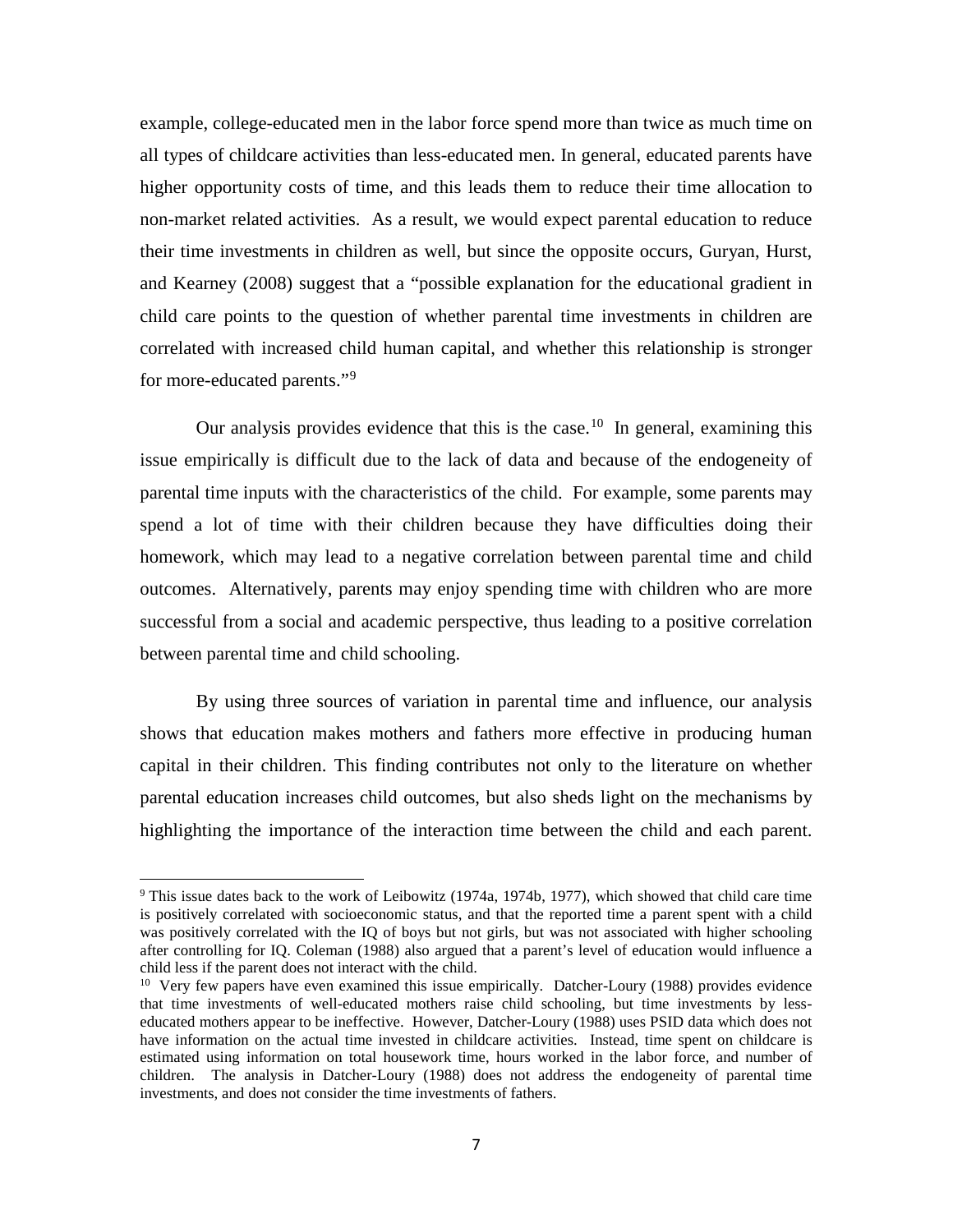These investments in children not only affect a child's education, but may well have future payoffs in terms of health, fertility, crime, and marital success.<sup>[11](#page-9-0)</sup>

## **II. Theory**

 $\overline{\phantom{a}}$ 

To organize our empirical strategy and findings, this section outlines a simple model which produces five empirical implications. The details and proofs of the model appear in Appendices A and B, available online. We highlight the challenges in disentangling the mechanisms by which parental education affects their children's human capital and how each layer of our analysis can shed light on potential mechanisms.

The model characterizes parental investments in their children's human capital,  $k$ , during a single period of childhood, which determines the child's test performance at the end of childhood (age 18). Parents choose their own consumption,  $c_i$ , time with the child,  $l_i$ , which are both parent-specific,  $j \in \{m, f\}$ ; and an amount to invest financially in the child,  $e$ . We assume that household utility at time  $t$  is a Cobb-Douglas function of each parent's consumption, time with the child, and the continuation value of the child's human capital,  $k$ <sup>[12](#page-9-1)</sup> Denoting the parameters of the household utility function by  $\alpha$ 's yields:

 $u(l_m, l_f, c_m, c_f, k) = \alpha_{lm} \ln l_m + \alpha_{lf} \ln l_f + \alpha_{cm} \ln c_m + \alpha_{cf} \ln c_f + \alpha_k \ln k.$ 

Human capital at the end of childhood,  $k$ , depends on human capital at birth,  $k_0$ , and is a Cobb-Douglas function of the time spent by each parent with the child (provided that both parents are alive), the financial investments in the child,  $e$ , and a total factor productivity (TFP) term,  $R(s_m, s_f)$ , which depends on each parent's schooling,  $s_m$  and  $s_f$ . In our context, TFP represents the quality of parenting conditional on the amount of time and money invested in the child. We assume TFP to be a non-decreasing function of

<span id="page-9-0"></span> $11$ For example, Lochner and Moretti (2004) show that schooling reduces criminal activity. In addition, parental education could affect a child's human capital by affecting the child's health (Currie and Moretti (2003)).

<span id="page-9-1"></span><sup>&</sup>lt;sup>12</sup> Our model is inspired by that in Del Boca et. al. (2014), but we modify their model in a number of ways described in the Appendix A.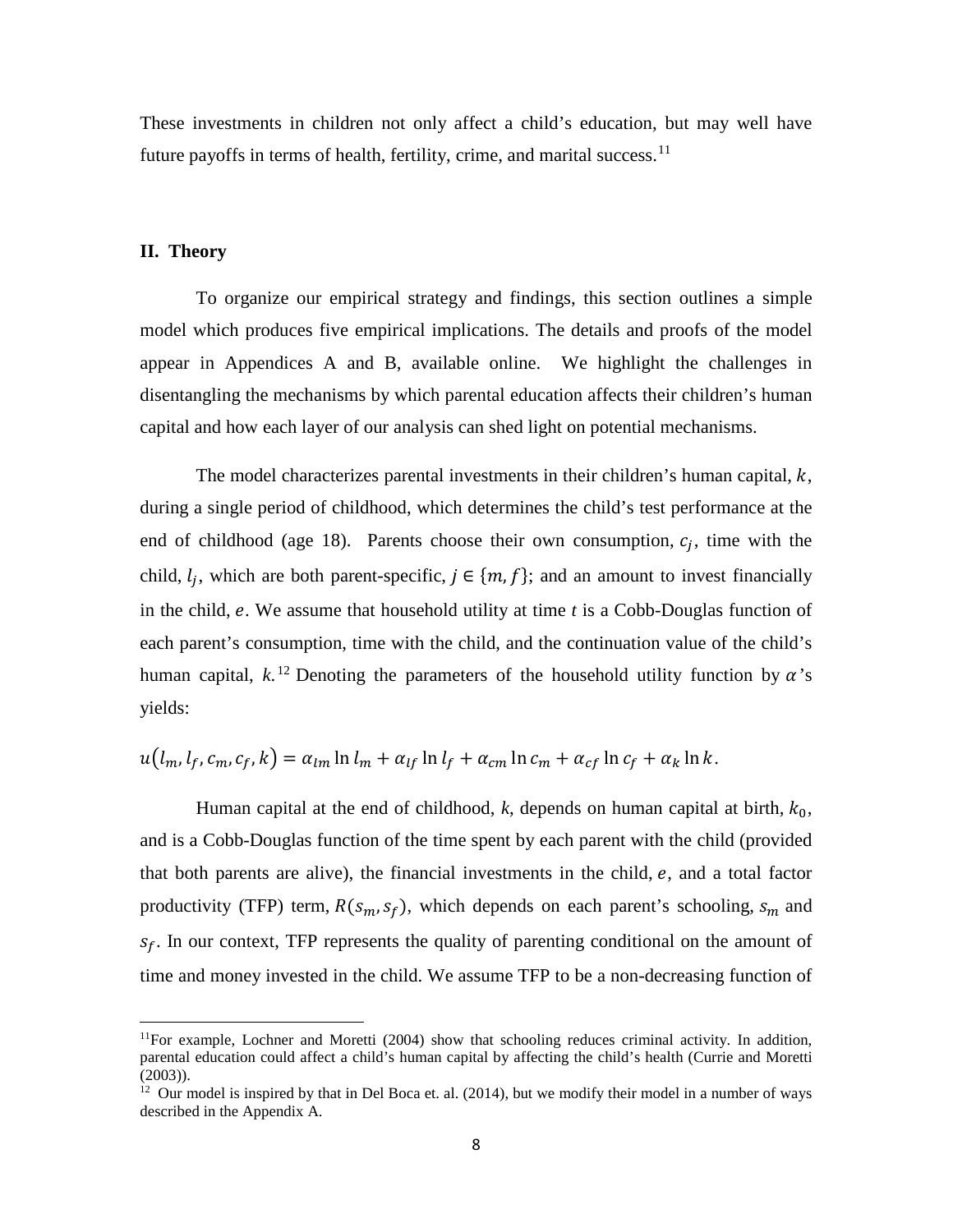each parent's schooling. Denoting the parameters of the production function by  $\delta$ 's yields:

$$
ln k = R(s_m, s_f) + s_m^{\theta} \delta_m ln l_m + s_f^{\theta} \delta_f ln l_f + \delta_e ln e + \delta_k ln k_0.
$$

This formulation allows for a parent's schooling to affect both TFP (through  $R(s_m, s_f)$  as well as the marginal returns to time investments (through  $s_j^{\theta}$ ).<sup>[13](#page-10-0)</sup> Genetics are a confounding factor in many studies of the effect of parental schooling on children's human capital. In this setup, genetics are captured by the initial level of human capital,  $k_0$ , which is allowed to be correlated with  $s_m$  and  $s_f$ .

Parents maximize their utility subject to the law of motion for human capital and the time and budget constraints. The time constraint is:

$$
T = l_j + h_j, \quad \text{for } j \in \{m, f\},
$$

where  $h_i$  denotes hours worked by parent *j*. The budget constraint is given by:

$$
c_m + c_f + e = w_m h_m + w_f h_f + I,
$$

l

where *I* denotes unearned income and  $w_i$  denotes the wage of parent *j*.

We first solve for the optimal investments and then for the realized value of the child's human capital at the end of childhood. The model shows that a child's human capital is increasing in the schooling level of each parent, but the effect of parental schooling cannot in general be separated from the effect of genetics represented by  $k_0$ . This finding highlights one of the primary challenges to the identification of the causal effect of parental schooling in the literature – namely, if parental schooling is (positively) related to  $k_0$ , then a regression of a child's human capital on parental schooling will be biased upward (Implication 1).

This obstacle can be overcome using variation in the timing of parental death during childhood. Incorporating these elements into the model, we can difference out the

<span id="page-10-0"></span><sup>&</sup>lt;sup>13</sup> This formulation allows for mother's schooling to have a greater effect on TFP than father's schooling as would arise if mothers are more likely to make decisions that affect children, or vice versa.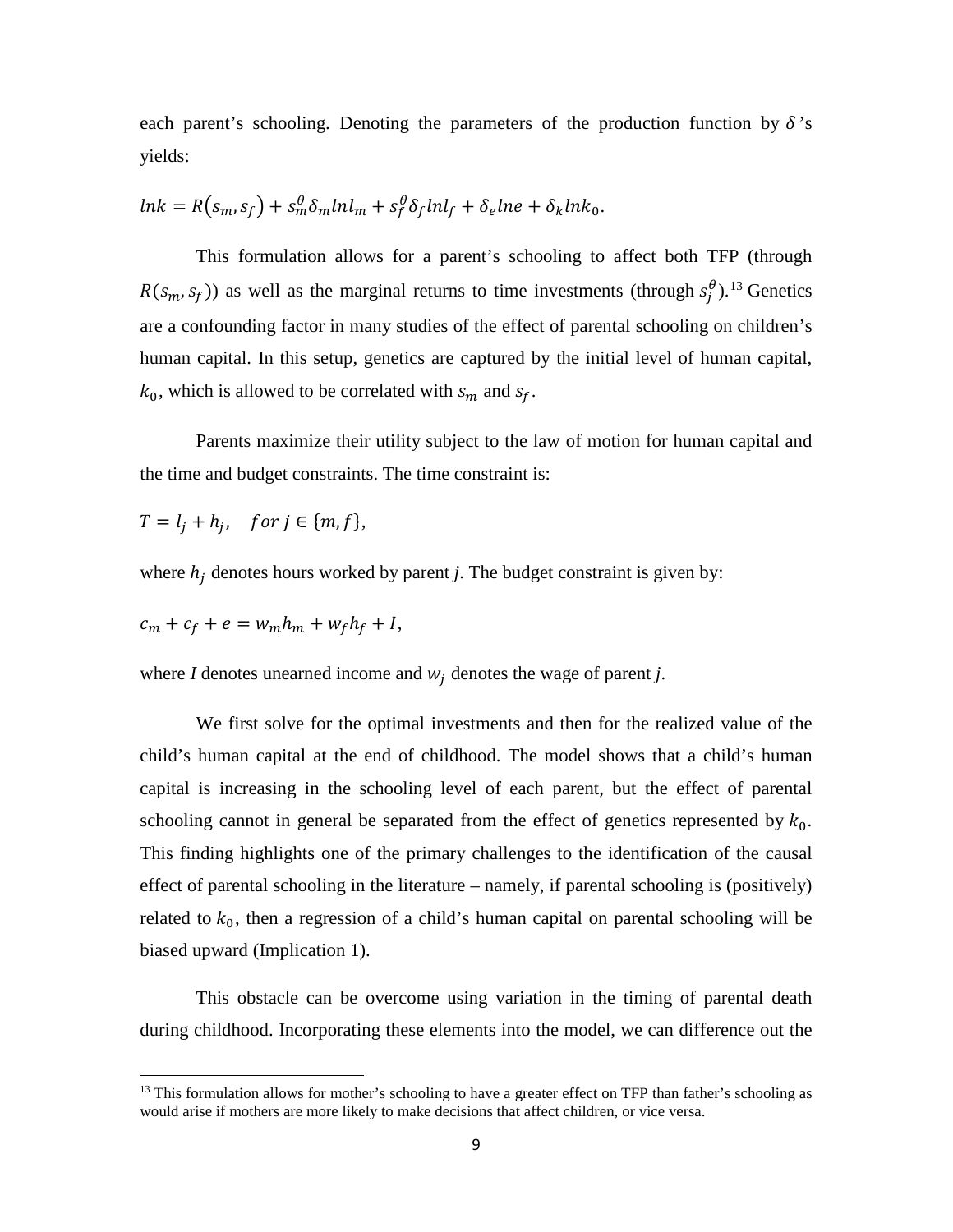confounding factor of genetics by comparing the relationship between a parent's education and a child's human capital for a parent who dies earlier in the child's life to that for a parent who dies at a later stage in the child's life, or is living when the child takes the test at age 18 (Implication 2).

Beyond identifying the causal effect of parental schooling, we seek to distinguish between the direct effect of parental education on the productivity of time spent with children versus the indirect effect of parental education on family income. To disentangle these mechanisms, we leverage patterns in time allocation and wage rates between mothers and fathers. Specifically, mothers typically work and earn less (overall and per hour) and spend more time with children than fathers. Thus, the loss of a mother will have a larger impact on time spent with the child and a smaller effect on family income than the loss of a father. Consequently, a finding that the survival of mothers increases the effect (on children's human capital) of mother's schooling more than the survival of fathers increases the effect of father's schooling implies that a parent's schooling affects children's human capital through time investments and that the time channel dominates the expenditure channel (Implication 3).

The relative importance of the direct and indirect channels can also be illuminated from how the death of a parent affects the importance of the surviving parent's schooling, which we refer to as "substitution." Intuitively, and as shown by Fadlon, Itzik and Nielsen [2015], for most households, mothers will increase time working when a father dies, but when a mother dies, fathers will, if anything, spend less time working. If time investments are not important, the increase in mother's work when the father dies will lead her schooling to become more important, but the death of a mother will not induce the same increase in the importance of a father's schooling and may cause the father's schooling to become less important.

Therefore, a finding that the death of a mother leads to more substitution away from mothers and toward fathers (as measured by the relative importance of their human capital for children's human capital) than the death of a father generates away from fathers and toward mothers, implies that parental schooling affects children's human capital through time investments (Implication 4). A finding that later death reduces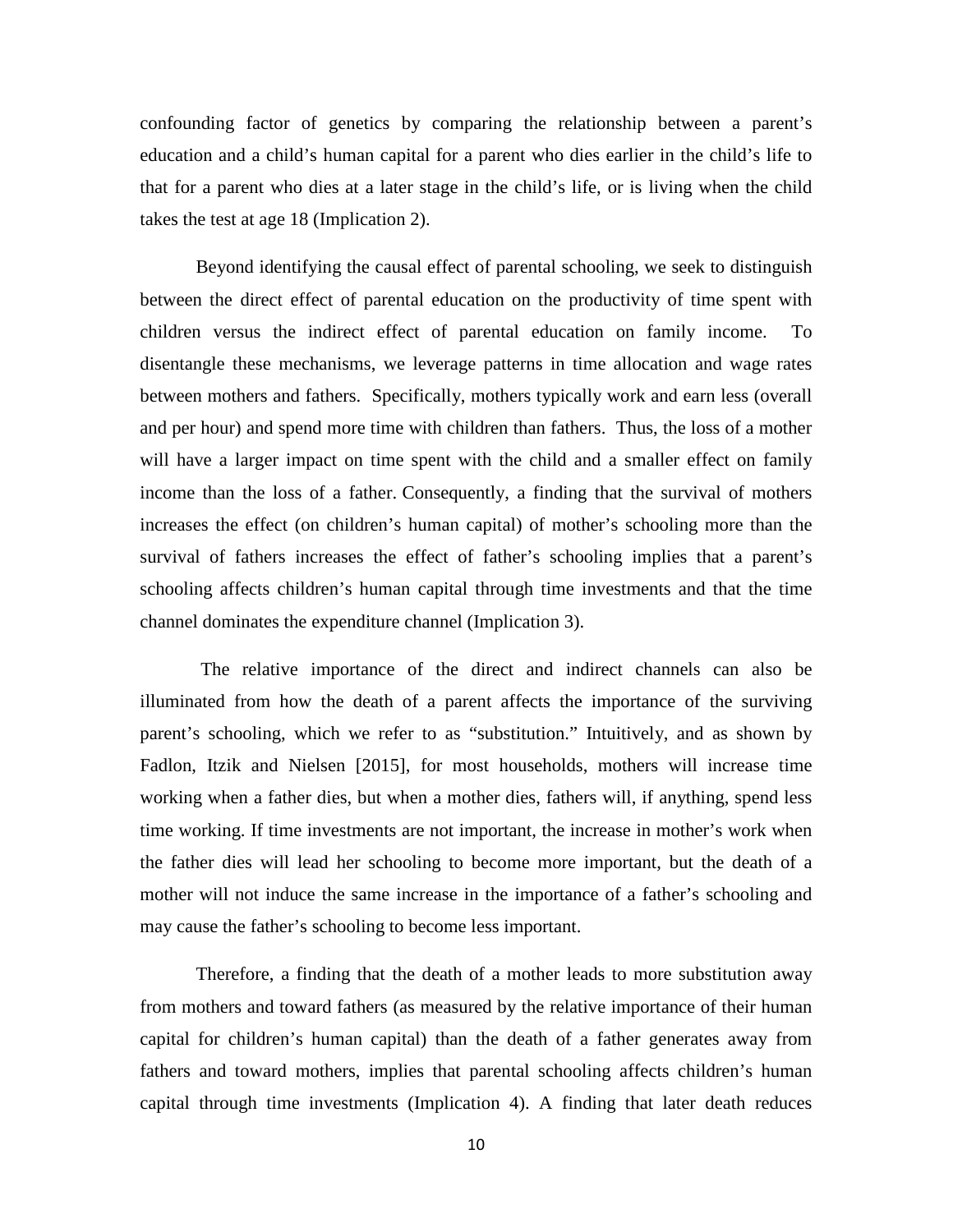substitution more when a mother dies relative to when a father dies further indicates the importance of time investments.

### **Divorce**

Although the incidence and timing of parental divorce is less likely to be exogenous than parental death, divorce is far more common and has similarities to paternal death in that mothers typically retain custody in most societies. Given this institutional setup, our model's predictions and results regarding paternal death are also applicable to families experiencing parental divorce. As such, our empirical analysis of parental divorce serves as a robustness check for our findings regarding paternal death.

#### **Family Size**

Information about the mechanisms that connect parental schooling to children's human capital can also be obtained from variation across households of different sizes. Intuitively, in the absence of an effect of time on children's human capital, increases in family size dilute the effects of parental schooling on children's human capital because financial investments are spread across more children. Moreover, parents in larger families typically display a stronger degree of specialization in terms of their time allocation to child rearing, and therefore, this variation produces testable implications for how a child's human capital depends on the schooling level of each parent. The model shows that if time investments are important, a mother's schooling will become more important for the child's human capital relative to the father's schooling if mothers increase their time with children relative to fathers in larger families. The reverse is true if the relationship between parental and child human capital is due to parental income (Implication 5). Therefore, variation in household size allows us to shed light on the importance of the direct effect of parental time versus the indirect channel of parental resources in the determination of the positive relationship between parent and child human capital.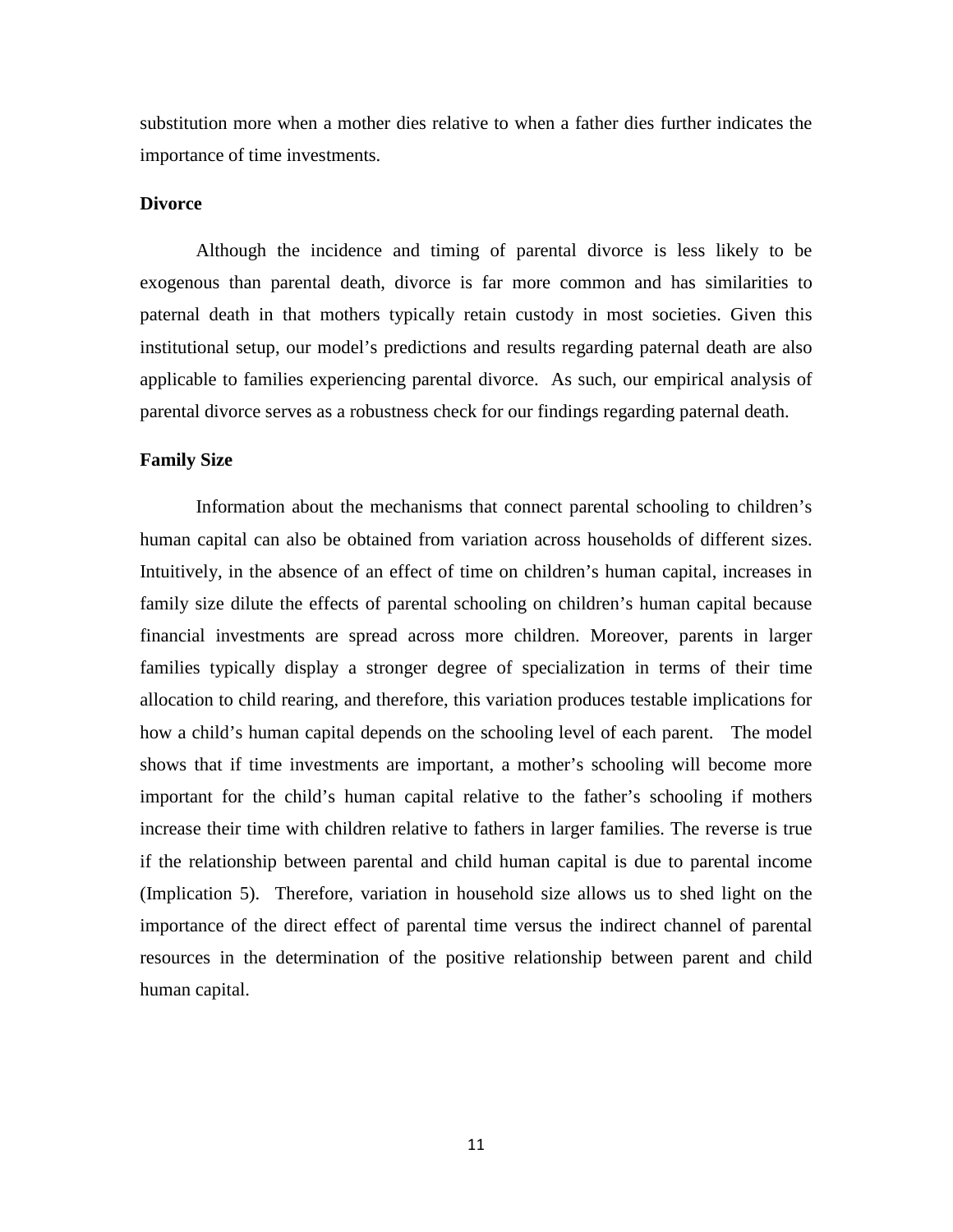## **III. Data**

Our empirical analysis uses data from the official Population Registry of Israel and the Ministry of Education. Every citizen of Israel has a record in the Registry with his or her name, identity number, immigrant status, date of birth, date of death, marital status, and the identity number of each parent. This information was used to ascertain the number of siblings for each person and their birth order.

These demographic variables were matched to the student-level data provided by the Ministry of Education, which contain information on each student's performance on the various subjects (math, Hebrew, English, bible studies, science, etc.) which compose the matriculation exam taken during the  $11<sup>th</sup>$  and  $12<sup>th</sup>$  grade. We received this data for all high school students scheduled to graduate between 1992 and 2009 (born between 1974 and 1991), as well as information on each student's gender, immigrant status, education levels of both parents, and an indicator for the specific high school attended (without revealing the name or location of the school). We restricted the sample to the majority population of native-born Jews who attended secular public schools.

Table 1 provides descriptive statistics for the analysis of parental death. (Appendix Tables A1 and A2, available online, provide the breakdown of parental death by causes of death and by age of the child.) The first two columns present the sample used in our analysis of maternal loss, by comparing the means of the variables for those that did not lose a mother by the age of 18 to those that did. It is worth noting the size of the samples used in our analysis – the data contain 6,173 children who lost a mother by the age of 18 and 616,843 children who did not lose either parent before age 18 (this group includes children who will be studied in the divorce analysis and family size analysis). Table 1 shows that the passing rate of the matriculation exam is only 60% for those who did not lose a parent, and slightly lower for those that lost a mother (54%). These numbers show that passing the matriculation exam is an important milestone which has a lot of variation.

The first two columns in Table 1 present evidence that losing a mother is not an exogenous event, since it appears to be correlated with family background characteristics.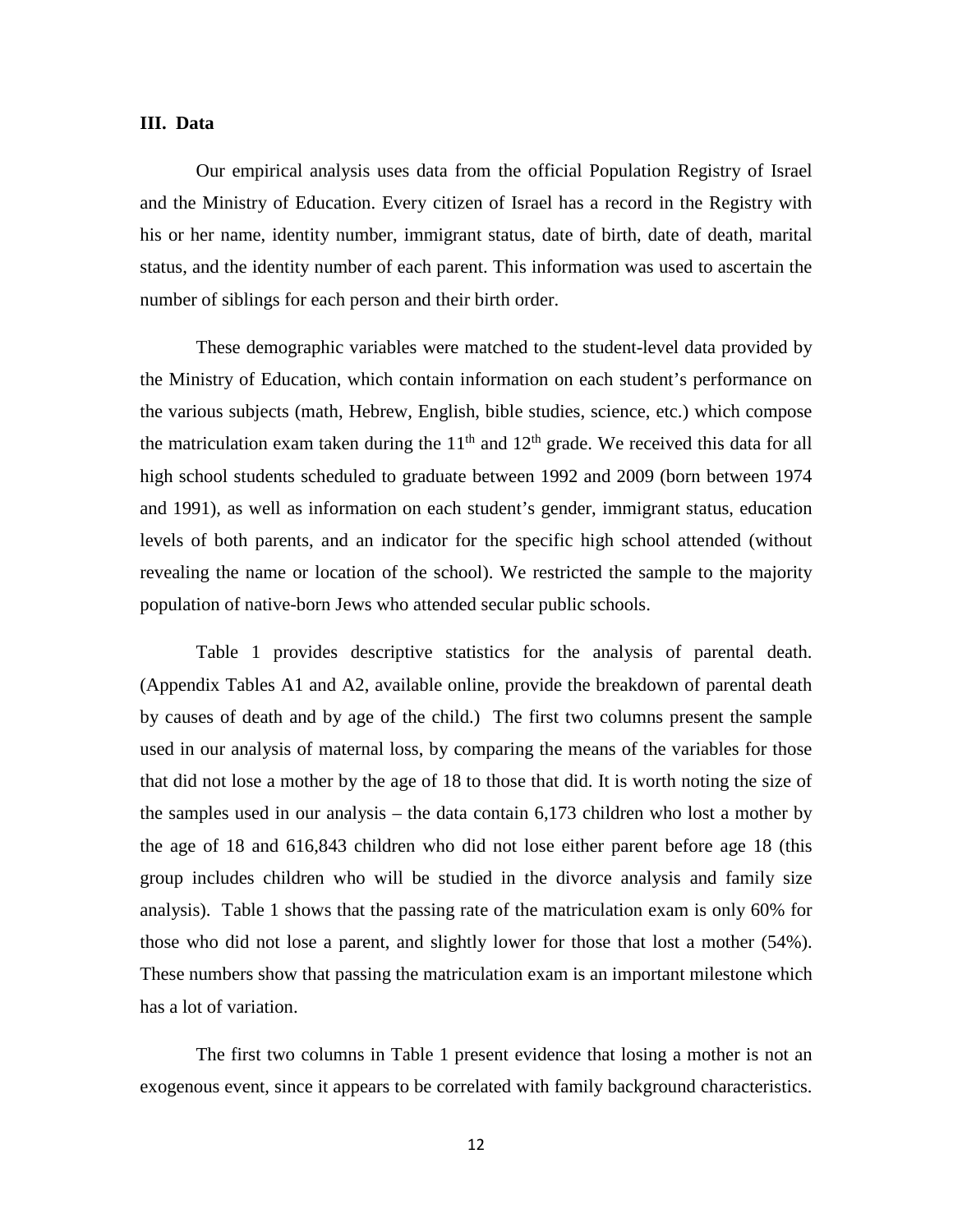Families that suffered a maternal loss have lower education levels for both parents and lower income levels. (To account for temporary fluctuations in wage income, we measured each parent's income with their estimated individual fixed-effect from a typical Mincer-like regression of log income on education, age, and person fixed-effects using wage data from 1988-1990.) The differences in parental characteristics are not dramatic, but they could possibly explain why children who lost a mother had a lower matriculation rate, without there being any causal effect of the death on the child's performance. However, our focus is not to explain this difference, but rather to examine how the relationship between parental and child schooling changes when a parent dies, and how this varies with the age of the child when the parent died.

The last two columns of Table 1 present the means for the samples used in our analysis of paternal death. Again, the samples are large. Roughly three times as many children lose a father as lose a mother, which stems from the fact that fathers tend to be older than mothers, and women tend to live longer than men. However, losing a father seems to be less random than losing a mother. The difference in means between the sample that lost a mother and those that did not, is smaller than the difference for paternal deaths. However, as noted above, our strategy utilizes not only information on those that lost a parent versus those that did not, but also variation within those that lost a parent based on the age of the child at the time of parental death.

Table 2 presents descriptive regressions for children who did not experience parental death. A dummy variable for the student passing the matriculation exam by the end of  $12<sup>th</sup>$  grade is regressed using OLS on our core set of control variables: education levels of both parents, ages of both parents when the child was born, number of siblings, gender, cohort fixed-effects, and birth order. The first two columns show that entering the education level of one parent but not the other yields coefficients that are very significant, but most likely biased due to assortative matching in the marriage market. This can be seen by the reduction, by almost a half, in the coefficient on either parent's education when the education levels of both parents are included in the third column. Behrman and Rosenzweig (2002) found a similar pattern using data from the United States, which shows that our Israeli data is similar to other studies.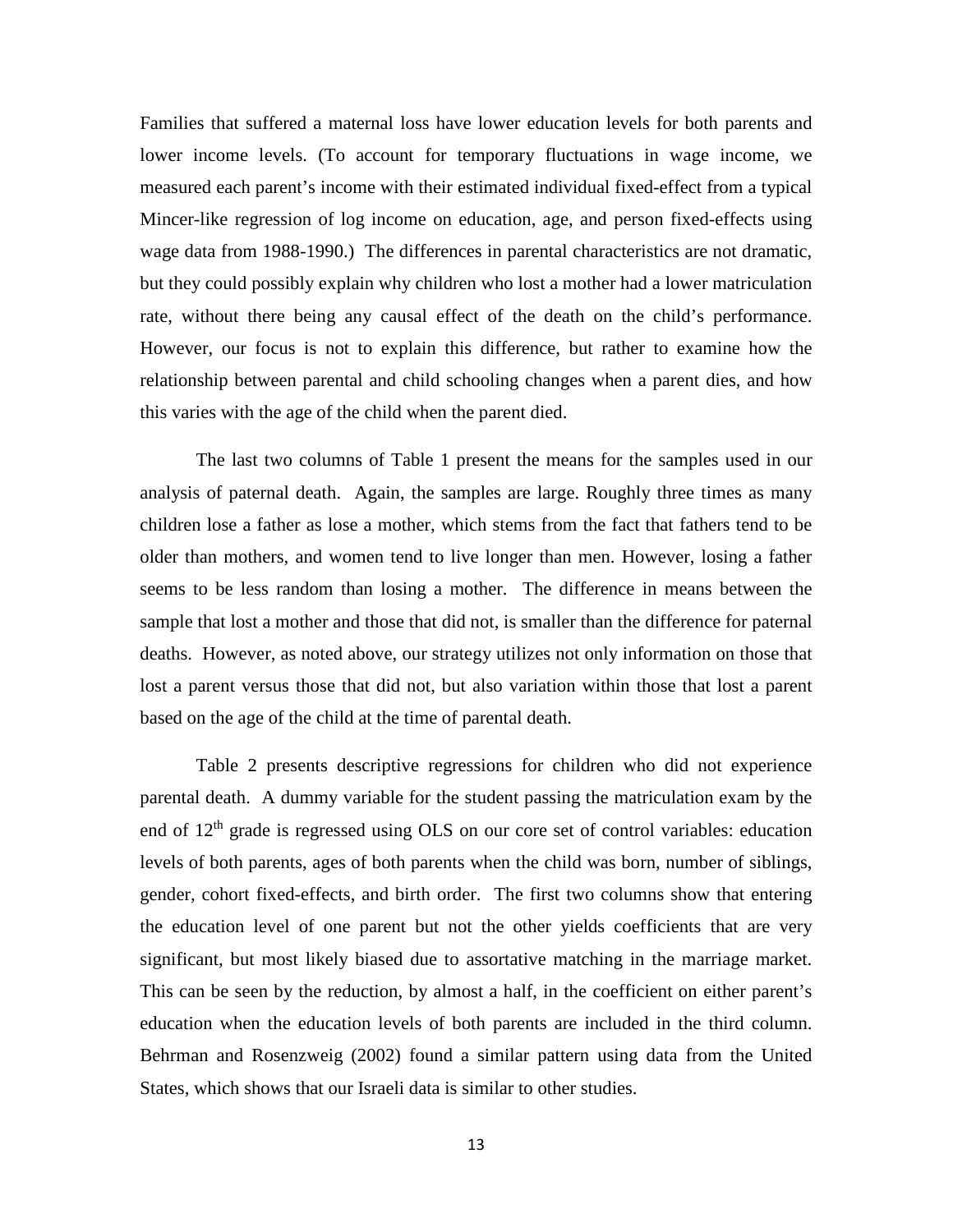Columns (4) and (5) in Table 2 show that estimates on parental education levels are reduced in size, but still significant after controlling for school fixed-effects and for the socioeconomic index of the locality. The next three columns show similar results for the earnings of both parents – the wage income fixed-effect for both parents is positive and highly significant, even after controlling for school fixed-effects and socioeconomic status. The last two columns include parental education and income levels in the same specification, and show that the effect of parental education is less sensitive to the inclusion of parental wages than vice versa.

Table 3 presents a preliminary analysis of parental death. The left panel shows estimates for the children that did not experience parental death, the middle panel uses a sample of those that suffered maternal loss, and the right panel uses a sample of those who suffered paternal loss. A striking pattern emerges when comparing the coefficients across the three panels. For individuals that lost a mother before the age of 18, the estimated coefficient on the mother's education is about 50 percent smaller than the same specification for the sample that did not suffer a parental death. At the same time, the estimated coefficient on the father's education is about 10 percent larger. Similar patterns are found for parental income.

Comparing the results for those that lost a father to those that did not lose either parent produces the opposite pattern. The coefficient on the mother's education increases while the coefficient on the father's education declines (by close to 50%). The death of a parent apparently reduces the importance of that parent's education level, while increasing the importance of the surviving parent's education. This pattern demonstrates one of the main points of the paper – the effect of a parent's education level on a child's schooling outcome depends on whether the child lived with that parent or not. This finding implies that the transmission of human capital from parents to children is not entirely genetic, and that children learn more from an educated parent. The rest of the paper investigates these patterns more extensively and seeks to disentangle underlying mechanisms.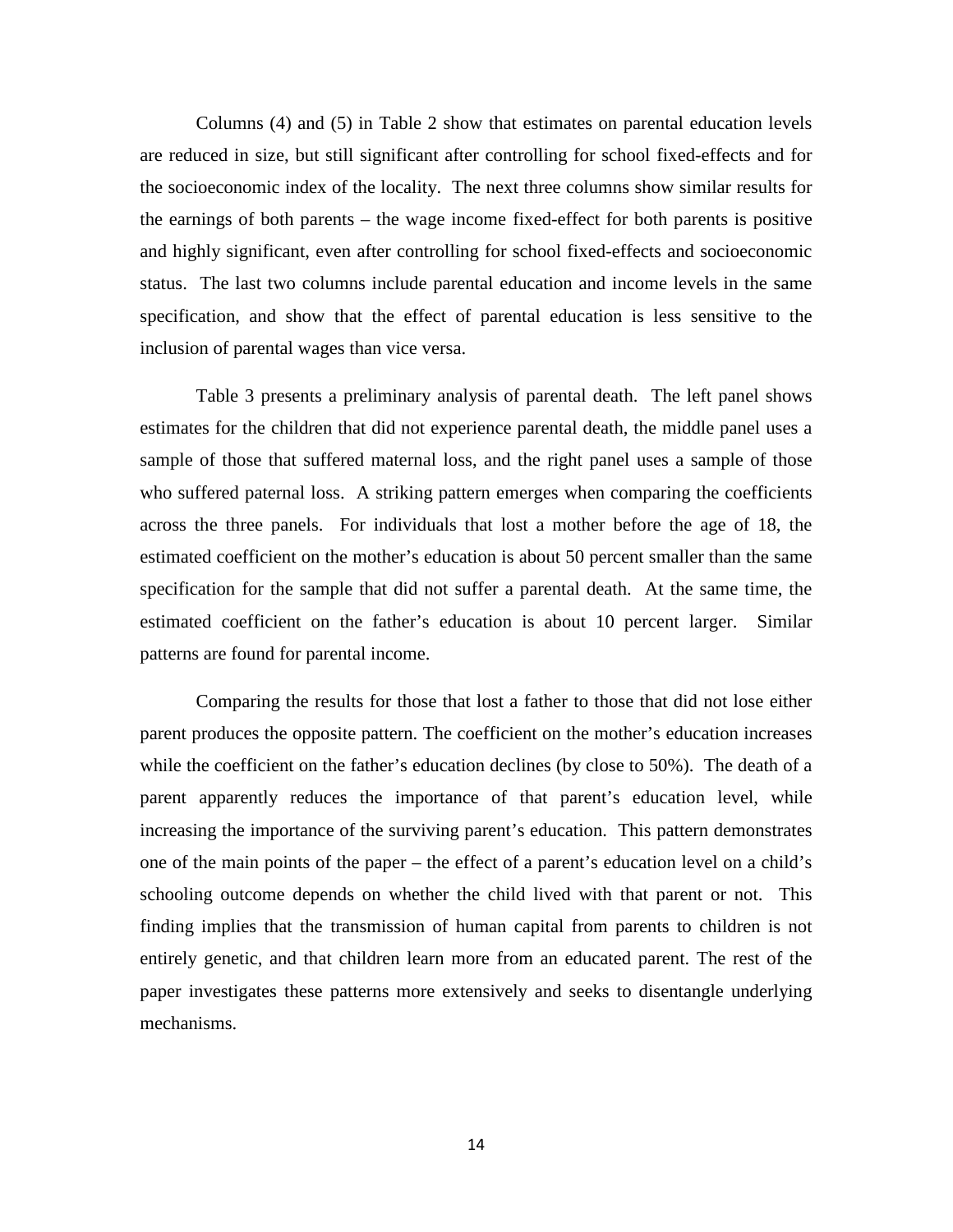#### **IV. Analyzing Maternal Deaths**

The first column in Table 4 uses a sample of all individuals that did not lose a father and includes a dummy for losing a mother, a dummy for losing a mother before the age of 18, and interactions between losing a mother before 18 with the education level of each parent. These interaction coefficients indicate that the effect of a mother's education declines significantly if the child suffered a maternal death before the age of 18, and the effect of the father's education increases, but not significantly. This finding is robust, and increases in size, when we control for school fixed-effects and the local socioeconomic index. Column (4) interacts the dummy for losing a mother before 18 with the difference in the education levels of both parents, and shows that the mother's education becomes significantly less important relative to the father's when a mother dies before the child is 18 (the "substitution" process described in the theory section). These findings show that losing an educated mother is more costly than losing a less-educated mother, and that the effect of maternal education on her child's schooling seems to depend on whether she was around during her child's youth.

The right panel of Table 4 examines whether the importance of both parental education levels varies with the actual number of years spent with the mother before she dies. The estimates indicate that every year spent with the mother increases the influence of a mother's education on her child's performance, but decreases the effect of the father's education. This analysis shows that a mother's education becomes less important relative to the father's when a mother dies before the child is 18, but this pattern is attenuated by the child spending more years with both parents before the mother dies (i.e. less/more substitution if the mother dies later/earlier in life). Interestingly, the size of the coefficients indicate that the effect of a mother's education is essentially zero if she dies right after the child is born (the coefficient in column (5) on the direct effect of losing a mother is −0.0287 compared to the 0.0260 coefficient for all individuals), but every additional year of life for the mother adds 0.0021 to the effect of her education on the child's passing rate. In contrast, the effect of the father's education on the child's passing rate increases from  $0.0262$  to  $0.0428$  ( $0.0262 + 0.0166$ ) if the mother dies when the child is born, but every additional year that the mother lives reduces significantly the effect of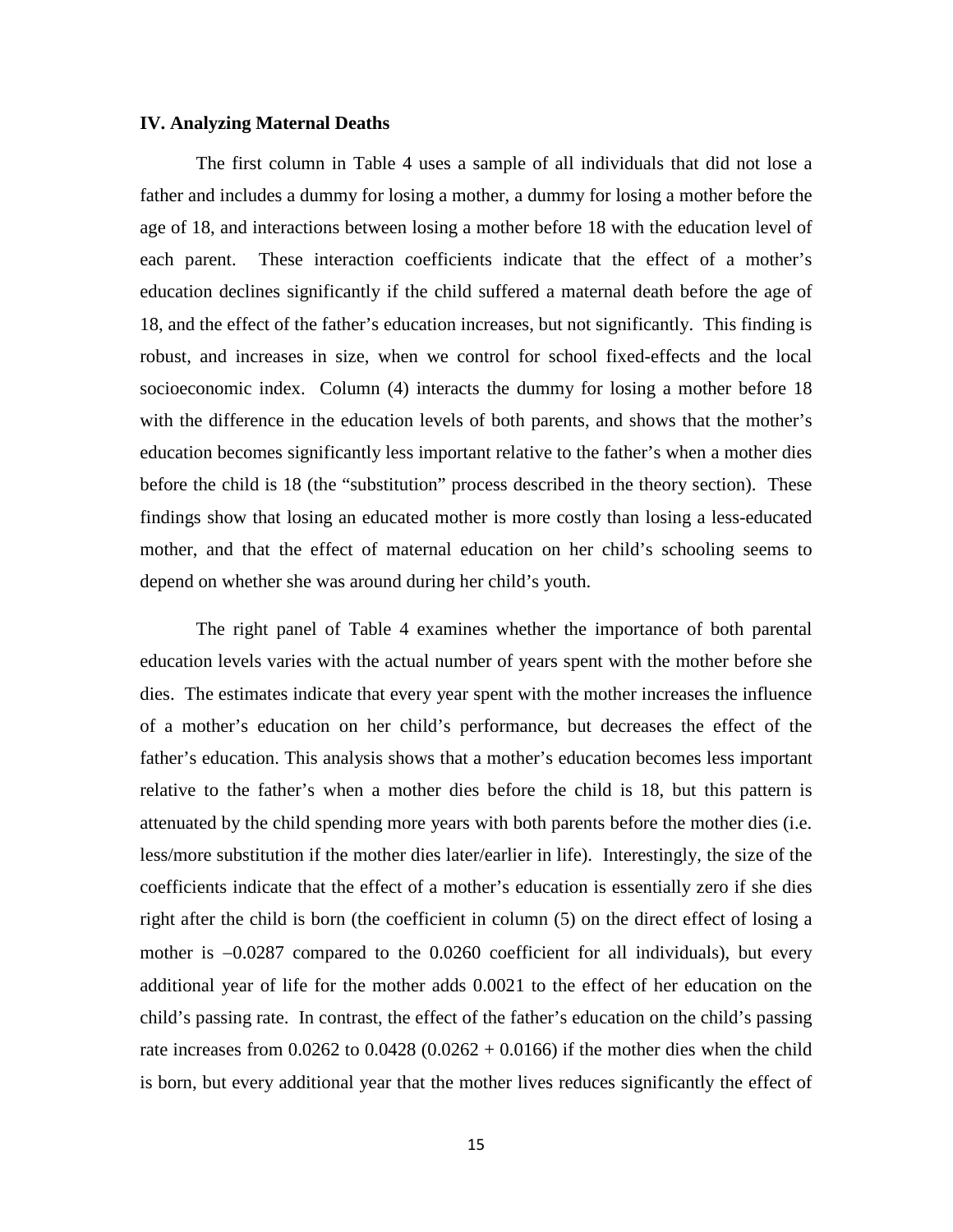the father's education by 0.0013. In other words, if the mother dies when the child is born, her education has no effect on the child while the father's education has a large effect, but the effect of each parent moves towards one another as the child spends more time with both of them rather than just the father.

All of the findings in Table 4 are robust to controlling for school fixed-effects and the local socioeconomic index. This robustness is notable because Table 2 showed that a naive analysis which uses a sample of children that did not suffer a parental loss produces coefficients on parental education that are sensitive to whether school fixed-effects are included in the specification or not. In contrast, the interaction coefficients of interest in Table 4 are not sensitive to the inclusion of school fixed-effects, which lends credence to the causal interpretation of our estimates.

Appendix Table A3 investigates whether the results in Table 4 are robust to the inclusion of parental income variables in the specification. The importance of the mother's education overall and relative to the father's education increases for each year that the mother survives even with parental income variables and their interactions with the incidence and timing of maternal death. Moreover, the interaction between the timing of a mother's death and the parental income variables are consistently insignificant.<sup>14</sup>

We now extend our analysis of maternal loss in several directions. First, we examine the issue of remarriage by the surviving parent. When a mother dies before the

 $\overline{a}$ 

<span id="page-17-0"></span><sup>&</sup>lt;sup>14</sup> The upper panel of Appendix Table A3 specifies interactions between each parent's education or wage level with the incidence of mother loss, as well as the timing of the loss. The bottom panel examines how maternal loss and its timing affect the importance of the mother's education or income level relative to the father's. We measured each parent's income with their individual fixed-effect from a Mincer-like wage using data from 1988-1990. Therefore, including parental income requires us to condition our sample on those that did not lose a mother or father before 1991. The first two columns show that there is little change when this sample restriction is made for the specification that does not include interactions for the timing of maternal death. The next two columns show that a mother's education or income become less important if she dies before the child turns 18, while the father's education or income becomes more important. However, only one of the four coefficients is significant. Including parental education and income in the same specification in column (4) yields stronger results for parental income, but the opposite is true when interactions with the timing of death are included in column (7). This specification shows that a mother's education becomes significantly less important relative to the father's education if she dies before the child is 18, but every year she lives increases the relative importance of her education. This result is not significant using parental income in column (7). Moreover, the addition of controls for parental income and the interactions have no effect on the main results for parental education (columns (5) or (6) versus (7), or (12) versus (14)). The right panel reports similar results in which children are excluded if either parent had zero income.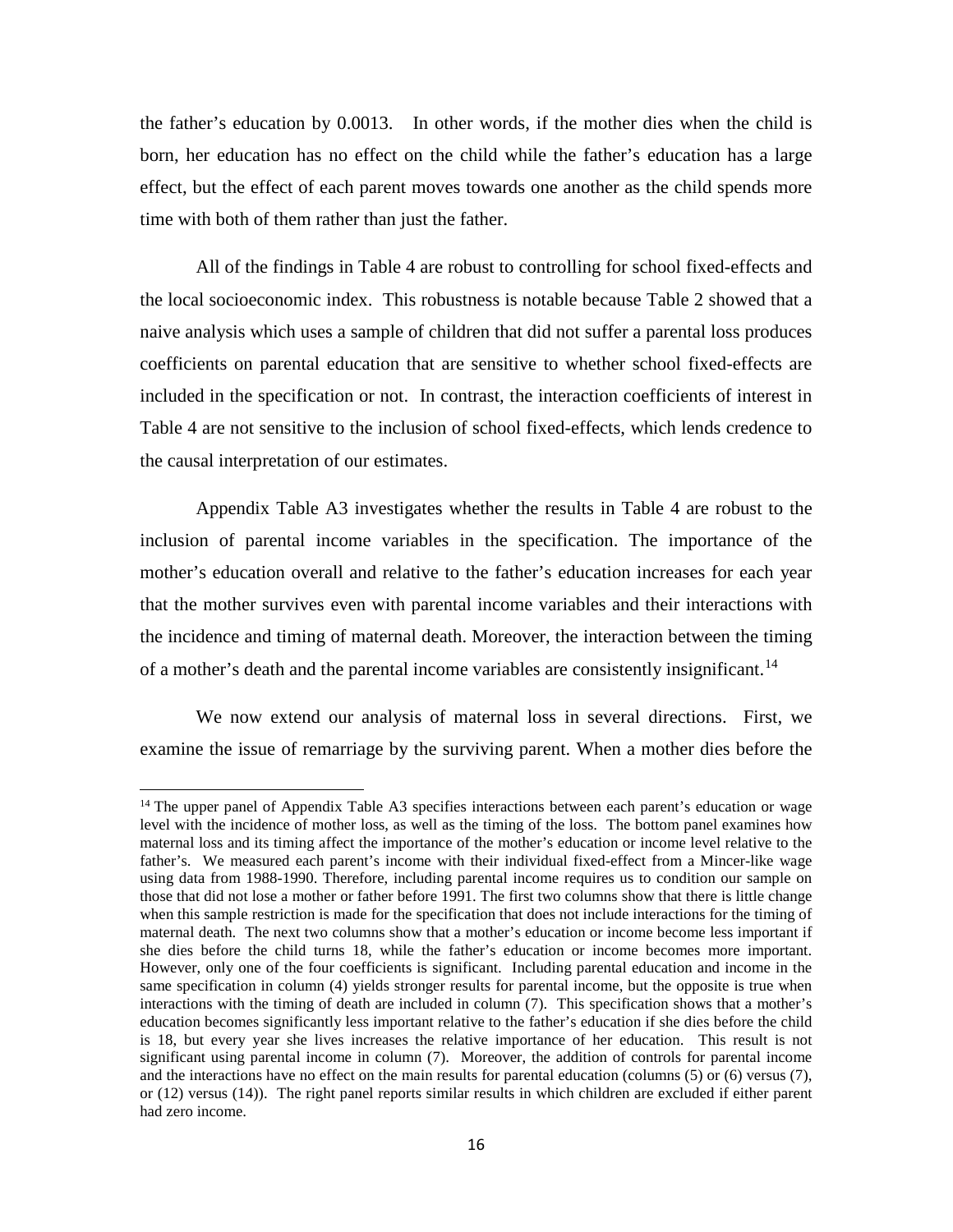child reaches 18 years old, almost 13 percent of the fathers remarried before the child reached the age of 18. To see how this might affect our results, we restrict the sample to cases where the father did not remarry in column (2) in Table 5. This restriction does not reduce the size or significance of our main coefficients of interest. The interaction between the child's age when the mother died and maternal education actually increases from 0.0015 to 0.0018, while the interaction with paternal education remains at −0.0009. This pattern suggests that the phenomenon of remarriage, if anything, biases our main results towards zero. This finding is consistent with the idea that a mother who dies can be at least partially replaced with a second wife, and therefore, the negative effect of losing a mother can be mitigated by spending time with the new wife.<sup>[15](#page-18-0)</sup> If the father does not remarry, the effect is more acute, since no one else can compensate for the loss of time spent with the mother other than the father.

Table 5 also shows how the results differ between boys and girls. Columns (3) and (4) show that the loss of a mother has an impact on both boys and girls (see the coefficients on the interactions between "mother died when child < 18" with each parent's education level). However, the results are more significant and dramatically larger for girls versus boys. For example, the interaction of the child's age at maternal death with maternal schooling is 0.0010 for boys and 0.0022 for girls. The analogous interaction for paternal education is -0.0003 for boys and -0.0016 for girls. These findings suggest that boys and girls are negatively affected by maternal loss, but the effect for girls depends much more on the education levels of both parents.

The idea that girls respond more to variation in their environments is supported by recent evidence. Kling, Liebman, and Katz (2007) found that being in a safer neighborhood had beneficial effects on education, risky behaviour, and health for girls, but not for boys. Gould, Lavy, and Paserman (2011) found that girls are affected more than boys by the early childhood environment over the course of their lifetime across an array of social and economic outcomes. Therefore, our results contribute to the growing

l

<span id="page-18-0"></span><sup>&</sup>lt;sup>15</sup> Our data contains only an indication that the surviving parent's marital status was changed after the spouse died. If the status did change, this indicates that the surviving spouse did re-marry during the relevant time period. But, we do not have information on the new spouse.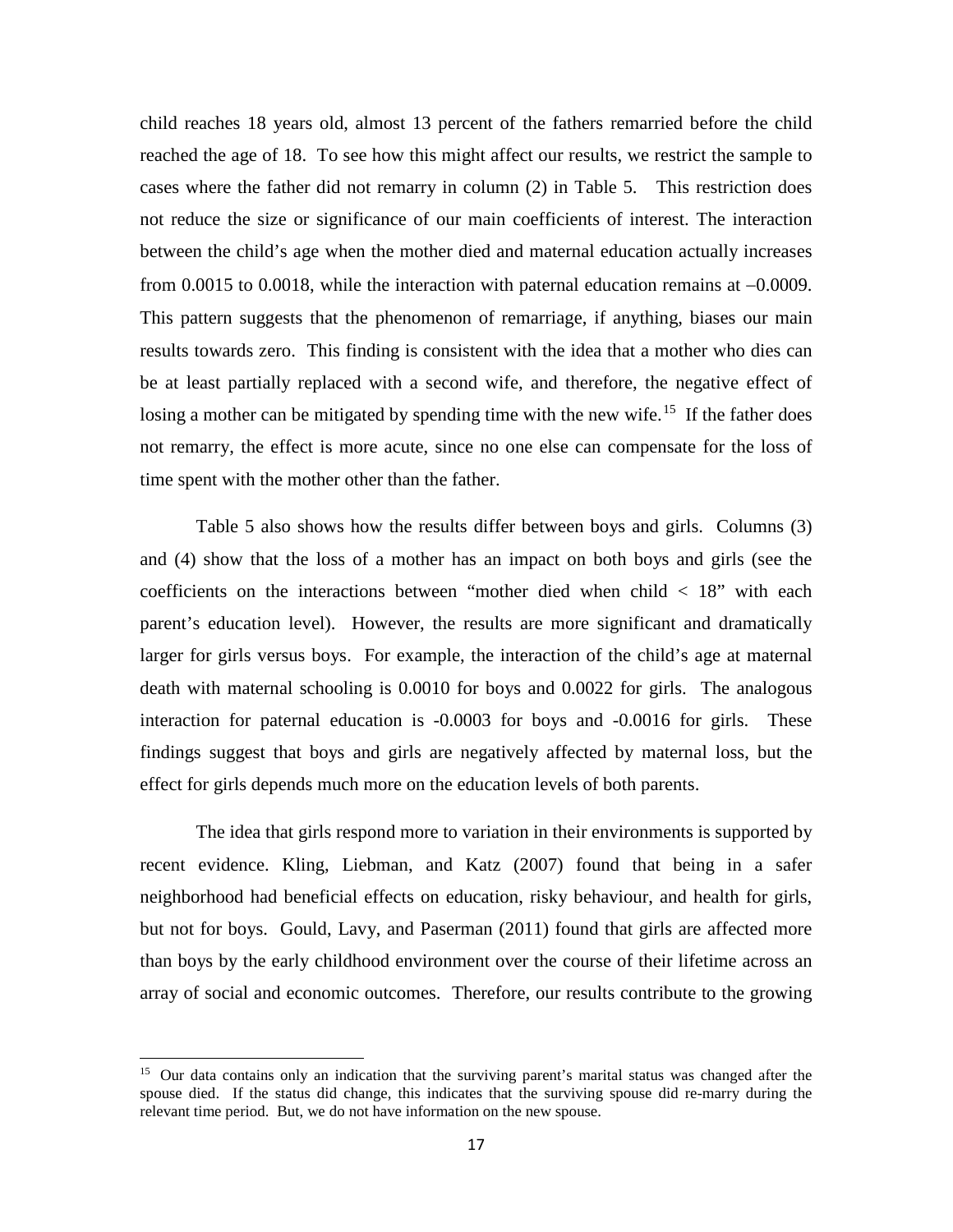literature on the differences in the way boys and girls are influenced by their environment.

The estimates in Table 5 are also clearly much stronger for children who lost a less-educated mother (less than 12 years of schooling) versus a mother with at least a high school degree. As noted above, one of the explanations for the variation in the findings of the existing literature is based on the idea that different identification strategies are using different parts of the parental education distribution. Our findings are consistent with the larger effects in the literature with instrument variables that shock the lower end of the parental education distribution versus the weaker effects found in the "adoptions" studies that shock the upper tail of the parental education distribution. Also, our findings support the idea that basic knowledge in parents is the critical factor in terms of imparting the human capital to children necessary to pass a critical, but minimal level of academic achievement like the matriculation exam. If we examined an outcome for a more advanced level of education (such as receiving a BA degree or more), it is possible that higher levels of parental education could play a larger role.

The results in Table 5 are also similar for families that lost a mother that was the better educated parent versus situations where she was less educated than the father. The similarity of the results across these two distinct groups provides evidence against the idea that our main results are coming from cases where the mother was the more dominant decision maker within the household – assuming that mothers who are better educated than fathers are likely to have greater bargaining power and a greater role in household decision-making. It also suggests that the effects are not being driven by parental income in the sense that more educated mothers tend to have higher earnings relative to their husbands than other mothers. The last two columns show that the effects are larger for children with two or fewer siblings than children with more siblings.

Appendix Table A4 examines the different components of the matriculation exam: math, Hebrew (the verbal section since Hebrew is the native language), Bible Studies, and English. The results for the overall matriculation rate are very similar to those obtained for receiving a score on Hebrew above 70, and smaller and less significant for the other components of the matriculation exam. In addition, the results are often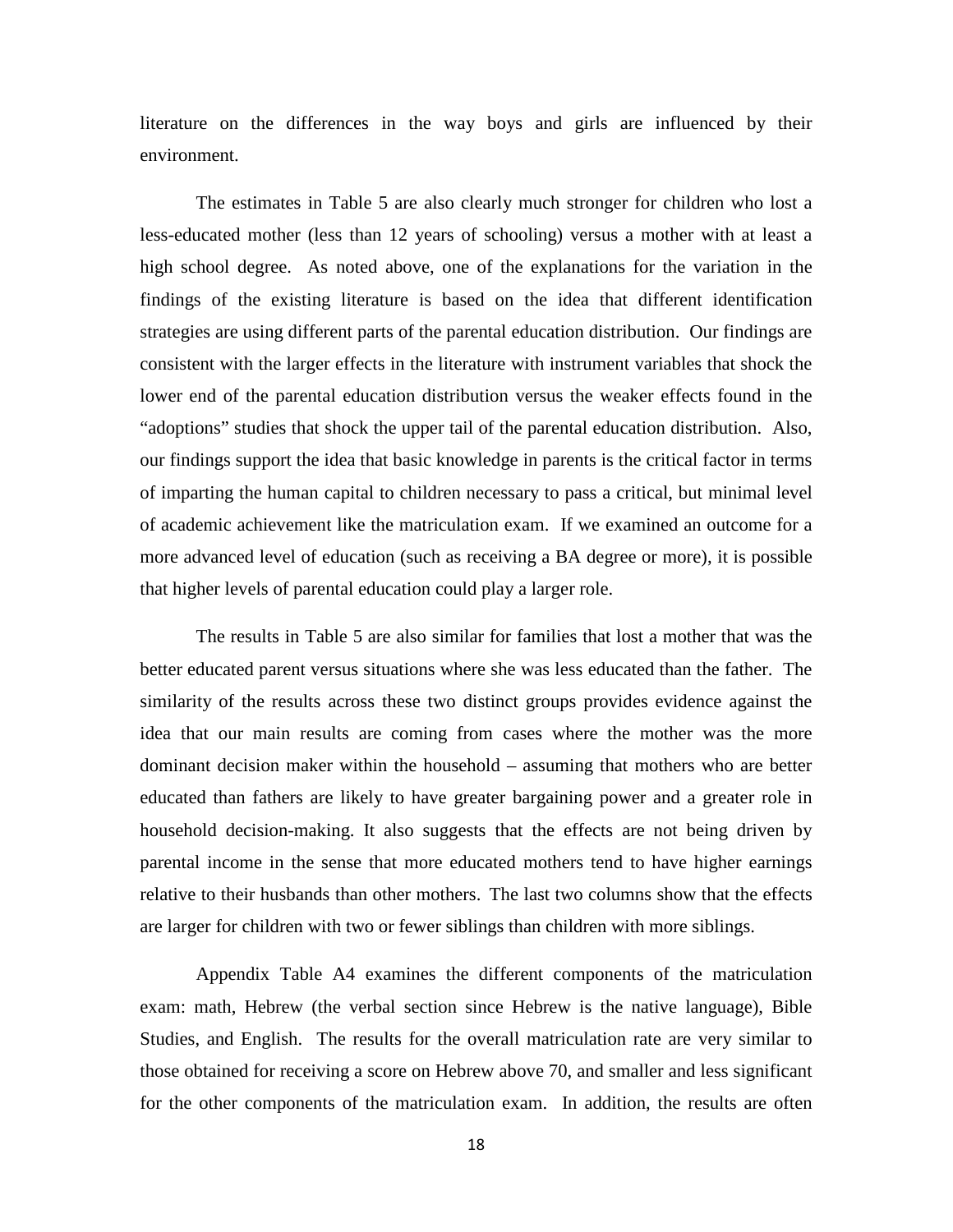similar to those obtained with a cutoff of 70 and 80, but they appear to be stronger in size and significance using the lower cutoff level. This pattern again suggests that the effect is coming more from the marginal students on the brink of failing the exam, who are more likely to come from the lower part of the parental education distribution, rather than the higher ability students not being able to achieve a high score due to the loss of their mother.

A placebo analysis is conducted in Table 6, which uses a sample of individuals who lost a mother after the matriculation exam is completed at the end of high school. If the results are similar for a sample of individuals whose passing rate would be unlikely to be influenced by the future death of their mother, this pattern would suggest that our previous results are likely due to the selection of individuals based on unmeasured characteristics which are correlated with our variables of interest, rather than representing a causal relationship.

However, the results in Table 6 are markedly different from those in the previous tables. The interaction coefficients between each parent's education level and the age of the child when the mother died are not significant, and are the opposite signs of those in Table 4. These findings show that our main results regarding those that lost a parent before the test was taken are not due to the non-random selection of families that suffer a maternal death, and thus lend strong support to the causal interpretation of the results.

#### **V. Analyzing Paternal Deaths**

This section analyzes the effect of parental education using paternal deaths instead of maternal deaths. This analysis has two objectives. The first is to probe the robustness of the main findings in the previous section, which showed that the importance of a parent's education in determining the child's education outcome depends on how much time the child spends with that parent alone versus both parents. The second objective, as discussed in the theory section, is to compare the effects of losing a father to those of losing a mother in order to shed light on underlying mechanisms.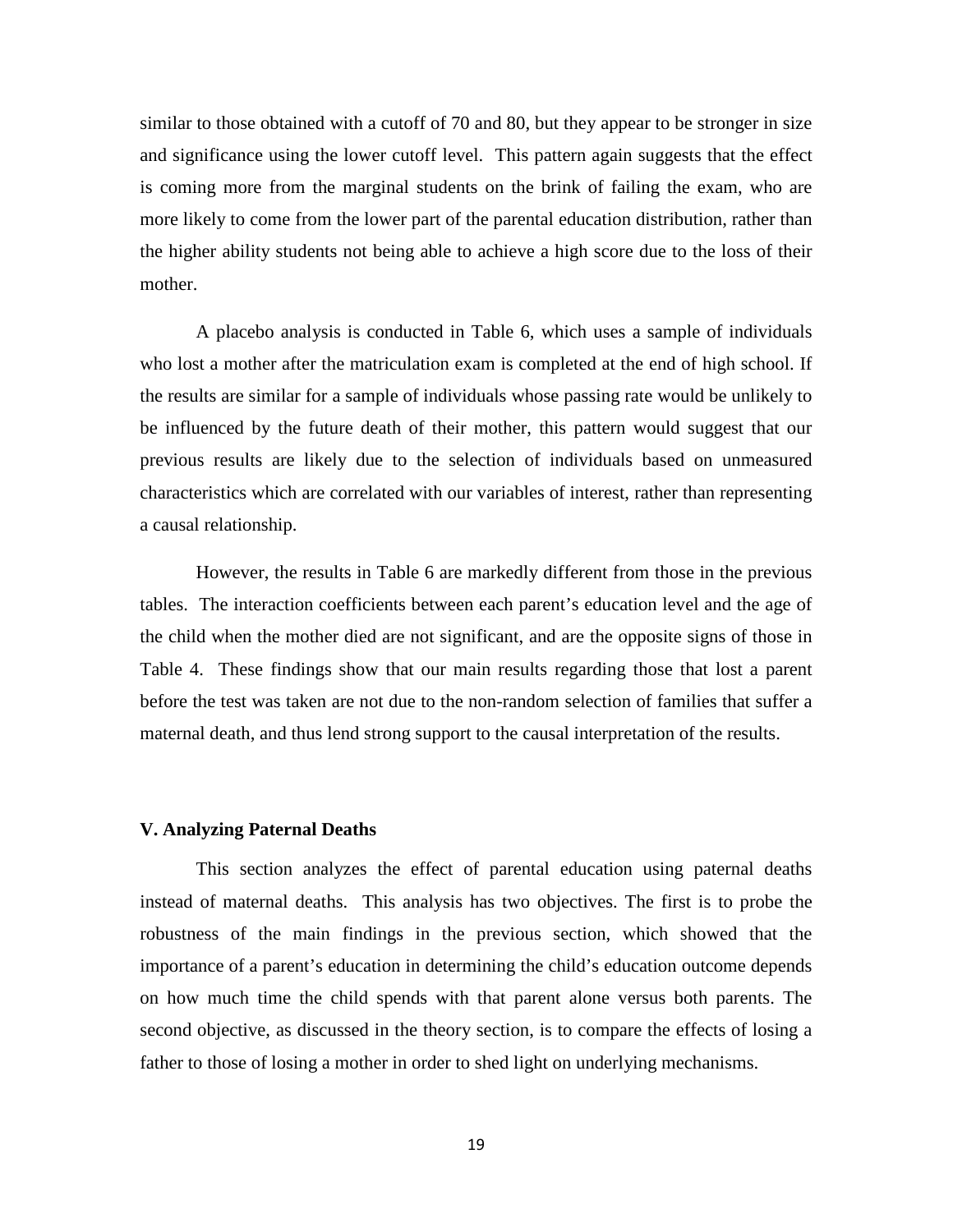Table 7 shows that losing a father affects the relationship between the child's outcomes and the education levels of both parents. This can be seen by the positive and significant interaction between the mother's education with losing a father before the age of 18, and the significantly negative coefficient on a similar interaction with the father's education. Similar to the previous section, the table reveals that losing an educated parent hurts the child more, but the loss can be mitigated by higher levels of education for the surviving parent.

Table 7 (column 5) also shows that every year spent with the father increases the value of his education by 0.0006, compared to a negative coefficient on the interaction with mother's education of -0.0002. Although the latter estimate is not significant, there is a positive and significant direct effect of the mother's education when the father dies below the age of 18. That is, a father's death increases the importance of the mother's education, but it does not significantly differ across the age level of the child at the time of paternal loss.

Overall, the coefficients of interest are the mirror image of each other in terms of their sign relative to the analysis of maternal death. This is what we would expect if the estimates are picking up a causal effect, since in both cases where either the mother or father died, the estimates are showing that the time spent with each parent increases the importance of that parent's education in the formation of human capital in their children. However, this is not what we would expect if the estimates are spuriously picking up unmeasured characteristics of the household and environment. Families that suffer a maternal death are similar to those that suffered a paternal death according to their observed characteristics – they both tend to be less educated and have lower income than the general population. If their unobserved characteristics are similar as well, this should generate similar patterns regardless of whether the mother or the father died. Our finding that the coefficients completely reverse sign provides strong evidence that the results are driven by the child's interaction time with each parent, and not by a correlation between parental schooling and unmeasured characteristics of the childhood environment.

However, although the coefficients of interest reverse sign for parental death versus maternal death, the magnitudes are much larger for maternal death. This can be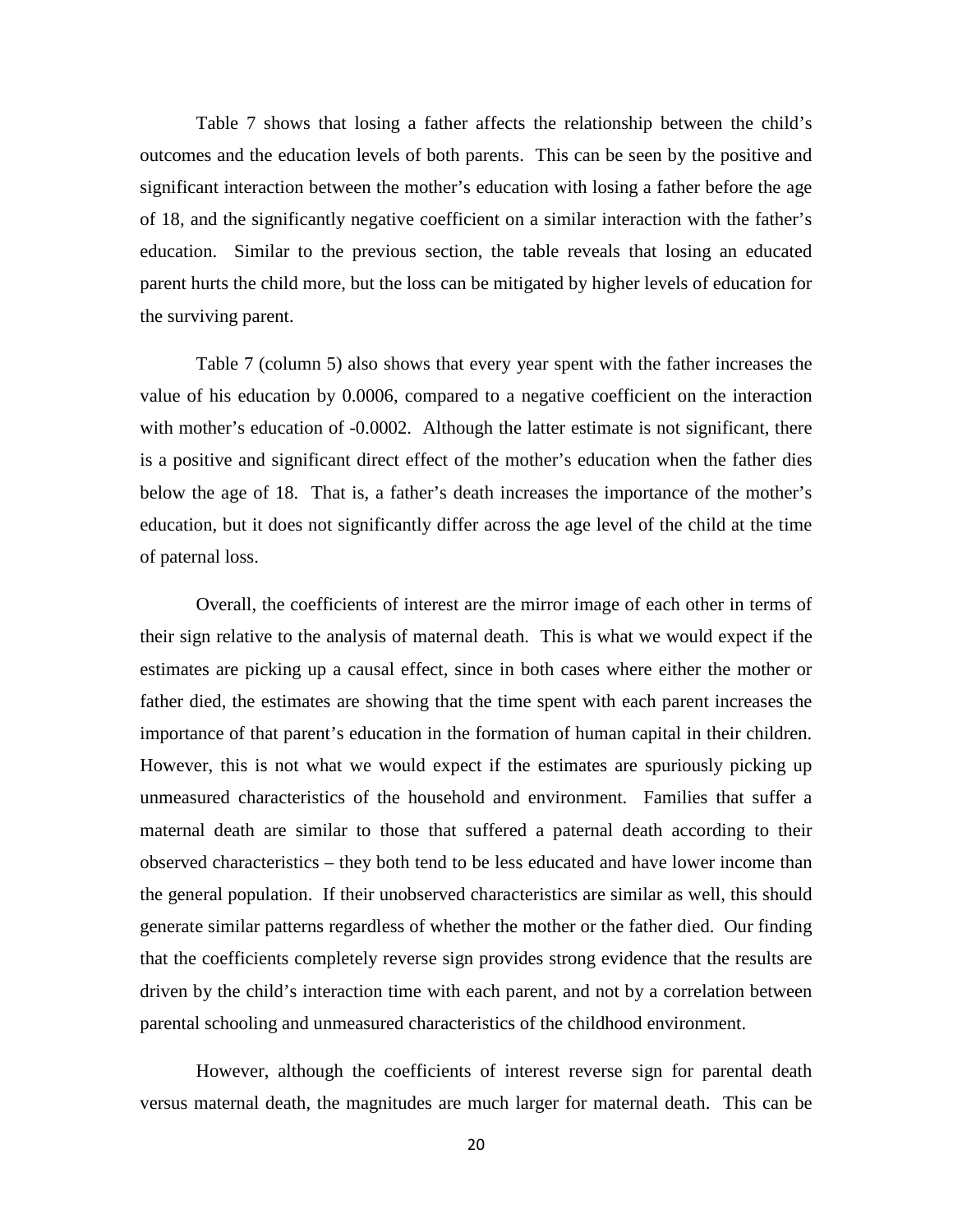seen by comparing the results for column (8) in Table 4 for maternal death to the same column in Table 7 for paternal death. Losing a mother before the age of 18 in Table 4 decreases the effect of mother's education relative to father's education by -0.0195, while losing a father increases the mother's education relative to the father by 0.0100. Every year spent with the mother before she dies increases the relative importance of the mother's education by 0.0014, while every year with the father before he dies decreases the relative importance of the mother's education by -0.004. Both coefficients of interest are at least twice the size for maternal death relative to paternal death, albeit with the expected opposite signs.

As discussed in the theory section, this pattern is inconsistent with our main results being driven by the indirect income channel rather than the direct effect of parental human capital on a child's outcome. Relative to mothers, fathers spend more time working and less time with their children. Therefore, if the effect of parental income on children is driving our results, we should expect the loss of a father's income to have a stronger effect on the child than the loss of a mother. Our findings indicate the opposite – a child's outcome is more sensitive to the loss or presence of the mother rather than the father. Appendix Table A5 shows that our main results are robust to the inclusion of parental income variables and their interactions with the time of the father's death.

Table 8 examines whether the findings vary across different types of families. There is little change after restricting the sample to mothers who do not remarry. Similar to the maternal loss analysis, the results are stronger for girls versus boys and for families where the father is less educated (less than 12 years of schooling) versus more educated (at least a high school degree). The findings do not seem to depend on whether the father was more or less educated than the mother, but are stronger for smaller families. Appendix Table A6 shows that the interactions coefficients of interest for the Hebrew component of the matriculation exam are similar to the overall score, although the findings for the other components are more significant than those found in the analysis of maternal loss.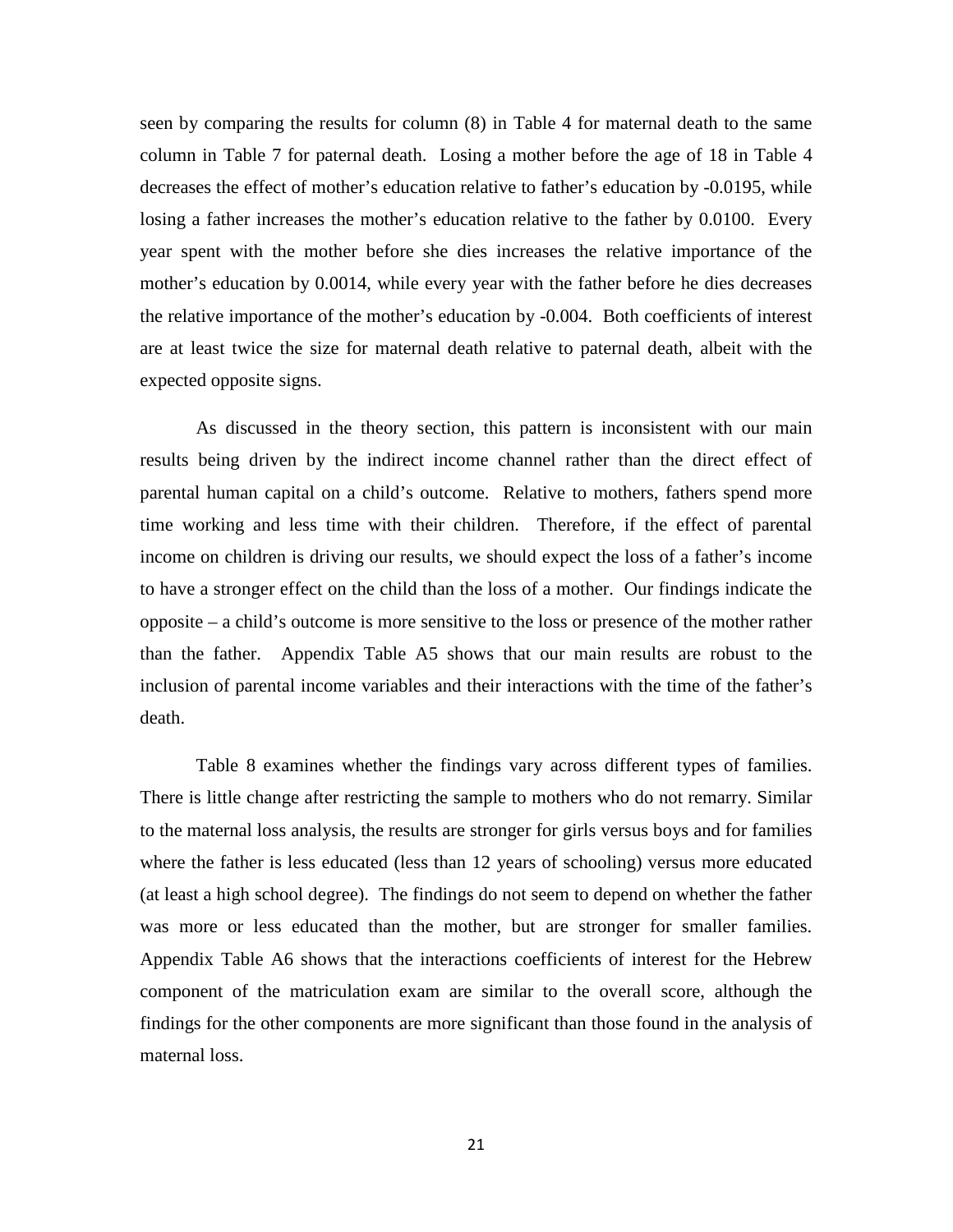Table 6 performs a placebo analysis by using a sample of individuals who suffered a paternal death, but at an age where it should have no effect on their matriculation exam (after  $12<sup>th</sup>$  grade). The interaction of the child's age when the father died with the father's education is not significant, and the analogous interaction with the mother's education is also insignificant. These findings lend further support to the causal nature of our estimates regarding those that lost a father below the age of 18.

### **VI. Divorce**

A parental death represents a tragic case where there is a dramatic shift in parental influence. Divorce also shifts parental influence, albeit less extremely, usually by giving custody to the mother. This section investigates the robustness of our findings to the more common occurrence of parental divorce.

Table 9 uses a sample of children that did not suffer a parental death before age 18, and examines how each parent's education level affects the child's matriculation outcome and how this interacts with parental divorce. The first column shows the relationship between parental schooling and the matriculation exam passing rate for all children who do not experience parental death, and the next two columns split the sample into those that experienced parental divorce before the age of 18 versus those that did not. A mother's education is a larger factor for the matriculation of children whose parents divorced before they turned 18, while the father's education is smaller in magnitude. Consistent with our theoretical predictions, these findings are similar to the parental death analysis – the education of the parent with greater influence is more important relative to the education of the other parent.

Column (4) of Table 9 shows that these patterns are statistically significant, while the next two columns show that this finding is robust to controlling for school fixedeffects and the local socioeconomic index. Column (7) leverages variation in the timing of divorce, and shows that the mother's education becomes more important than the father's in divorced families, but the effect gets smaller if the divorce occurs later in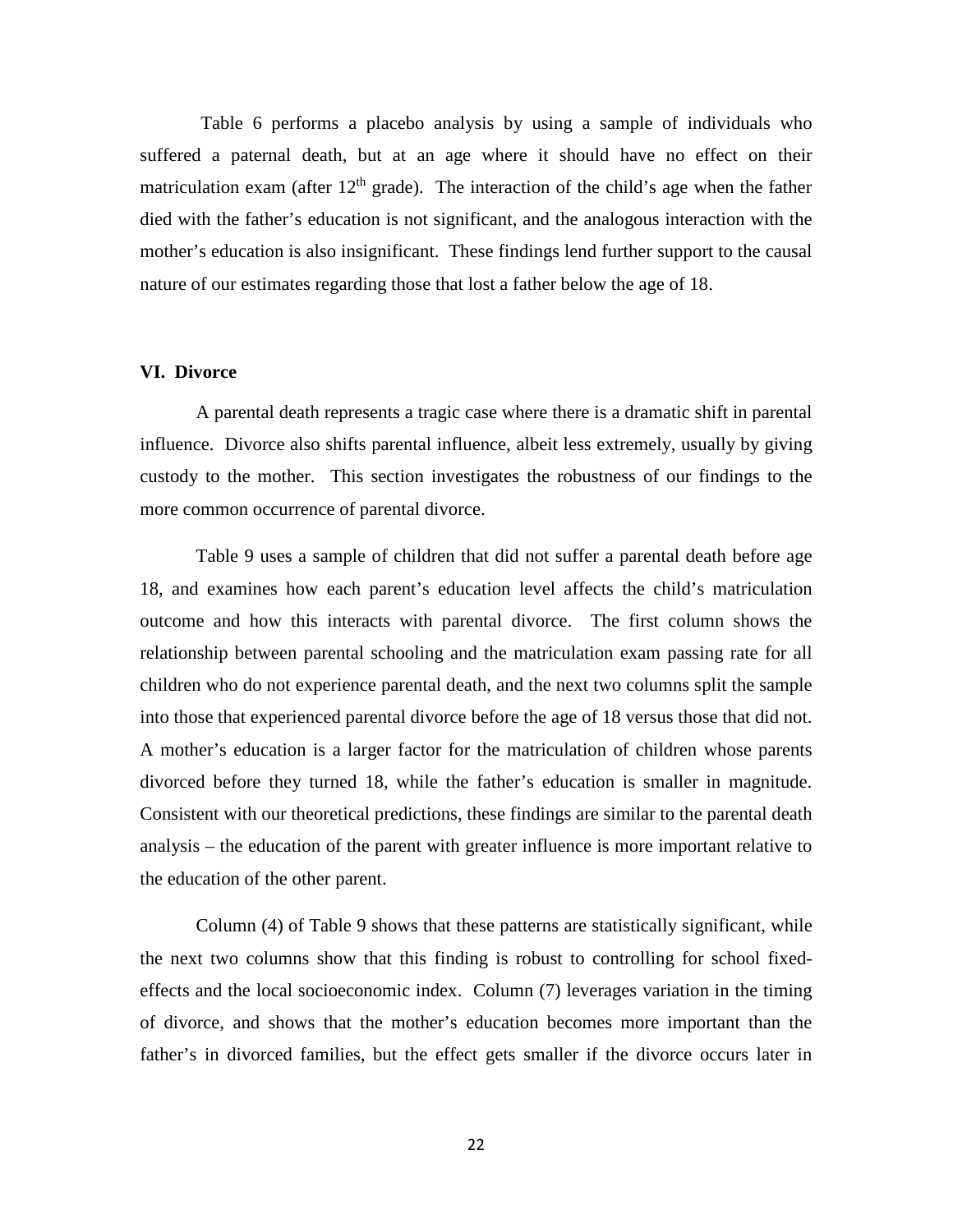childhood. The latter effect is similar to the parental death results, but is not statistically significant.

The right panel investigates whether these patterns differ across various groups. Again, the findings are stronger for girls relative to boys and when we use the lower half of the parental education distribution (mothers who are not high school graduates). The only slight difference with the parental death results is that we find stronger results for children whose mother is more or equally educated than the father, as opposed to mothers who are less educated than the father. This pattern could be due to children spending more time with the father when he is more educated than the mother (a father's time with children is in general positively correlated his education), and/or perhaps with more custodial power. However, the overall pattern of the results across different subgroups is remarkably similar to the parental death findings, thus reinforcing the causal interpretation and the generalizability of those results.

#### **VII. Family Size**

We have provided a variety of evidence that the effect of a parent's education on a child's schooling outcome operates through a direct time channel, not an indirect income channel. This section exploits variation in family size to provide additional evidence. In particular, our model shows that if parental education does not operate through time, the effects of parental education should be declining in family size because financial investments must be spread across more children. In addition, our model predicts that mother's education becomes more important relative to father's education as family size increases if parental time is important and if mother's time with children increases in family size relative to father's time.

Table 10 analyzes the effect of parental education on the child's matriculation exam passing rate, and how this varies with family size. The first two columns split the sample of children (who experienced no divorce or death before the age of 18) into those with fewer (less than or equal to 2) versus more (greater than 2) siblings. The estimated effect for maternal schooling increases from 0.024 to 0.031, while the effect for father's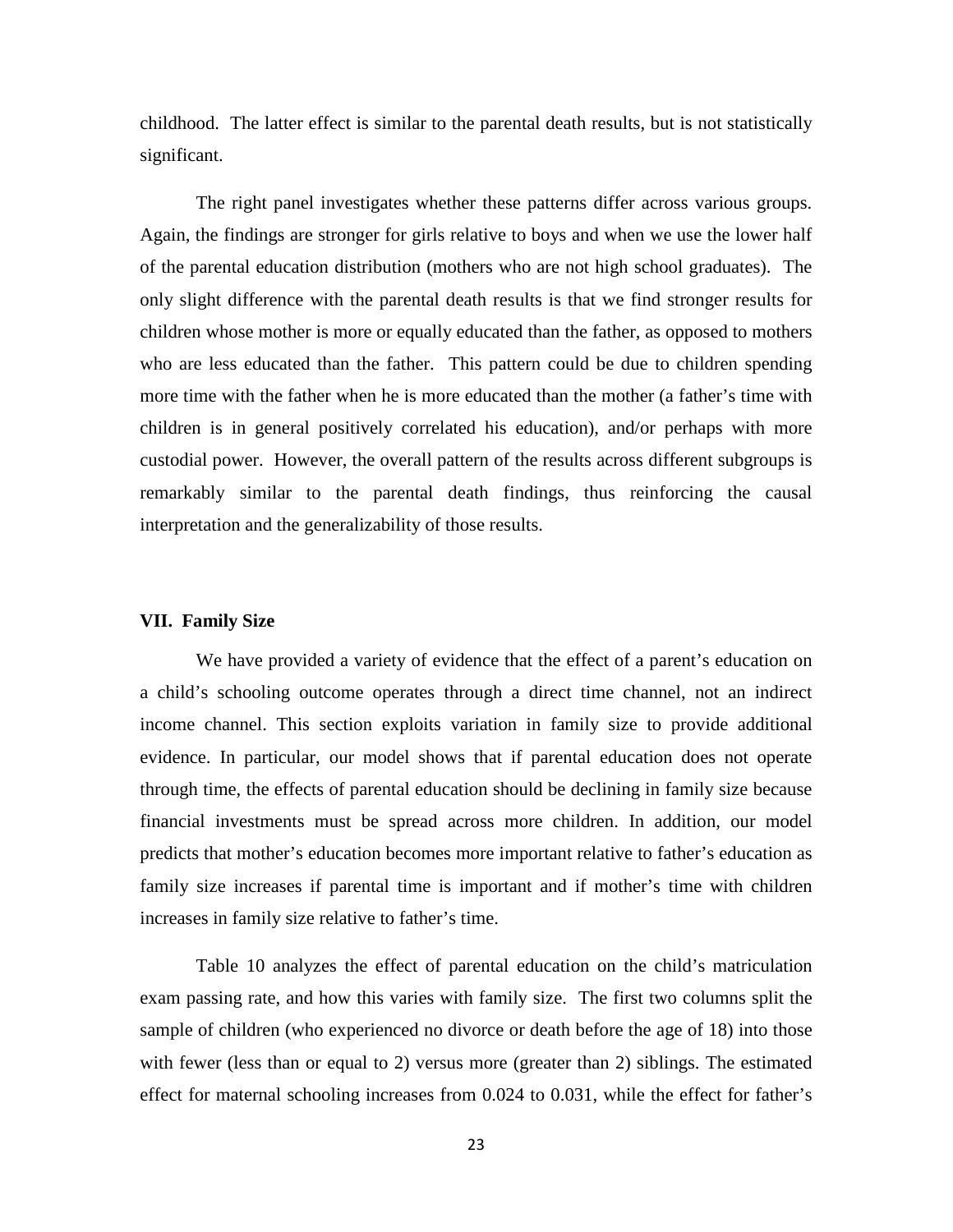schooling increases slightly (increasing from 0.025 to 0.026). Mother's education becomes more important in larger families, and this finding is statistically significant, as seen in the remaining columns. In particular, the third column pools all children together, and shows that each additional child increases the effect of mother's schooling by 0.0038, in contrast to an increase in 0.0010 for father's schooling. Both findings are statistically significant, and the bottom panel shows that the relative effect of mother's education versus father's education increases significantly as well. These findings are robust to the inclusion of controls for the socioeconomic index of the locality, log total family income, and school fixed-effects. As our model shows, the finding that the education of both parents becomes more important in larger families is inconsistent with financial investments being the mechanism linking parental education to children's outcomes. The model also showed that the larger increase in maternal education lends further evidence against the parental income mechanism if mothers specialize more in care-giving relative to fathers in larger families.

Table 10 also shows how these results differ across subgroups of the population. The results are larger for girls relative to boys, and for children with mothers on the lower end of the parental education distribution (less than a high school graduate) rather than from the upper portion of the distribution. These patterns are strikingly similar to our results using variation in parental influence due to death and divorce. This similarity supports the external validity of those results to a much wider segment of the population, and lends support to the idea that our findings across all segments of the population are due largely to the role of parental time rather than income.

Our main source of data does not include information on time use, so in order to test the hypothesis of greater specialization of parental roles in larger families, we use the Israel Time Budget Survey 1991/1992 to analyze a similar sample from the same time period. Using a sample of married parents below the age of 60 who have at least one child, we examine various categories of time use in Table 11. The first two columns show that females (mothers) are less likely to work, and this gets weaker if the female is more educated. An increasing number of kids reduces the chances that either parent works, with no significant difference between mothers and fathers. The third column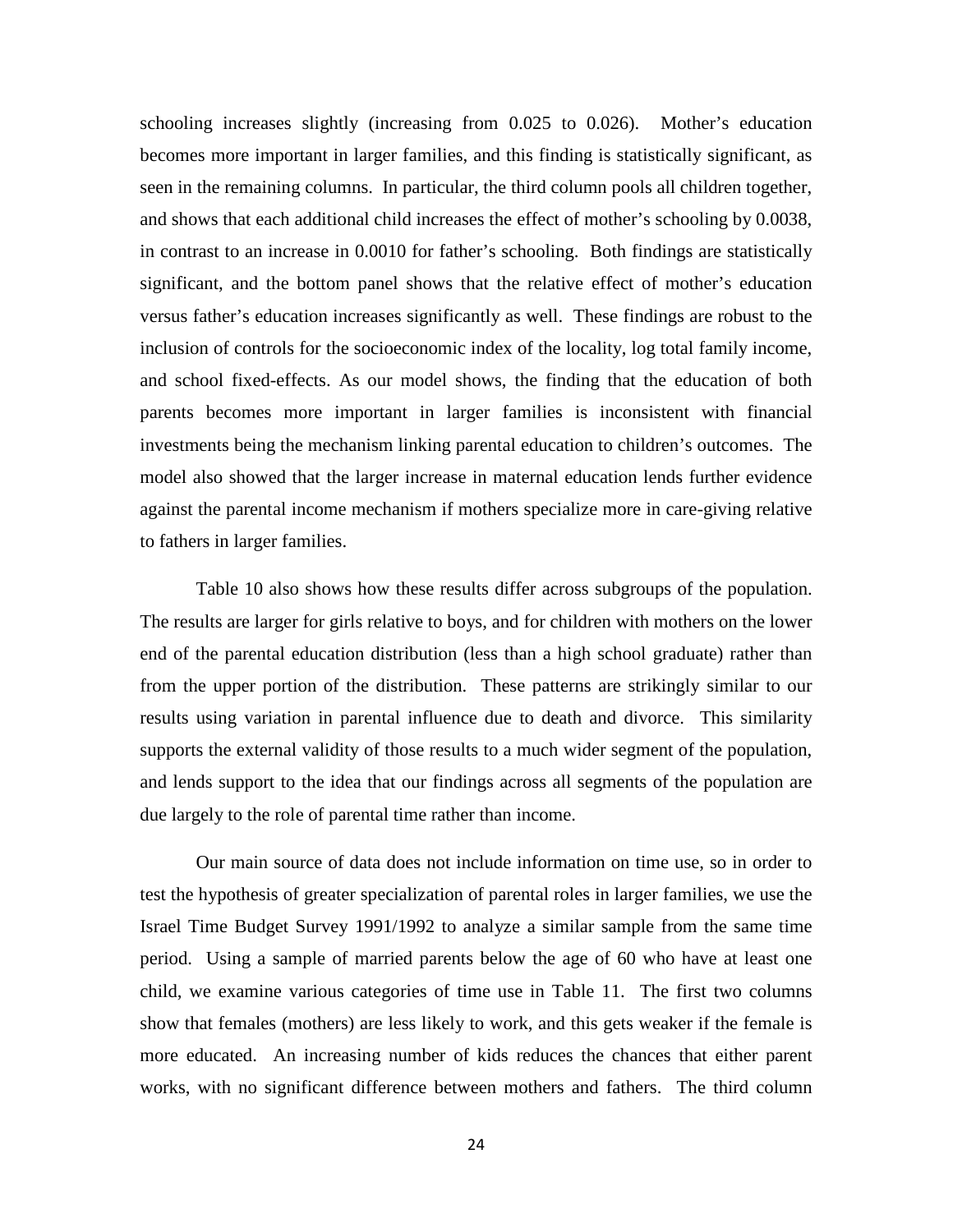shows that an increasing number of children has no effect on time with children by men, but has a positive impact on a woman's time with children. Similar to the findings in the US and other countries, column three shows that education increases time with children for both parents, although more so for women.

The right panel of Table 11 repeats the analysis but includes additional interactions between education, the number of children, and gender. These interactions are insignificant across all specifications. Thus, the finding that mothers spend more time with children relative to fathers when the number of children increase (from column 3) holds across parental education levels.

Table 12 analyzes the employment status of mothers in our main data set from the Ministry of Education. The first column uses the mothers of all the children in our data set that did not experience a parental divorce or death, and the other columns restrict the sample to various cohorts defined by the child's year of birth. The table shows that educated mothers are more likely to work. Labor force participation for mothers decreases in larger families, and this pattern does not depend on the relative education levels of each parent.

The findings in Tables 11 and 12 show that more children increase the amount of time spent with children by mothers relative to fathers, with some evidence suggesting a decrease in labor force participation for mothers as well. These patterns are similar across the education levels of both parents, which indicates a general increase in the specialization of parental roles in larger families.

Based on the evidence in previous tables that mothers in larger families spend more time with children relative to fathers, but do not increase their labor force participation, the findings in Table 10 are not consistent with the model when parental schooling affects a child's human capital solely through income, but are consistent with a time channel. Mothers in larger families are not providing more income to the family, but they are investing more time with children. Overall, these results support the interpretation that the importance of parental schooling on child outcomes depends on the degree of parental time and influence.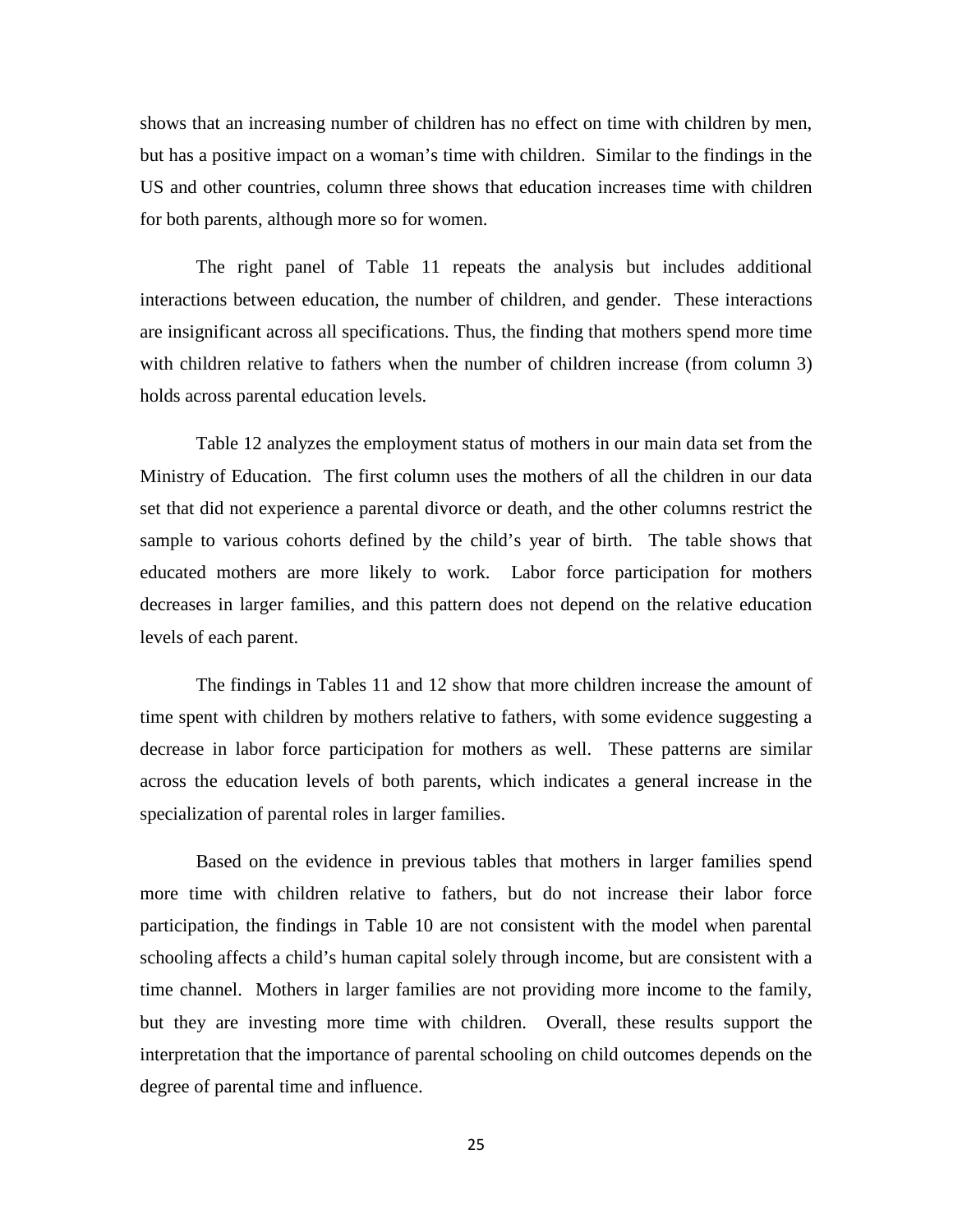## **VIII. Conclusion**

This paper uses variation in parental involvement to identify the causal impact of parental education on the development of their children's human capital. We use three distinct samples to analyze three different sources of variation in parental influence: parental death, parental divorce, and the higher degree of specialization of parental roles in larger families.

In all three analyses, we find that a parent's education becomes a more significant determinant of a child's human capital when that parent's interaction time with the child increases. Specifically, we show that a mother's death reduces the importance of her education in producing human capital in her children, but this reduction is less severe if the child was older at the time of her death. In contrast, the father's education increases in importance when the mother dies, but by a lesser amount if the child was older when the mother died. Strikingly, the same patterns exist in reverse when the father dies, but the magnitudes are smaller – which our model shows is inconsistent with our main results being driven by parental income rather than parental education.

Further, we find that a mother's education becomes more important relative to the father when parents get divorced, and also in larger families. Since mothers in larger families spend more time with kids relative to fathers, but do not increase their labor supply, this pattern is once again inconsistent with our findings being driven by a dominant role for parental income rather than the quality of parenting as proxied by parental education.

Although we use a completely different empirical strategy, our results are consistent with recent evidence that parental education plays an important role on child test scores and other behaviors. In addition, our findings help reconcile the variation in results across recent studies. Holmlund, Lindahl, and Plug (2011) suggest that different methods produce different results because each method is using variation in a different part of the parental education distribution. Our results indicate that this is indeed the case – we find much stronger effects of parental education in the lower part of the parental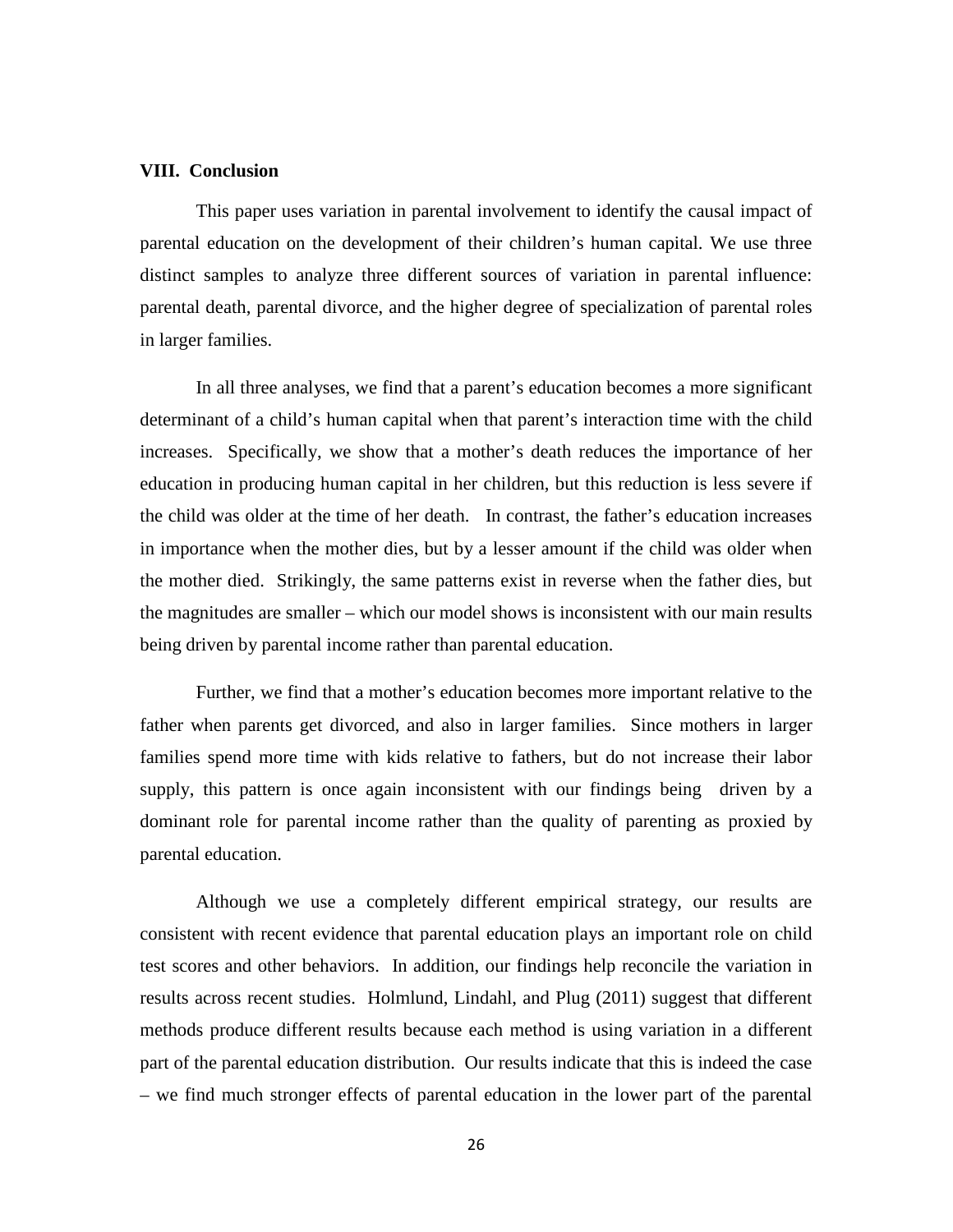education distribution (less than 12 years of schooling) than the upper part. In addition, we find that parental schooling has a bigger effect on children who are near the borderline of passing the matriculation exam relative to those that are well above the passing threshold.

Across all three sources of variation of parental influence, we find stronger results for girls versus boys and for parents coming from the lower end of the parental education distribution. The similarity of the results across these distinct samples, which collectively cover the entire population, reinforce the causal interpretation of the results and also support the generalizability of these findings.

Guryan, Hurst, and Kearney (2008) show that educated parents spend more time with their children despite the higher opportunity cost of time. Our findings suggest that educated parents are simply more productive in developing the human capital of their children. This result should yield important implications in terms of understanding how married couples allocate their time across various activities, how this is changing over time, and how these trends might be affecting the outcomes of children.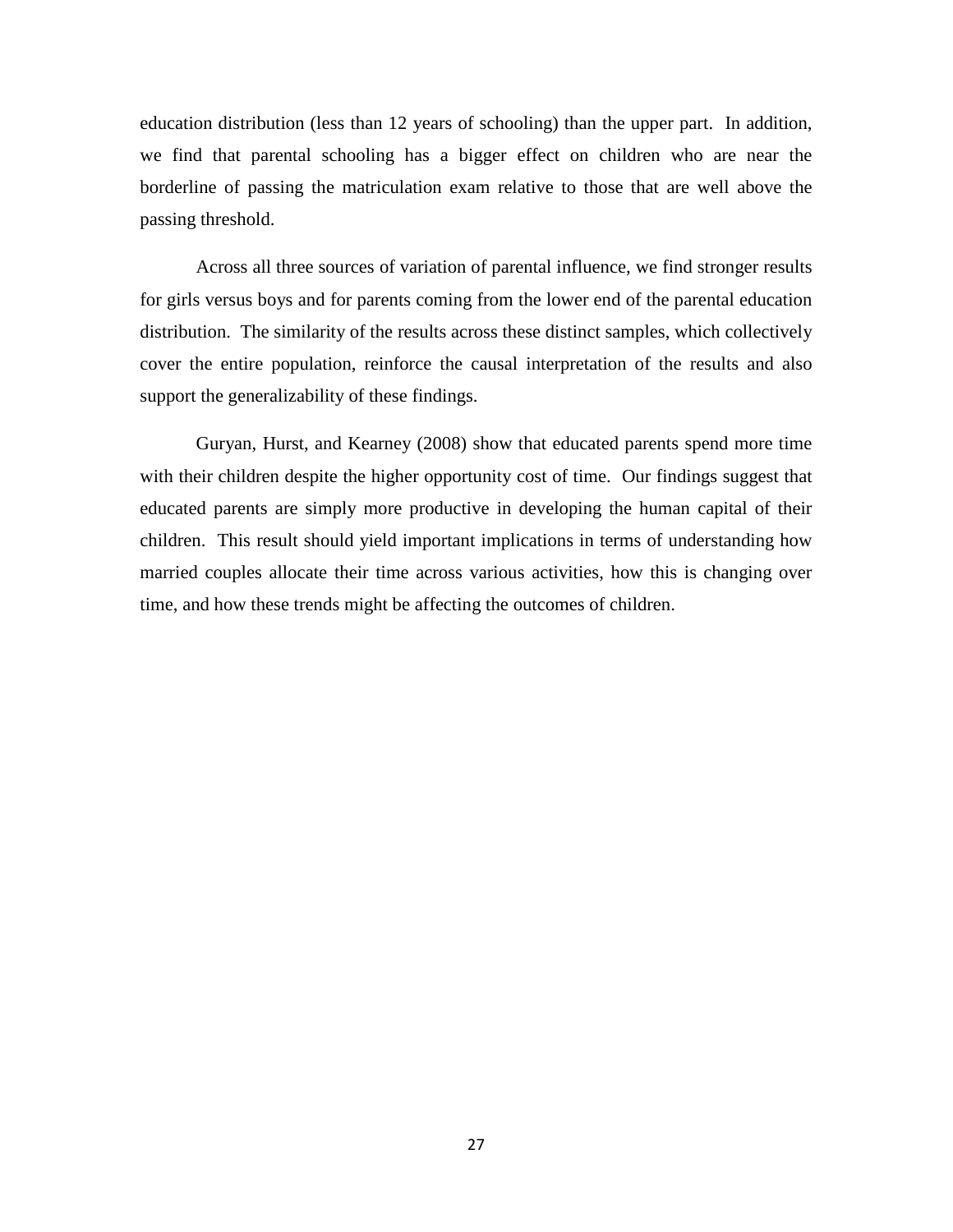### **VII. References**

- Adda, Jerome, Anders Bjorklund, and Helena Holmlund. 2011. The role of mothers and fathers in providing skills: Evidence from parental deaths. IZA DP No. 5425, Bonn, Germany: Institute for the Study of Labor.
- Behrman, Jere R., and Mark Rosenzweig. 2002. Does increasing women's schooling raise the schooling of the next generation? *American Economic Review* 92, no. 1:323-334.
- Behrman, Jere R., and Paul Taubman. 1989. Is schooling 'mostly in the genes'? Nature– nurture decomposition using data on relatives. *Journal of Political Economy* 97, no. 6:1425–1446.
- Belzil, Christian, and Jörgen Hansen. 2003. Structural estimates of the intergenerational education correlation. *Journal of Applied Econometrics* 18, no. 6:679-696.
- Black, Sandra, Paul J. Devereux, and Kjell G. Salvanes. 2005a. Why the apple doesn't fall far: Understanding intergenerational transmission of human capital. *American Economic Review* 95, no. 1:437–449.
- Black, Sandra, Paul J. Devereux, and Kjell G. Salvanes. 2005b. The more the merrier? The effect of gamily size and birth order on children's education. *Quarterly Journal of Economics* 120, no. 2:669-700.
- Björklund, Anders, Mikael Lindahl, and Erik Plug. 2006. The origins of intergenerational associations: Lessons from Swedish adoption data. *Quarterly Journal of Economics* 121, no. 3:999 – 1028.
- Carneiro, Pedro, Costas Meghir, and Matthias Parey. 2013. Maternal education, home environments and the development of children and adolescents. *Journal of the European Economic Association* 11, no. S1:123–160
- Case, Anne, and Cally Ardington. 2006. The impact of parental death on school outcomes: Longitudinal evidence from South Africa. *Demography* 43, no. 3: 401- 420.
- Case, Anne, Christina Paxson, and Joseph Ableidinger. 2004. Orphans in Africa: Parental death, poverty and school enrollment. *Demography* 41, no. 3: 483-508.
- Chen, Stacey H., Yen-Chien Chen, and Jin-Tan Liu. 2009. The impact of unexpected maternal death on education: First evidence from three national administrative data links. *American Economic Review* 99, no. 2:149–53.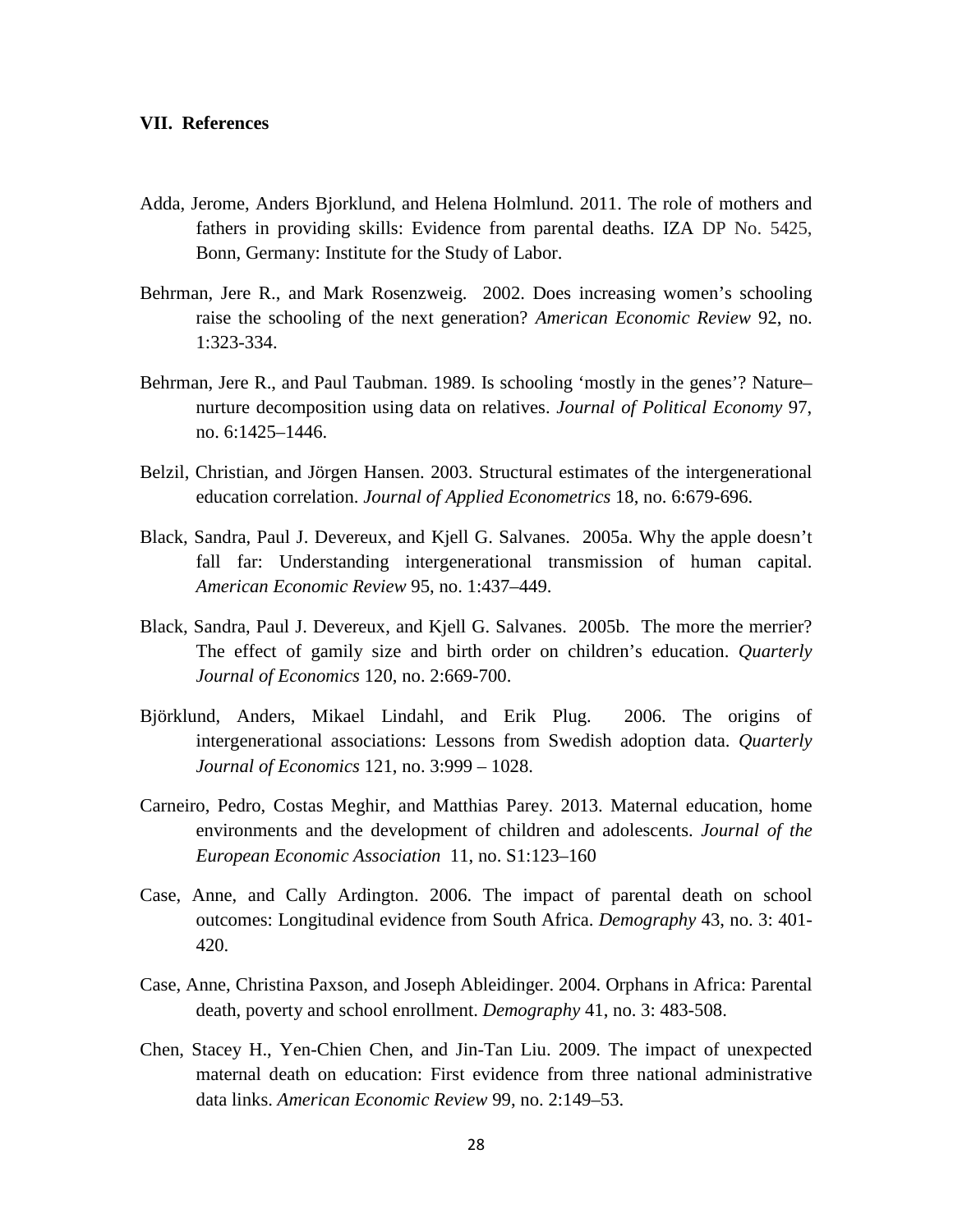- Coleman, James S. 1988. Social capital in the creation of human capital. *American Journal of Sociology* 94, Supplement: Organizations and Institutions: Sociological and Economic Approaches to the Analysis of Social Structure: S95–S120.
- Corak, Miles. 2001. Death and Divorce: The long-term consequences of parental loss on adolescents. *Journal of Labor Economics* 19, no. 3:682-715.
- Currie, Janet, and Enrico Moretti. 2003. Mother's education and the intergenerational transmission of human capital: Evidence from college openings. *Quarterly Journal of Economics* 118, no. 4:1495–1532.
- Datcher-Loury, Linda. 1988. Effects of mother's home time on children's schooling. *Review of Economics and Statistics* 70, no. 3:367–373*.*
- Del Boca, Daniela, Christopher Flinn, and Matthew Wiswall. 2014. [Household choices](https://ideas.repec.org/a/oup/restud/v81y2014i1p137-185.html)  [and child development.](https://ideas.repec.org/a/oup/restud/v81y2014i1p137-185.html) *[Review of Economic Studies](https://ideas.repec.org/s/oup/restud.html)* 81, no. 1:137-185.
- Fadlon, Itzik, and Torben Heien Nielsen. 2015. Household responses to severe health shocks and the design of social insurance. Working Paper. Harvard University, Boston, MA.
- Gertler, Paul, David I. Levine and Minnie Ames. 2004. Parental death and schooling. *Review of Economics and Statistics* 86, no. 1:211-225.
- Gould, Eric D., Victor Lavy, and M. Daniele Paserman. 2011. Sixty years after the magic carpet ride: The long-run effect of the early childhood environment on social and economic outcomes. *Review of Economic Studies* 78, no. 3:938–973.
- Gould, Eric D., and Avi Simhon. 2011. Does quality time produce quality children? evidence on the intergenerational transmission of human capital using parental deaths. IZA Discussion Paper 5487. Bonn, Germany: Institute for the Study of Labor.
- Guryan, Jonathan, Erik Hurst, and Melissa Kearney. 2008. Parental education and parental time with children. *Journal of Economic Perspectives* 22, no. 3:23–46.
- Haegeland, Torbjorn, Lars Johannessen Kirkeboen, Oddbjorn Raaum; and Kjell G. Salvanes. 2010. Why children of college graduates outperform their schoolmates: A study of cousins and adoptees. IZA DP No. 5369, Bonn, Germany: Institute for the Study of Labor.
- Haveman, Robert, and Barbara Wolfe. 1995. The determinants of children's attainments: A review of methods and findings. *Journal of Economic Literature* 33, no. 4:1829–79.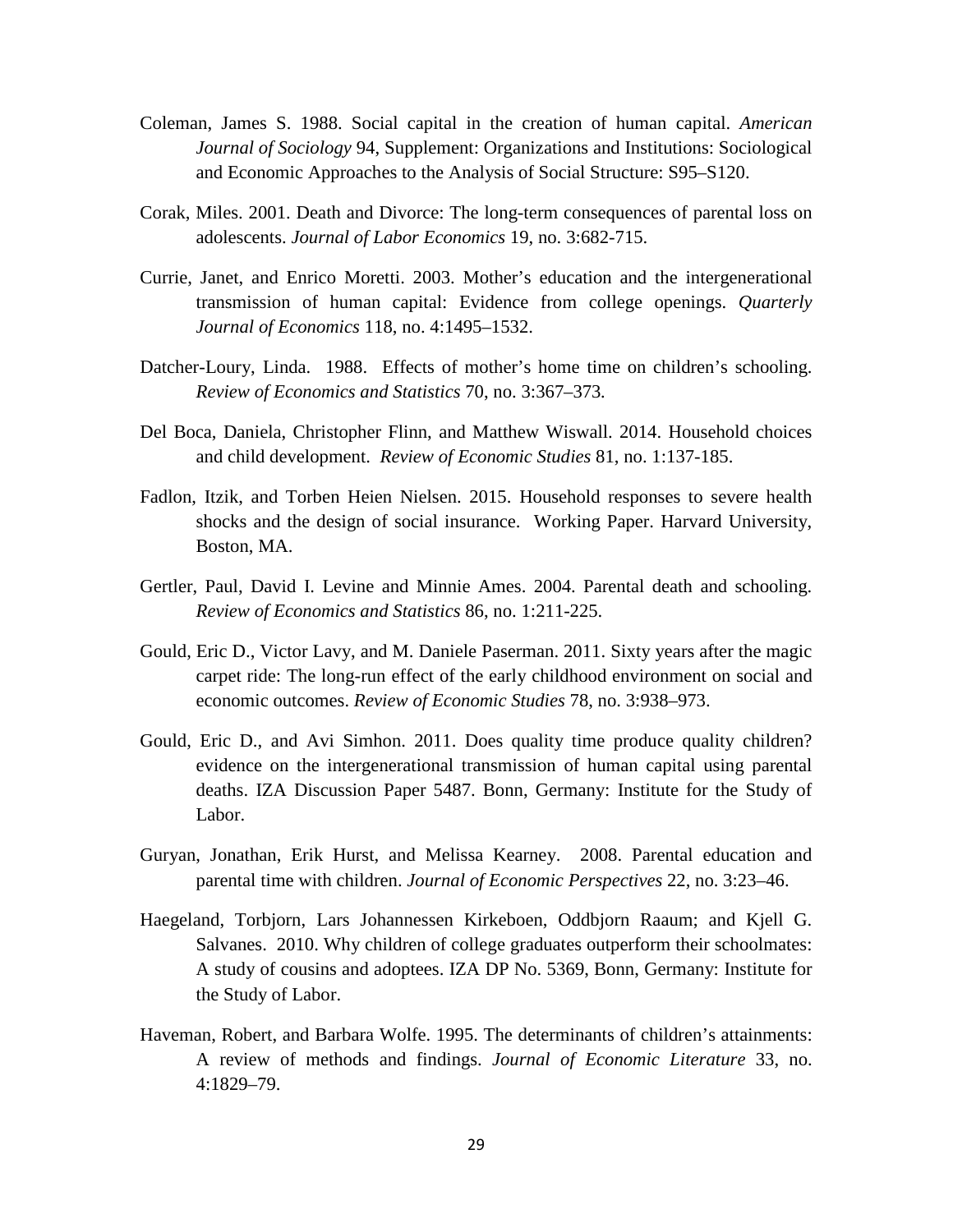- Holmlund, Helena, Mikael Lindahl, and Erik Plug, 2011. The causal effect of parents' schooling on children's schooling: A comparison of estimation methods. *Journal of Economic Literature* 49, no. 3:615-651.
- Heckman, James J. 2000. Policies to foster human capital. *Research in Economics* 54, no. 1:3–56.
- Kalil, Ariel, Magne Mogstad, Mari Rege, and Mark E. Votruba. 2016. Father presence and the intergenerational transmission of educational attainment. *Journal of Human Resources* 51, no. 4:869-899.
- Kling, Jeffrey R., Jeffrey B. Liebman, and Lawrence F Katz. 2007. Experimental analysis of neighborhood effects. *Econometrica* 75, no. 1:83–119.
- Kimmel, Jean, and Rachel Connelly. 2007. Mothers' time choices: Caregiving, leisure, home production, and paid work*. Journal of Human Resources* 42, no. 3:643–661.
- Lang, Kevin, and Jay L. Zagorsky. 2001. Does growing up with a parent absent really hurt? *Journal of Human Resources* 36, no. 2:253-273.
- Leibowitz, Arleen. 1974a. Education and home production. *American Economic Review* 64, no. 2:243-250.
- Leibowitz, Arleen. 1974b. Home investments in children. *Journal of Political Economy*  82, no. 2:111–31.
- Leibowitz, Arleen. 1977. Parental inputs and children's achievement. *Journal of Human Resources* 12, no. 2:243–51.
- Lochner, Lance, and Enrico Moretti. 2004. The effect of education on crime: Evidence from prison inmates, Arrests, and Self-Reports. *American Economic Review* 94, no. 1:155–189.
- Maurin, Eric, and Sandra McNally. 2008. Vive la revolution! Long-term education returns of 1968 to the angry students. *Journal of Labor Economics* 26, no. 1:1-33.
- Oreopoulos, Philip, Marianne Page, and Anne Huff Stevens. 2006. The intergenerational effects of compulsory schooling. *Journal of Labor Economics* 24, no. 4:729-760.
- Plug, Erik. 2004. Estimating the effect of mother's schooling on children's schooling using a sample of adoptees. *American Economic Review* 94, no. 1:358–368.
- Plug, Erik, and Wim Vijverberg, 2003. Schooling, family background and adoption: Is it nature or is it nurture? *Journal of Political Economy* 111, no. 3:611–641.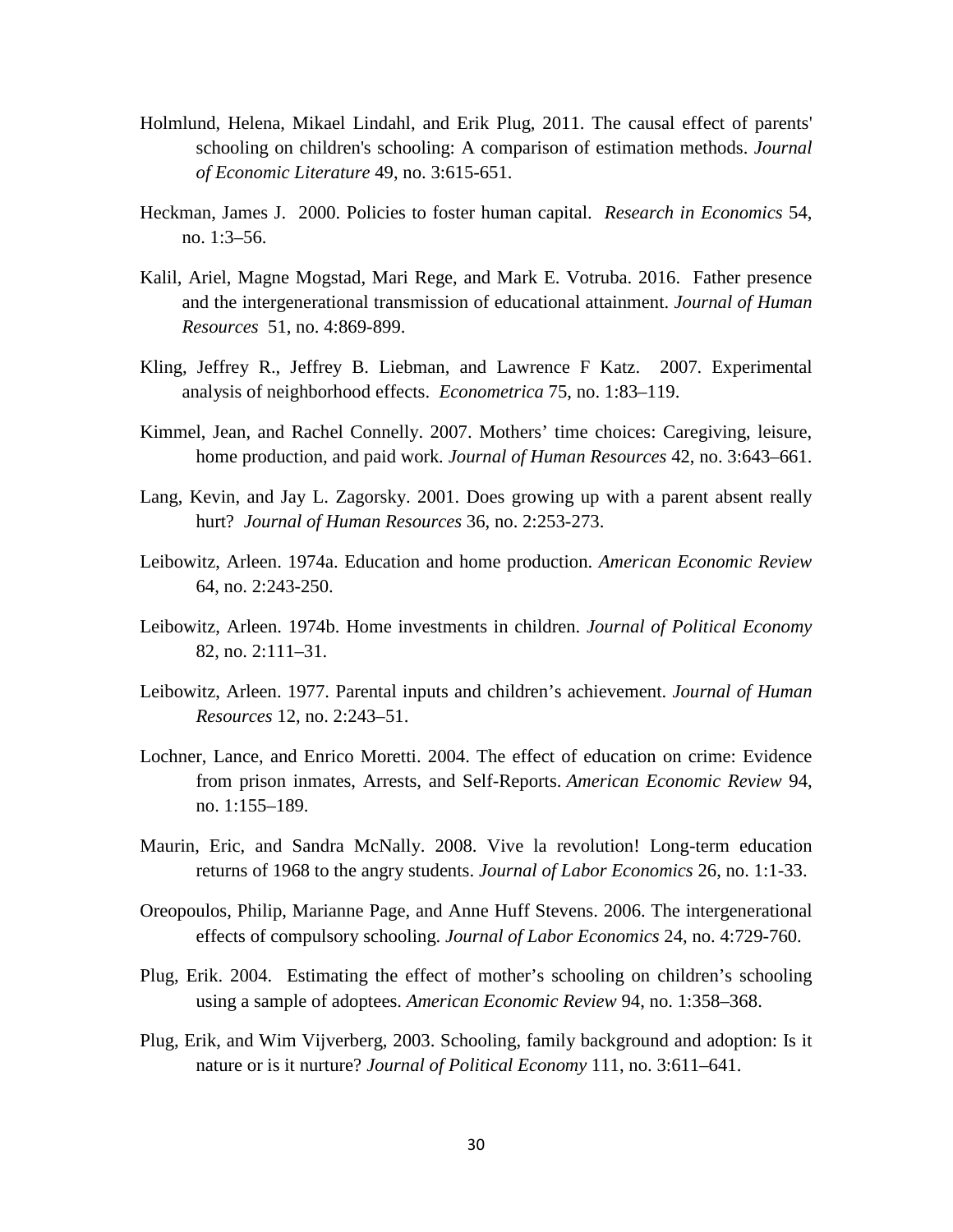| <b>Table 1: Summary Statistics</b>       |                       |                             |                                |                              |                                    |                                |  |  |  |  |  |  |  |
|------------------------------------------|-----------------------|-----------------------------|--------------------------------|------------------------------|------------------------------------|--------------------------------|--|--|--|--|--|--|--|
|                                          |                       | Death of Mother Analysis    |                                | Death of Father Analysis     |                                    |                                |  |  |  |  |  |  |  |
|                                          |                       | Father Alive at age 18      |                                |                              | Mother Alive at age 18             |                                |  |  |  |  |  |  |  |
|                                          | Mother Did<br>Not Die | Mother<br>Died<br>before 18 | <b>Mother Died</b><br>after 18 | <b>Father Did</b><br>Not Die | Father<br><b>Died</b><br>before 18 | <b>Father Died</b><br>after 18 |  |  |  |  |  |  |  |
| Passed Matriculation Exam                | 0.60                  | 0.54                        | 0.53                           | 0.61                         | 0.50                               | 0.49                           |  |  |  |  |  |  |  |
| Mother's Education                       | 12.52                 | 11.92                       | 11.88                          | 12.56                        | 11.84                              | 11.58                          |  |  |  |  |  |  |  |
| <b>Father's Education</b>                | 12.47                 | 12.34                       | 11.97                          | 12.51                        | 11.34                              | 11.55                          |  |  |  |  |  |  |  |
| Mother's Log Income Fixed-Effect         | $-0.14$               | $-0.15$                     | $-0.26$                        | $-0.13$                      | $-0.32$                            | $-0.34$                        |  |  |  |  |  |  |  |
| Father's Log Income Fixed-Effect         | $-0.08$               | $-0.17$                     | $-0.23$                        | $-0.07$                      | $-0.35$                            | $-0.38$                        |  |  |  |  |  |  |  |
| Number of Siblings                       | 2.29                  | 2.11                        | 2.36                           | 2.28                         | 2.44                               | 2.56                           |  |  |  |  |  |  |  |
| Socioeconomic Index of the Locality      | 12.57                 | 12.66                       | 12.34                          | 12.60                        | 11.88                              | 11.94                          |  |  |  |  |  |  |  |
| Hebrew Score > 80                        | 0.28                  | 0.26                        | 0.23                           | 0.28                         | 0.21                               | 0.20                           |  |  |  |  |  |  |  |
| Hebrew Score > 70                        | 0.54                  | 0.50                        | 0.46                           | 0.54                         | 0.45                               | 0.43                           |  |  |  |  |  |  |  |
| English Score > 80                       | 0.34                  | 0.33                        | 0.25                           | 0.34                         | 0.28                               | 0.22                           |  |  |  |  |  |  |  |
| English Score > 70                       | 0.57                  | 0.56                        | 0.46                           | 0.58                         | 0.50                               | 0.43                           |  |  |  |  |  |  |  |
| Torah Score > 80                         | 0.27                  | 0.26                        | 0.21                           | 0.28                         | 0.06                               | 0.19                           |  |  |  |  |  |  |  |
| Torah Score > 70                         | 0.47                  | 0.43                        | 0.39                           | 0.47                         | 0.21                               | 0.35                           |  |  |  |  |  |  |  |
| Math Score > 80                          | 0.41                  | 0.39                        | 0.32                           | 0.41                         | 0.34                               | 0.30                           |  |  |  |  |  |  |  |
| Math Score > 70                          | 0.56                  | 0.52                        | 0.44                           | 0.56                         | 0.48                               | 0.42                           |  |  |  |  |  |  |  |
| Child's Age when Parent Died if under 18 |                       | 12.41                       |                                |                              | 11.91                              |                                |  |  |  |  |  |  |  |
| Year Parent Died if under 18             |                       | 1995.14                     |                                |                              | 1994.38                            |                                |  |  |  |  |  |  |  |
| Live Parent Remarried when Child < 18    |                       | 0.13                        |                                |                              | 0.03                               |                                |  |  |  |  |  |  |  |
| Sample Size                              | 616,843               | 6,173                       | 13,732                         | 597,205                      | 16,414                             | 33,176                         |  |  |  |  |  |  |  |

Notes: Numbers represent means of the variable in the row. The sample includes native born Israeli Jews who were not in the religious school system that were born between 1974 and 1991 (i.e. in the 1992 to 2009 12th grade cohorts).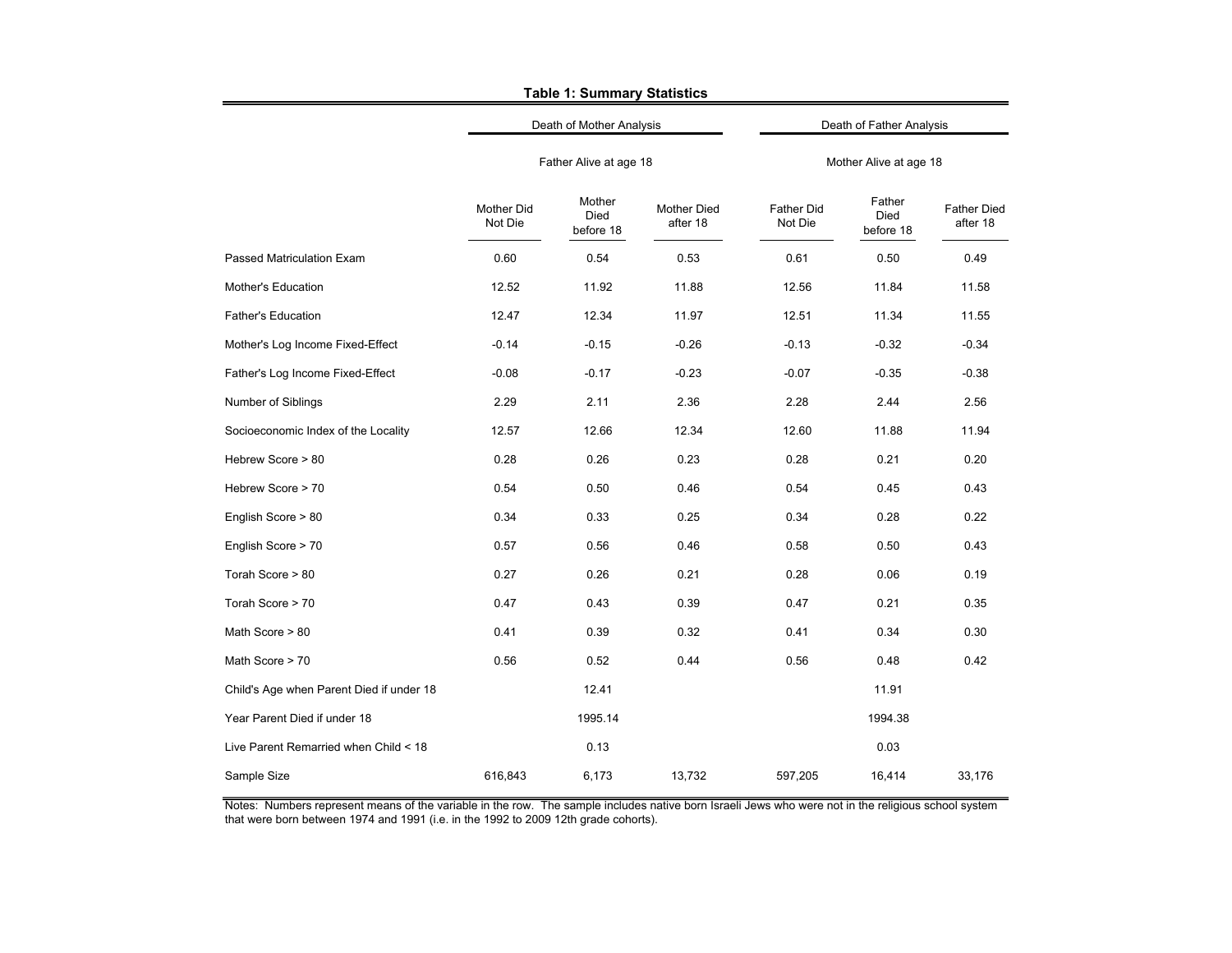|                                  |                         |                         |                         |                         | Dependent Variable:     | <b>Pass Matriculation Exam</b>       |                                      |                                      |                                      |                                          |
|----------------------------------|-------------------------|-------------------------|-------------------------|-------------------------|-------------------------|--------------------------------------|--------------------------------------|--------------------------------------|--------------------------------------|------------------------------------------|
|                                  | (1)                     | (2)                     | (3)                     | (4)                     | (5)                     | (6)                                  | (7)                                  | (8)                                  | (9)                                  | (10)                                     |
| <b>Mother's Education</b>        | $0.0438***$<br>(0.0002) |                         | $0.0260***$<br>(0.0003) | $0.0203***$<br>(0.0003) | $0.0183***$<br>(0.0003) |                                      |                                      |                                      | $0.0150***$<br>(0.0003)              | $0.0143***$<br>(0.0003)                  |
| <b>Father's Education</b>        |                         | $0.0417***$<br>(0.0002) | $0.0259***$<br>(0.0003) | $0.0187***$<br>(0.0003) | $0.0171***$<br>(0.0003) |                                      |                                      |                                      | $0.0138***$<br>(0.0003)              | $0.0131***$<br>(0.0003)                  |
| Mother's Log Income Fixed-Effect |                         |                         |                         |                         |                         | $0.0772***$<br>(0.0007)              | $0.0535***$<br>(0.0007)              | $0.0529***$<br>(0.0008)              | $0.0320***$<br>(0.0008)              | $0.0331***$<br>(0.0009)                  |
| Father's Log Income Fixed-Effect |                         |                         |                         |                         |                         | $0.0724***$<br>(0.0007)              | $0.0497***$<br>(0.0006)              | $0.0559***$<br>(0.0008)              | $0.0358***$<br>(0.0008)              | $0.0377***$<br>(0.0009)                  |
| Mother's Income was Zero         |                         |                         |                         |                         |                         | $-0.0588***$                         | $-0.0417***$                         | $-0.0377***$                         | $-0.0181***$                         |                                          |
| Father's Income was Zero         |                         |                         |                         |                         |                         | (0.0016)<br>$-0.0297***$<br>(0.0016) | (0.0015)<br>$-0.0221***$<br>(0.0015) | (0.0016)<br>$-0.0234***$<br>(0.0016) | (0.0017)<br>$-0.0132***$<br>(0.0017) |                                          |
| Socioeconomic Index for Locality |                         |                         |                         |                         | $0.0080***$<br>(0.0002) |                                      |                                      | $0.0107***$<br>(0.0002)              | $0.0066***$<br>(0.0002)              | $0.0061***$<br>(0.0002)                  |
| Number of School Fixed Effects   |                         |                         |                         | 850                     | 847                     |                                      | 851                                  | 848                                  | 847                                  | 843                                      |
| <b>Sample Restriction</b>        |                         |                         |                         |                         |                         |                                      |                                      |                                      |                                      | Non-Missing<br>Wages for Both<br>Parents |
| Observations                     | 679,076                 | 679,076                 | 679,076                 | 679,075                 | 585,207                 | 688,241                              | 688,240                              | 593,277                              | 585,207                              | 454,210                                  |

## **Table 2: Descriptive Regressions for Individuals that Did Not Suffer Parental Loss**

Notes: Standard errors appear in parentheses. Significance levels are indicated by one, two, or three stars which represent 10 percent, 5 percent, and 1 percent levels, respectively. All regressions are performed using OLS and include controls for mother's age at the time of the child's hith, father's age at the time of the child's birth, gender, number of siblings, birth order, and dummy variables for each cohort year.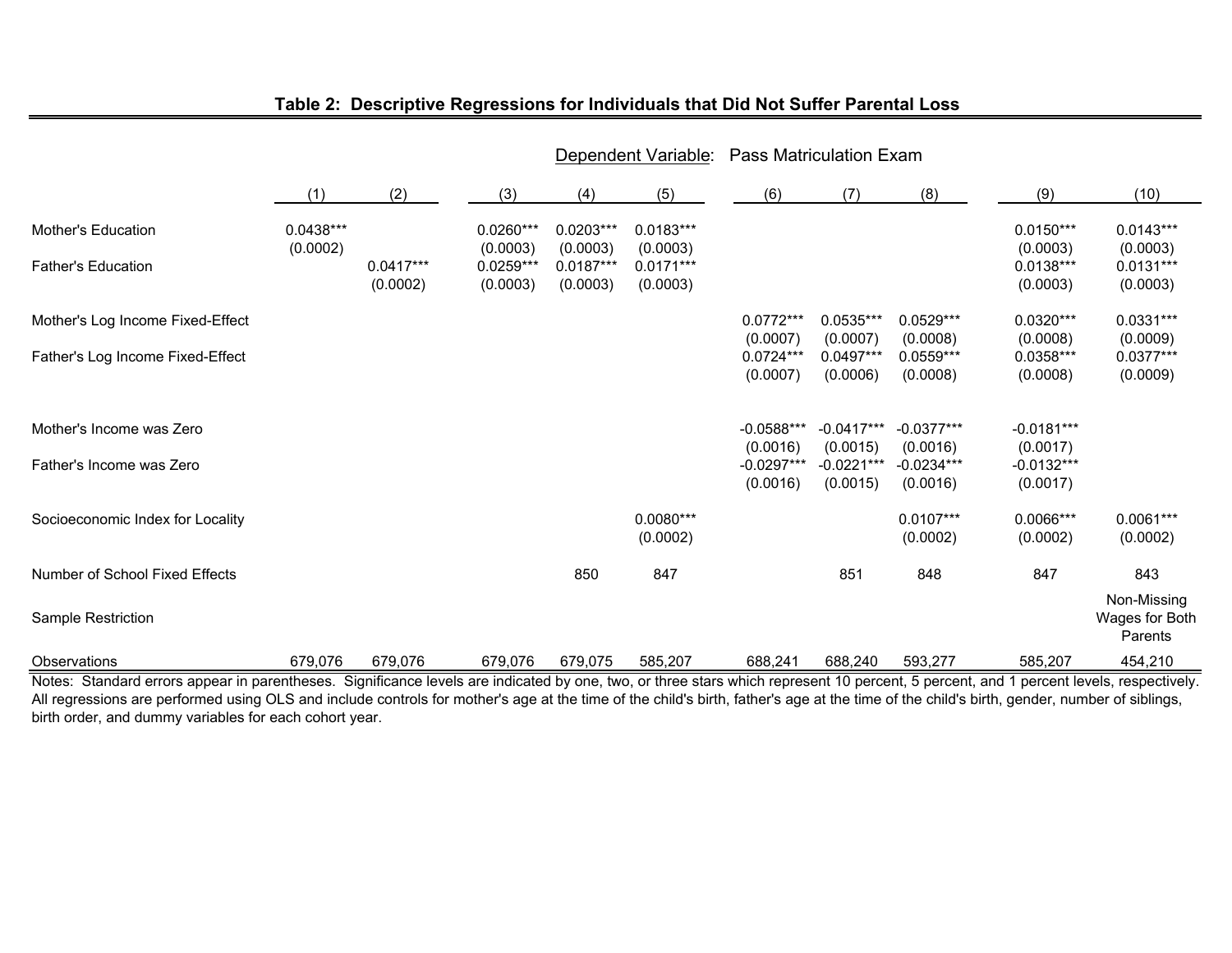|                                  |                         |                                     |                         | Dependent Variable: Pass Matriculation Exam |                         |                                     |
|----------------------------------|-------------------------|-------------------------------------|-------------------------|---------------------------------------------|-------------------------|-------------------------------------|
|                                  |                         | Did Not Lose a Parent               |                         | Lost Mother Before Age 18                   |                         | Lost Father Before Age 18           |
|                                  | (1)                     | (2)                                 | (3)                     | (4)                                         | (5)                     | (6)                                 |
| <b>Mother's Education</b>        | $0.0183***$<br>(0.0003) |                                     | $0.0094***$<br>(0.0027) |                                             | $0.0218***$<br>(0.0016) |                                     |
| <b>Father's Education</b>        | $0.0170***$<br>(0.0003) |                                     | $0.0190***$<br>(0.0027) |                                             | 0.0092***<br>(0.0015)   |                                     |
| Mother's Log Income Fixed-Effect |                         | 0.0528***                           |                         | 0.0048                                      |                         | $0.0495***$                         |
| Father's Log Income Fixed-Effect |                         | (0.0008)<br>$0.0554***$<br>(0.0008) |                         | (0.0060)<br>0.0658***<br>(0.0079)           |                         | (0.0043)<br>$0.0164***$<br>(0.0039) |
| Mother's Income was Zero         |                         | $-0.0390***$<br>(0.0016)            |                         | $-0.0335***$<br>(0.0127)                    |                         | $-0.0619***$<br>(0.0086)            |
| Father's Income was Zero         |                         | $-0.0234***$<br>(0.0016)            |                         | $-0.0353**$<br>(0.0151)                     |                         | $-0.0422***$<br>(0.0074)            |
| Socioeconomic Index for Locality | $0.0081***$<br>(0.0002) | $0.0108***$<br>(0.0002)             | $0.0124***$<br>(0.0021) | $0.0148***$<br>(0.0019)                     | $0.0093***$<br>(0.0012) | $0.0125***$<br>(0.0011)             |
| Number of School Fixed Effects   | 847                     | 848                                 | 486                     | 499                                         | 589                     | 617                                 |
| Observations                     | 597102                  | 605658                              | 5689                    | 6285                                        | 15817                   | 17899                               |

# **Table 3: Comparing Students Who Lost a Parent to Those That Did Not**

Notes: Standard errors appear in parentheses. Significance levels are indicated by one, two, or three stars which represent 10 percent, 5 percent, and 1 percent levels, respectively. All regressions are performed using OLS and include controls for mother's age at the time of the child's birth, father's age at the time of the child's birth, gender, number of siblings, birth order, and dummy variables for each cohort year.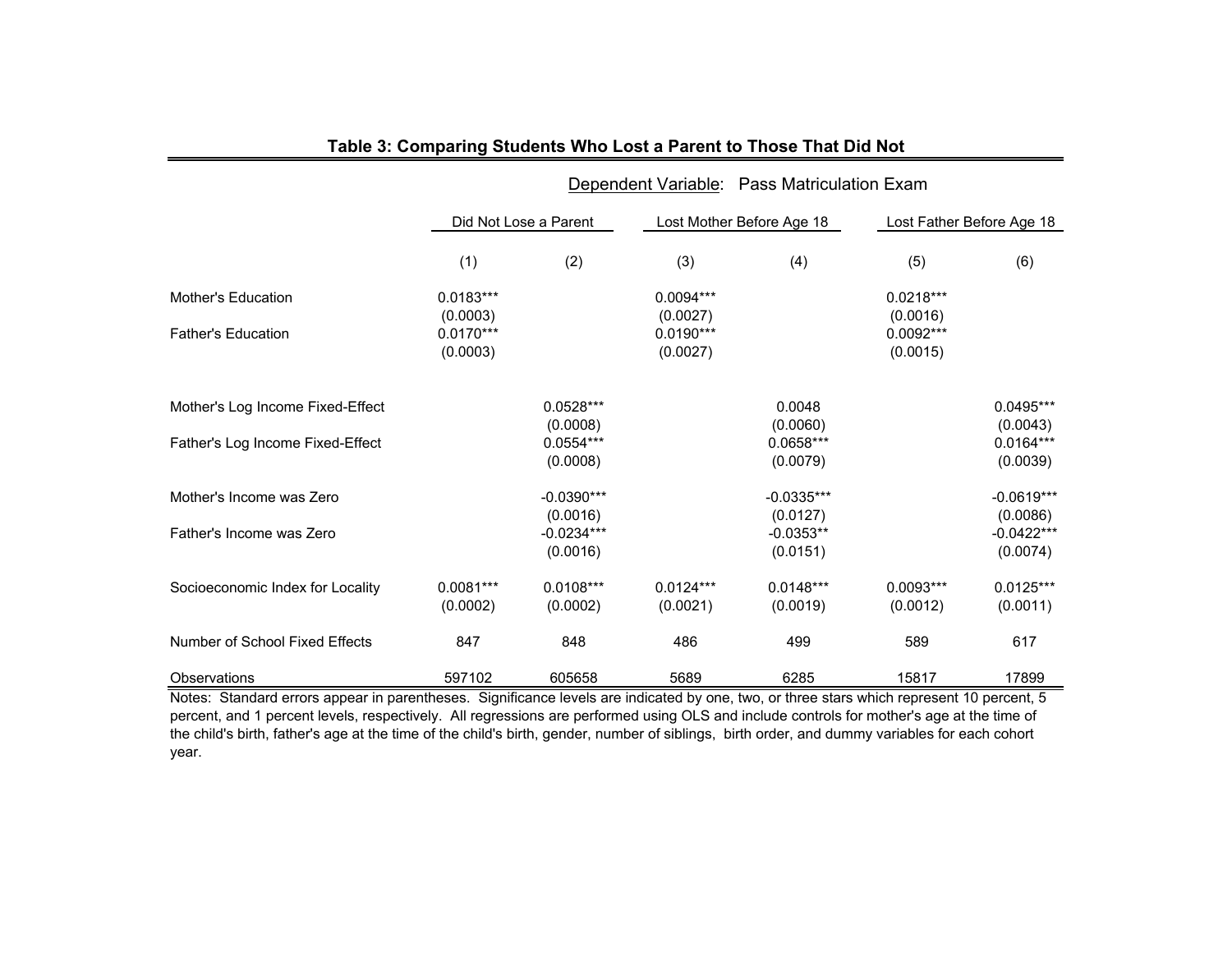|                                                                         |                          |                          |                          |                          | Dependent Variable: Pass Matriculation Exam |                          |                          |                          |
|-------------------------------------------------------------------------|--------------------------|--------------------------|--------------------------|--------------------------|---------------------------------------------|--------------------------|--------------------------|--------------------------|
|                                                                         | (1)                      | (2)                      | (3)                      | (4)                      | (5)                                         | (6)                      | (7)                      | (8)                      |
| <b>Mother Died</b>                                                      | $-0.0382***$<br>(0.0038) | $-0.0247***$<br>(0.0035) | $-0.0238***$<br>(0.0037) | $-0.0238***$<br>(0.0037) | $-0.0382***$<br>(0.0038)                    | $-0.0247***$<br>(0.0035) | $-0.0238***$<br>(0.0037) | $-0.0238***$<br>(0.0037) |
| Mother Died when Child < 18                                             | 0.0021<br>(0.0245)       | 0.0287<br>(0.0228)       | 0.032<br>(0.0241)        | $-0.0322***$<br>(0.0065) | $0.1536**$<br>(0.0658)                      | $0.1647***$<br>(0.0612)  | $0.1635**$<br>(0.0652)   | 0.0175<br>(0.0156)       |
| Mother's Education                                                      | $0.0260***$<br>(0.0003)  | $0.0203***$<br>(0.0003)  | $0.0182***$<br>(0.0003)  | $0.0182***$<br>(0.0003)  | $0.0260***$<br>(0.0003)                     | $0.0203***$<br>(0.0003)  | $0.0182***$<br>(0.0003)  | $0.0182***$<br>(0.0003)  |
| <b>Father's Education</b>                                               | $0.0262***$<br>(0.0003)  | $0.0189***$<br>(0.0002)  | $0.0171***$<br>(0.0003)  | $0.0171***$<br>(0.0003)  | $0.0262***$<br>(0.0003)                     | $0.0189***$<br>(0.0002)  | $0.0171***$<br>(0.0003)  | $0.0171***$<br>(0.0003)  |
| Socioeconomic Index for Locality                                        |                          |                          | $0.0082***$<br>(0.0002)  | $0.0082***$<br>(0.0002)  |                                             |                          | $0.0082***$<br>(0.0002)  | $0.0082***$<br>(0.0002)  |
| Mother Died when Child < 18 interacted with:                            |                          |                          |                          |                          |                                             |                          |                          |                          |
| <b>Mother's Education</b>                                               | $-0.0056**$<br>(0.0023)  | $-0.0079***$<br>(0.0021) | $-0.0073***$<br>(0.0023) |                          | $-0.0287***$<br>(0.0056)                    | $-0.0270***$<br>(0.0052) | $-0.0246***$<br>(0.0056) |                          |
| <b>Father's Education</b>                                               | 0.0027<br>(0.0023)       | 0.0029<br>(0.0021)       | 0.002<br>(0.0022)        |                          | $0.0166***$<br>(0.0058)                     | $0.0143***$<br>(0.0054)  | $0.0125**$<br>(0.0058)   |                          |
| Mother's Educ*Age of Child when Mother Died                             |                          |                          |                          |                          | $0.0021***$<br>(0.0005)                     | $0.0017***$<br>(0.0004)  | $0.0016***$<br>(0.0004)  |                          |
| Father's Educ*Age of Child when Mother Died                             |                          |                          |                          |                          | $-0.0013***$<br>(0.0005)                    | $-0.0011**$<br>(0.0004)  | $-0.0010**$<br>(0.0004)  |                          |
| Mother's Educ - Father's Educ                                           |                          |                          |                          | $-0.0046**$<br>(0.0020)  |                                             |                          |                          | $-0.0195***$<br>(0.0051) |
| (Mother's Educ - Father's Educ)*Age of Child when<br><b>Mother Died</b> |                          |                          |                          |                          |                                             |                          |                          | $0.0014***$<br>(0.0004)  |
| Age of Child when Mother Died                                           |                          |                          |                          |                          | $-0.0130***$<br>(0.0050)                    | $-0.0116**$<br>(0.0046)  | $-0.0112**$<br>(0.0049)  | $-0.0041***$<br>(0.0011) |
| Number of School Fixed Effects<br>Observations                          | 737,253                  | 852<br>737,252           | 849<br>636,748           | 849<br>636,748           | 737,253                                     | 852<br>737,252           | 849<br>636,748           | 849<br>636,748           |

#### **Table 4: Mother Loss Analysis - The Effect of Losing a Mother and the Interaction with Parental Educatio n**

Notes: Standard errors appear in parentheses. Significance levels are indicated by one, two, or three stars which represent 10 percent, 5 percent, and 1 percent levels, respectively. All regressions are performed using OLS and include controls for mother's age at the time of the child's birth, father's age at the time of the child's birth, gender, number of siblings, birth order, and dummy variables for each cohort year. The sample is restricted to children that did not lose a father up to the age of 18. The first three columns include a dummy variable for losing a mother, a dummy for losing a mother before the age of 18, and interactions between losing a mother before 18 with the education level of each parent. The fourth column includes an interaction between the difference in each parent's education with losing a mother before age 18, instead of interactions with each parent's education. The right panel includes interactions between losing a mother before 18, each parent's education, and the age of the child when the mother died before the age of 18.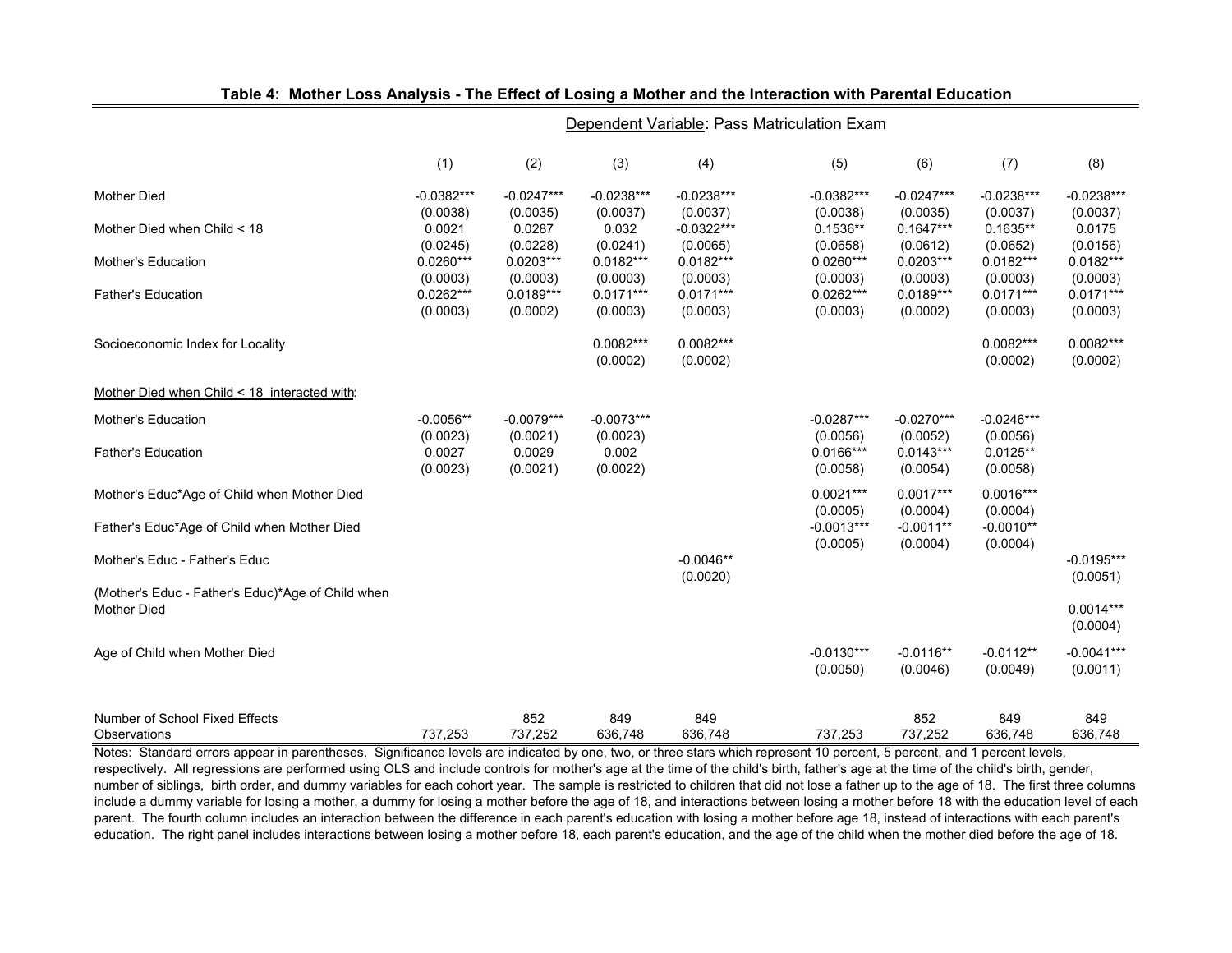|                                              | Dependent Variable : Pass Matriculation Exam |                      |           |                       |                                |                            |                                              |                                                         |                       |                         |  |  |  |
|----------------------------------------------|----------------------------------------------|----------------------|-----------|-----------------------|--------------------------------|----------------------------|----------------------------------------------|---------------------------------------------------------|-----------------------|-------------------------|--|--|--|
|                                              | All                                          | Dad Not<br>Remarried | Boys      | Girls                 | Mom Less<br>than HS            | Mom At<br>Least HS<br>Grad | Mother<br>Less<br>Educated<br>than<br>Father | Mother<br>Equally or<br>More<br>Educated<br>than Father | 2 or Less<br>Siblings | More than 2<br>Siblings |  |  |  |
|                                              | (1)                                          | (2)                  | (3)       | (4)                   | (5)                            | (6)                        | (7)                                          | (8)                                                     | (9)                   | (10)                    |  |  |  |
| Mother Died when Child < 18 interacted with  |                                              |                      |           |                       |                                |                            |                                              |                                                         |                       |                         |  |  |  |
| Mother's Education                           | $-0.0233***$                                 | $-0.0260***$         |           |                       | -0.0156* -0.0296*** -0.0327*** | $-0.0185*$                 | $-0.0359***$                                 | $-0.0172$                                               | $-0.0248***$          | $-0.0127$               |  |  |  |
|                                              | (0.0060)                                     | (0.0076)             | (0.0090)  | (0.0083)              | (0.0112)                       | (0.0105)                   | (0.0105)                                     | (0.0132)                                                | (0.0068)              | (0.0138)                |  |  |  |
| <b>Father's Education</b>                    | $0.0129**$                                   | 0.012                | 0.007     | $0.0199**$            | $0.0271**$                     | 0.0072                     | $0.0195*$                                    | 0.0166                                                  | $0.0121*$             | 0.0129                  |  |  |  |
|                                              | (0.0062)                                     | (0.0076)             | (0.0095)  | (0.0084)              | (0.0110)                       | (0.0079)                   | (0.0106)                                     | (0.0147)                                                | (0.0070)              | (0.0152)                |  |  |  |
| Mother's Educ*Age of Child when Mother Died  | $0.0015***$                                  | $0.0018***$          | 0.0010    | $0.0022***$           | $0.0021**$                     | $0.0013*$                  | $0.0018**$                                   | $0.0017*$                                               | $0.0016***$           | 0.001                   |  |  |  |
|                                              | (0.0005)                                     | (0.0005)             | (0.0007)  | (0.0006)              | (0.0009)                       | (0.0008)                   | (0.0008)                                     | (0.0010)                                                | (0.0005)              | (0.0010)                |  |  |  |
| Father's Educ*Age of Child when Mother Died  | $-0.0009*$                                   | $-0.0009*$           | $-0.0003$ | $-0.0016***$          | $-0.0020**$                    | $-0.0005$                  | $-0.0009$                                    | $-0.0018*$                                              | $-0.0008$             | $-0.0009$               |  |  |  |
|                                              | (0.0005)                                     | (0.0005)             | (0.0007)  | (0.0006)              | (0.0008)                       | (0.0006)                   | (0.0008)                                     | (0.0011)                                                | (0.0005)              | (0.0011)                |  |  |  |
| Number of School Fixed Effects               | 651                                          | 646                  | 564       | 563                   | 554                            | 564                        | 522                                          | 595                                                     | 591                   | 520                     |  |  |  |
| <b>Observations</b>                          | 19905                                        | 18936                | 9584      | 10321                 | 8515                           | 11390                      | 7383                                         | 12522                                                   | 13170                 | 6735                    |  |  |  |
| Mother's Educ - Father's Educ                | $-0.0185***$                                 | $-0.0191***$         |           |                       | -0.0118 -0.0249*** -0.0298***  | $-0.01$                    | $-0.0280***$                                 | $-0.0171$                                               | $-0.0188***$          | $-0.0128$               |  |  |  |
|                                              | (0.0054)                                     | (0.0068)             |           | $(0.0083)$ $(0.0074)$ | (0.0088)                       | (0.0076)                   | (0.0098)                                     | (0.0131)                                                | (0.0061)              | (0.0130)                |  |  |  |
| (Mother's Educ - Father's Educ)*Age of Child |                                              |                      |           |                       |                                |                            |                                              |                                                         |                       |                         |  |  |  |
| when Mother Died                             | $0.0012***$                                  | $0.0014***$          | 0.0007    | $0.0019***$           | $0.0021***$                    | 0.0007                     | $0.0014*$                                    | $0.0018*$                                               | $0.0013***$           | 0.0009                  |  |  |  |
|                                              | (0.0004)                                     | (0.0005)             | (0.0006)  | (0.0006)              | (0.0007)                       | (0.0006)                   | (0.0008)                                     | (0.0009)                                                | (0.0005)              | (0.0009)                |  |  |  |
| Number of School Fixed Effects               | 651                                          | 646                  | 564       | 563                   | 554                            | 564                        | 522                                          | 595                                                     | 591                   | 520                     |  |  |  |
| Observation:                                 | 19905                                        | 18936                | 9584      | 10321                 | 8515                           | 11390                      | 7383                                         | 12522                                                   | 13170                 | 6735                    |  |  |  |

#### **Table 5: Mother Loss Analysis within Subgroups of Students who Lost a Mother**

Notes: For every column, the upper and lower panels represent separate regressions. The sample is restricted to individuals who lost a mother. Standard errors appear in parentheses. Significance levels are indicated by one, two, or three stars which represent 10 percent, 5 percent, and 1 percent levels, respectively. All regressions are performed using OLS and include controls for mother's age at the time of the child's birth, father's age at the time of the child's birth, gender, number of siblings, birth order, and dummy variables for each cohort year. All specifications also control for socioeconomic status of the locality, a dummy for whether the mother died before age 18, age mother died, education of the mother, and education of the father.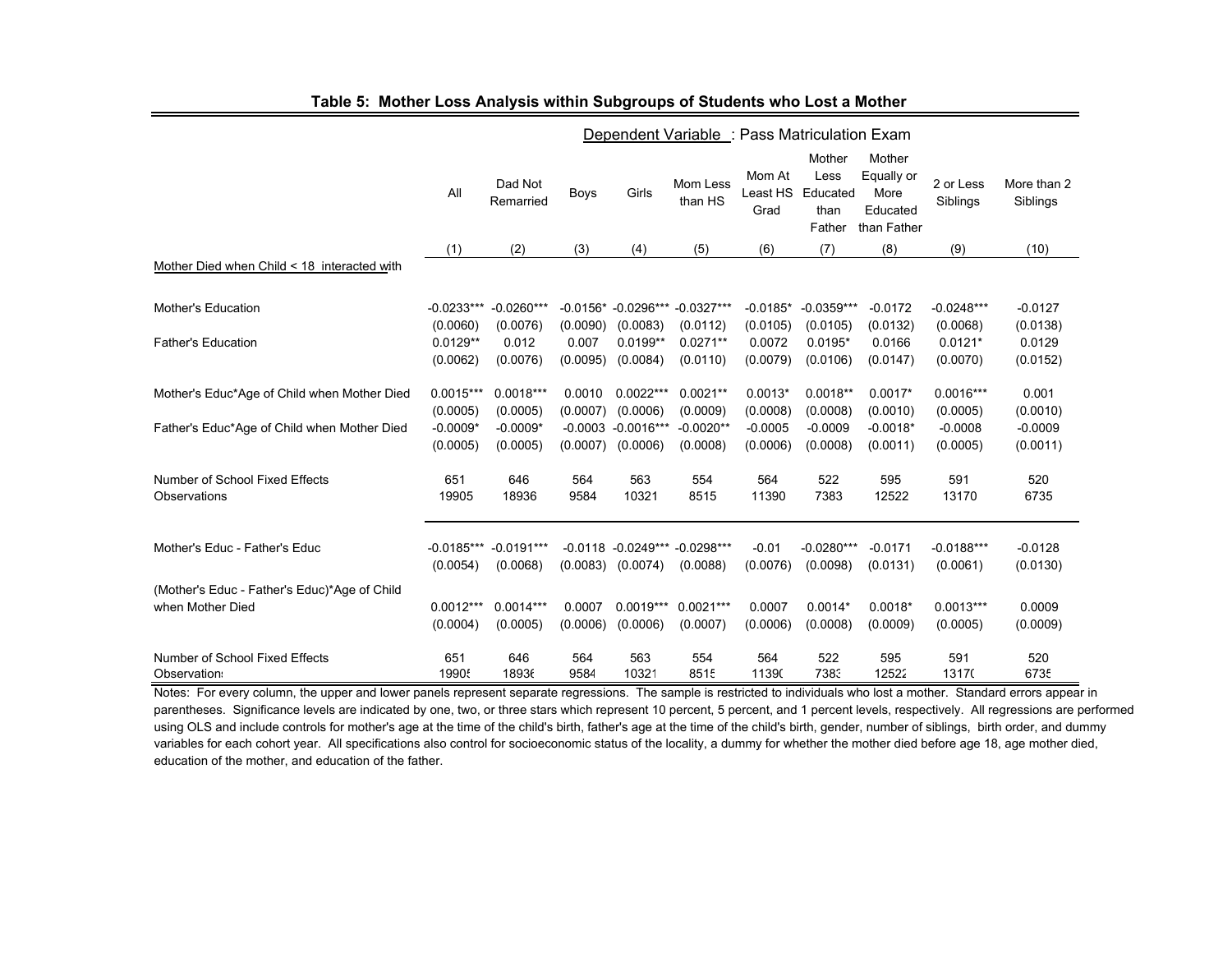|                                             | Children Who Lost a Mother<br>after Age 18 |                        | Children Who Lost a     | Father after Age 18    |
|---------------------------------------------|--------------------------------------------|------------------------|-------------------------|------------------------|
|                                             | (1)                                        | (2)                    | (3)                     | (4)                    |
| Mother's Education                          | $0.0234***$<br>(0.0021)                    | $0.0226**$<br>(0.0107) | $0.0207***$<br>(0.0013) | 0.0092<br>(0.0065)     |
| <b>Father's Education</b>                   | $0.0240***$<br>(0.0020)                    | 0.0129<br>(0.0102)     | $0.0234***$<br>(0.0012) | $0.0122*$<br>(0.0062)  |
|                                             |                                            |                        |                         |                        |
| Mother's Educ*Age of Child when Parent Died |                                            | $-0.0002$<br>(0.0004)  |                         | 0.0002<br>(0.0002)     |
| Father's Educ*Age of Child when Parent Died |                                            | 0.0001<br>(0.0004)     |                         | 0.0002<br>(0.0002)     |
| Age of Child When Parent Died               |                                            | $-0.0008$<br>(0.0038)  |                         | $-0.0042*$<br>(0.0022) |
| Number of schoolid<br>Observations          | 11895                                      | 581<br>11895           | 31334                   | 698<br>31334           |

## Table 6: Placebo Analysis using those that Lost a Parent Above the Age of 18

Child Passed Matriculation Exam at 18

Notes: The sample is restricted to individuals who lost a mother after the age of 18 (left panel) or lost a father after the age of 18 (right panel). Standard errors appear in parentheses. Significance levels are indicated by one, two, or three stars which represent 10 percent, 5 percent, and 1 percent levels, respectively. All regressions are performed using OLS and include controls for mother's age at the time of the child's birth, father's age at the time of the child's birth, gender, number of siblings, birth order, and dummy variables for each cohort year. All specifications also control for socioeconomic status of the locality, a dummy for whether the mother died before age 18, age mother died, education of the mother, and education of the father.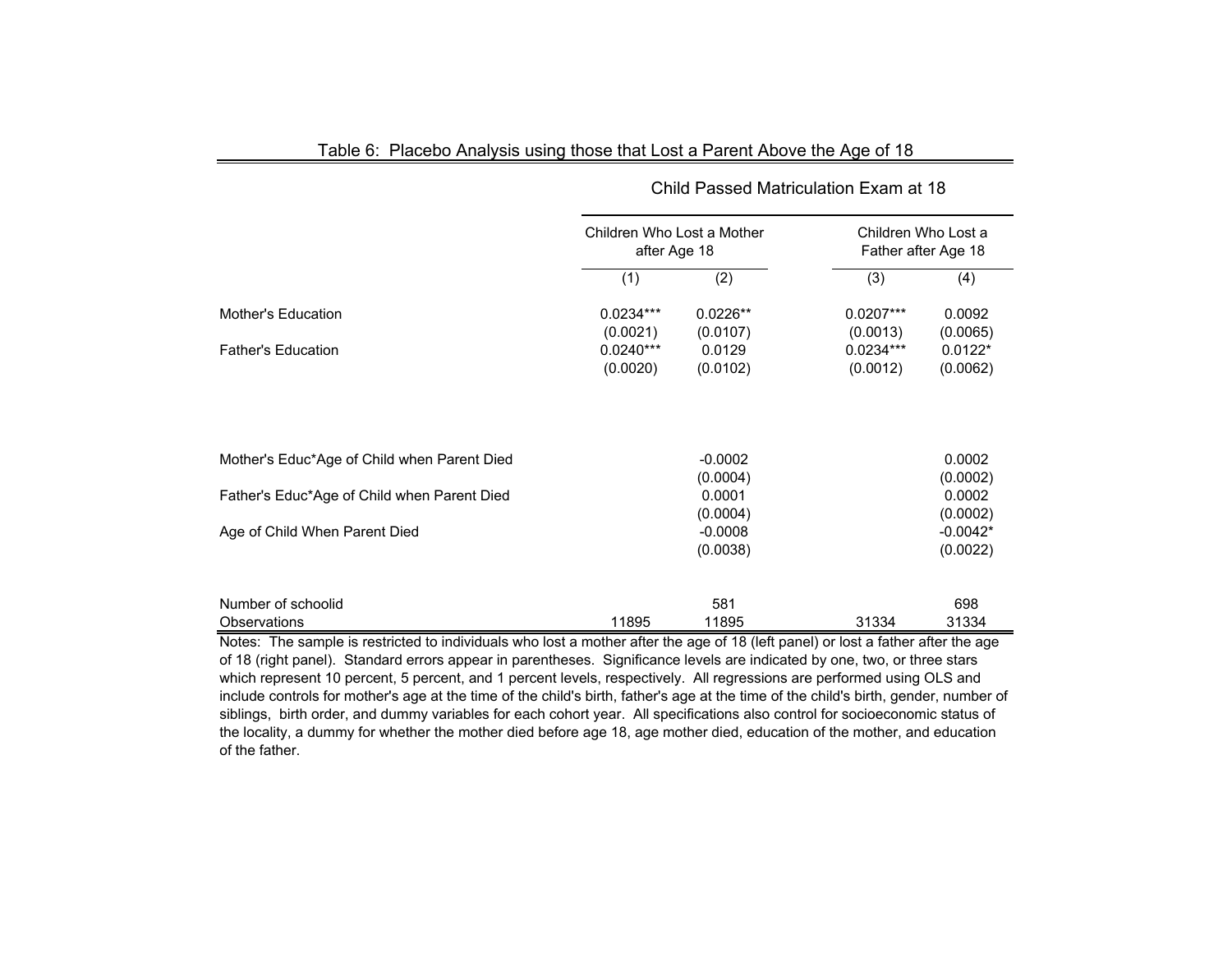|                                                                         |                          |                          |                          |                          | Dependent Variable: Pass Matriculation Exam |                          |                          |                          |
|-------------------------------------------------------------------------|--------------------------|--------------------------|--------------------------|--------------------------|---------------------------------------------|--------------------------|--------------------------|--------------------------|
|                                                                         | (1)                      | (2)                      | (3)                      | (4)                      | (5)                                         | (6)                      | (7)                      | (8)                      |
| <b>Father Died</b>                                                      | $-0.0529***$<br>(0.0025) | $-0.0362***$<br>(0.0023) | $-0.0309***$<br>(0.0024) | $-0.0310***$<br>(0.0024) | $-0.0529***$<br>(0.0025)                    | $-0.0362***$<br>(0.0023) | $-0.0309***$<br>(0.0024) | $-0.0310***$<br>(0.0024) |
| Father Died when Child < 18                                             | 0.001<br>(0.0151)        | 0.0206<br>(0.0140)       | 0.019<br>(0.0148)        | $-0.0275***$<br>(0.0041) | $0.0755**$<br>(0.0376)                      | $0.0825**$<br>(0.0350)   | $0.0781**$<br>(0.0367)   | $-0.0125$<br>(0.0090)    |
| Mother's Education                                                      | $0.0260***$<br>(0.0003)  | $0.0202***$<br>(0.0003)  | $0.0182***$<br>(0.0003)  | $0.0182***$<br>(0.0003)  | $0.0260***$<br>(0.0003)                     | $0.0202***$<br>(0.0003)  | $0.0182***$<br>(0.0003)  | $0.0182***$<br>(0.0003)  |
| <b>Father's Education</b>                                               | $0.0260***$<br>(0.0003)  | $0.0188***$<br>(0.0002)  | $0.0170***$<br>(0.0003)  | $0.0170***$<br>(0.0003)  | $0.0260***$<br>(0.0003)                     | $0.0188***$<br>(0.0002)  | $0.0170***$<br>(0.0003)  | $0.0170***$<br>(0.0003)  |
| Socioeconomic Index for Locality                                        |                          |                          | $0.0082***$<br>(0.0002)  | $0.0082***$<br>(0.0002)  |                                             |                          | $0.0082***$              | $0.0082***$<br>(0.0002)  |
| Father Died when Child < 18 interacted with:                            |                          |                          |                          |                          |                                             |                          |                          |                          |
| Mother's Education                                                      | $0.0052***$<br>(0.0015)  | $0.0030**$<br>(0.0014)   | $0.0032**$<br>(0.0015)   |                          | $0.0070**$<br>(0.0035)                      | 0.0043<br>(0.0032)       | 0.0052<br>(0.0034)       |                          |
| <b>Father's Education</b>                                               | $-0.0073***$<br>(0.0014) | $-0.0068***$<br>(0.0013) | $-0.0072***$<br>(0.0014) |                          | $-0.0138***$<br>(0.0032)                    | $-0.0122***$<br>(0.0030) | $-0.0129***$<br>(0.0031) |                          |
| Mother's Educ*Age of Child when Father Died                             |                          |                          |                          |                          | $-0.0002$<br>(0.0003)                       | $-0.0002$<br>(0.0003)    | $-0.0002$<br>(0.0003)    |                          |
| Father's Educ*Age of Child when Father Died                             |                          |                          |                          |                          | $0.0006**$<br>(0.0003)                      | $0.0005**$<br>(0.0002)   | $0.0005**$<br>(0.0003)   |                          |
| Mother's Educ - Father's Educ                                           |                          |                          |                          | $0.0056***$<br>(0.0013)  |                                             |                          |                          | $0.0100***$<br>(0.0029)  |
| (Mother's Educ - Father's Educ)*Age of Child when<br><b>Father Died</b> |                          |                          |                          |                          |                                             |                          |                          | $-0.0004*$<br>(0.0002)   |
| Age of Child when Father Died                                           |                          |                          |                          |                          | $-0.0063**$<br>(0.0029)                     | $-0.0052*$<br>(0.0027)   | $-0.0050*$<br>(0.0028)   |                          |
| Number of School Fixed Effects                                          |                          | 851                      | 848                      | 848                      |                                             | 851                      | 848                      | 848                      |
| Observations                                                            | 748,496                  | 748,495                  | 646,795                  | 646,795                  | 748,496                                     | 748,495                  | 646,795                  | 646,795                  |

#### **Table 7: Father Loss Analysis - The Effect of Losing a Father and the Interaction with Parental Education**

Notes: Standard errors appear in parentheses. Significance levels are indicated by one, two, or three stars which represent 10 percent, 5 percent, and 1 percent levels, respectively. All regressions are performed using OLS and include controls for mother's age at the time of the child's birth, father's age at the time of the child's birth, gender, number of siblings, birth order, and dummy variables for each cohort year. The sample is restricted to children that did not lose a mother up to the age of 18. The first three columns include a dummy variable for losing a father, a dummy for losing a father before the age of 18, and interactions between losing a father before 18 with the education level of each parent. The fourth column includes an interaction between the difference in each parent's education with losing a father before age 18, instead of interactions with each parent's education. The right panel includes interactions between losing a father before 18, each parent's education, and the age of the child when the father died before the age of 18.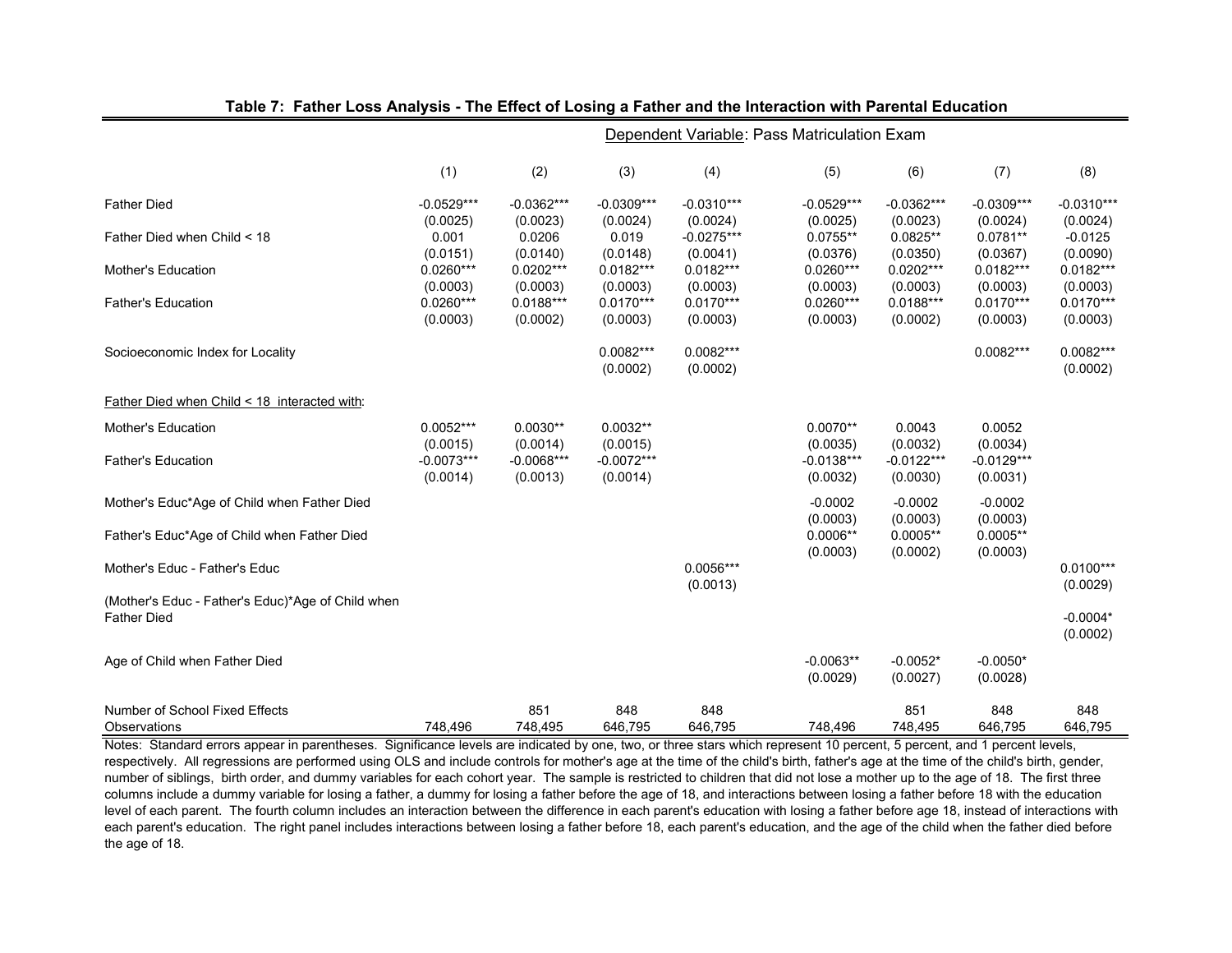|                                              | <b>Dependent Variable: Pass Matriculation Exam</b> |                      |              |              |                     |                            |                                              |                                                         |                       |                         |  |  |
|----------------------------------------------|----------------------------------------------------|----------------------|--------------|--------------|---------------------|----------------------------|----------------------------------------------|---------------------------------------------------------|-----------------------|-------------------------|--|--|
|                                              | All                                                | Mom Not<br>Remarried | <b>Boys</b>  | Girls        | Dad Less<br>than HS | Dad At<br>Least HS<br>Grad | Mother<br>Less<br>Educated<br>than<br>Father | Mother<br>Equally or<br>More<br>Educated<br>than Father | 2 or Less<br>Siblings | More than 2<br>Siblings |  |  |
| Father Died when Child < 18 interacted with: | (1)                                                | (2)                  | (3)          | (4)          | (5)                 | (6)                        | (7)                                          | (8)                                                     | (9)                   | (10)                    |  |  |
| <b>Mother's Education</b>                    | $0.0073**$                                         | $0.0077**$           | $0.0094*$    | 0.0072       | $0.0146***$         | 0.0007                     | 0.0076                                       | 0.007                                                   | 0.0043                | $0.0169***$             |  |  |
|                                              | (0.0037)                                           | (0.0039)             | (0.0052)     | (0.0052)     | (0.0053)            | (0.0053)                   | (0.0107)                                     | (0.0049)                                                | (0.0047)              | (0.0062)                |  |  |
| <b>Father's Education</b>                    | $-0.0137***$                                       | $-0.0145***$         | $-0.0133***$ | $-0.0153***$ | $-0.0072$           | $-0.0059$                  | $-0.0088$                                    | $-0.0145***$                                            | $-0.0146***$          | $-0.0083$               |  |  |
|                                              | (0.0034)                                           | (0.0035)             | (0.0049)     | (0.0047)     | (0.0057)            | (0.0064)                   | (0.0100)                                     | (0.0048)                                                | (0.0041)              | (0.0060)                |  |  |
| Mother's Educ*Age of Child when Father Died  | $-0.0002$                                          | $-0.0002$            | $-0.0002$    | $-0.0004$    | $-0.0010**$         | 0.0003                     | $-0.0004$                                    | 0.0000                                                  | $-0.0001$             | $-0.0007$               |  |  |
|                                              | (0.0003)                                           | (0.0003)             | (0.0004)     | (0.0004)     | (0.0004)            | (0.0004)                   | (0.0008)                                     | (0.0004)                                                | (0.0004)              | (0.0005)                |  |  |
| Father's Educ*Age of Child when Father Died  | $0.0006**$                                         | $0.0007***$          | 0.0006       | $0.0009**$   | 0.0000              | 0.0000                     | 0.0002                                       | $0.0007*$                                               | $0.0008***$           | 0.0000                  |  |  |
|                                              | (0.0003)                                           | (0.0003)             | (0.0004)     | (0.0004)     | (0.0005)            | (0.0005)                   | (0.0007)                                     | (0.0004)                                                | (0.0003)              | (0.0005)                |  |  |
| Number of School Fixed Effects               | 749                                                | 747                  | 656          | 675          | 672                 | 655                        | 604                                          | 709                                                     | 686                   | 650                     |  |  |
| Observations                                 | 49590                                              | 48600                | 23254        | 26336        | 25029               | 24561                      | 15443                                        | 34147                                                   | 29528                 | 20062                   |  |  |
| Mother's Educ - Father's Educ                | $0.0112***$                                        | $0.0118***$          | $0.0117***$  | $0.0123***$  | $0.0112**$          | 0.0024                     | 0.0084                                       | $0.0111**$                                              | $0.0111***$           | $0.0123**$              |  |  |
|                                              | (0.0031)                                           | (0.0033)             | (0.0045)     | (0.0043)     | (0.0045)            | (0.0049)                   | (0.0099)                                     | (0.0044)                                                | (0.0038)              | (0.0054)                |  |  |
| (Mother's Educ - Father's Educ)*Age of Child | $-0.0005**$                                        | $-0.0005**$          | $-0.0004$    | $-0.0007**$  | $-0.0006*$          | 0.0002                     | $-0.0003$                                    | $-0.0004$                                               | $-0.0006**$           | $-0.0003$               |  |  |
| when Father Died                             | (0.0002)                                           | (0.0003)             | (0.0004)     | (0.0003)     | (0.0004)            | (0.0004)                   | (0.0007)                                     | (0.0004)                                                | (0.0003)              | (0.0004)                |  |  |
| Number of School Fixed Effects               | 749                                                | 747                  | 656          | 675          | 672                 | 655                        | 604                                          | 709                                                     | 686                   | 650                     |  |  |
| Observations                                 | 49590                                              | 48600                | 23254        | 26336        | 25029               | 24561                      | 15443                                        | 34147                                                   | 29528                 | 20062                   |  |  |

## **Table 8: Father Loss Analysis within Subgroups of Students who Lost a Father**

Notes: For every column, the upper and lower panels represent separate regressions. The sample is restricted to individuals who lost a father. Standard errors appear in parentheses. Significance levels are indicated by one, two, or three stars which represent 10 percent, 5 percent, and 1 percent levels, respectively. All regressions are performed using OLS and include controls for mother's age at the time of the child's birth, father's age at the time of the child's birth, gender, number of siblings, birth order, and dummy variables for each cohort year. All specifications also control for socioeconomic status of the locality, a dummy for whether the parent died before age 18, age parent died, education of the mother, and education of the father.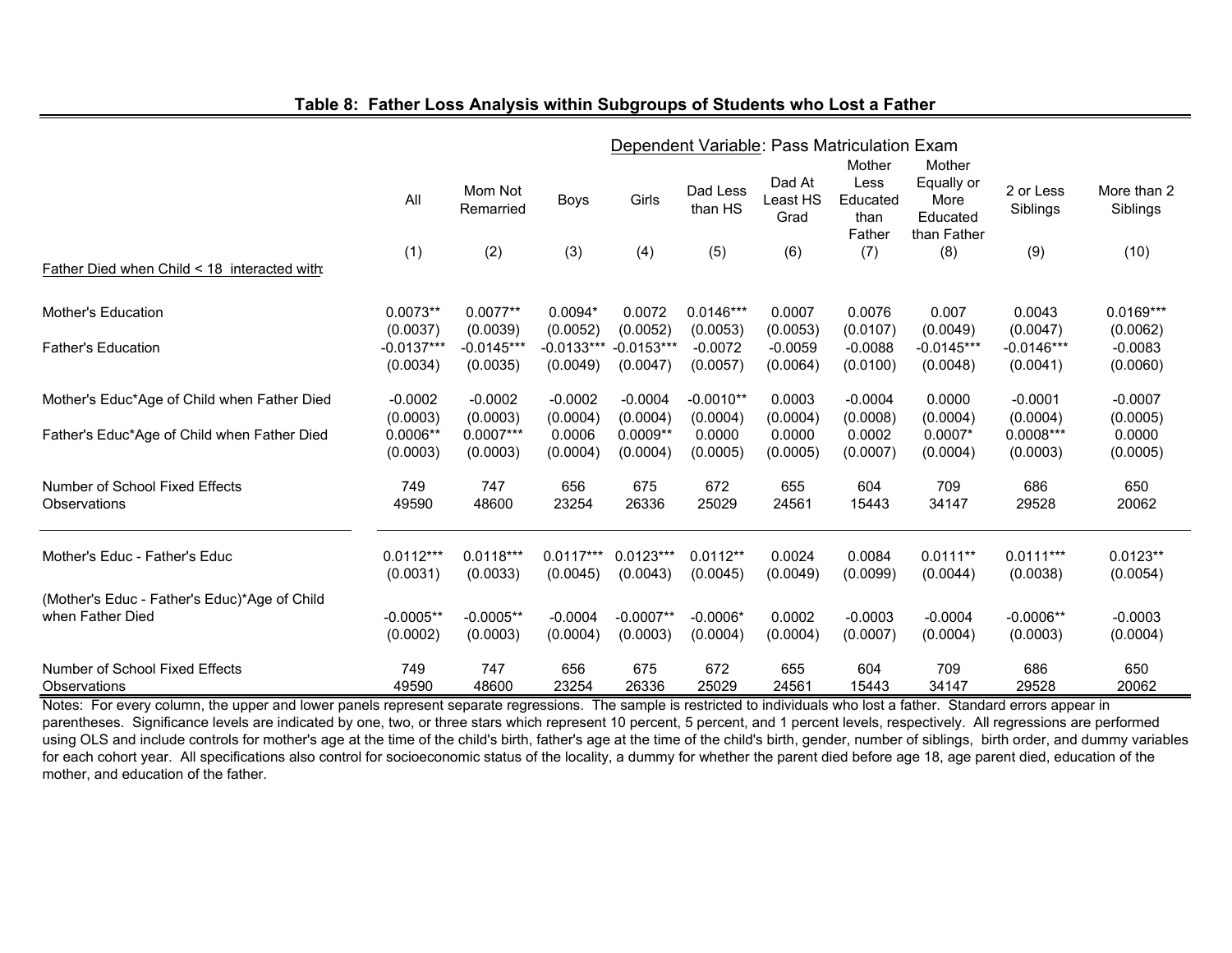|                                                                                                                                                                                                                                | Crilla Passed Matriculation Exams |                                      |                                          |                          |                          |                          |                          |                          |                          |                          |                          |                                          |                            |
|--------------------------------------------------------------------------------------------------------------------------------------------------------------------------------------------------------------------------------|-----------------------------------|--------------------------------------|------------------------------------------|--------------------------|--------------------------|--------------------------|--------------------------|--------------------------|--------------------------|--------------------------|--------------------------|------------------------------------------|----------------------------|
|                                                                                                                                                                                                                                | All                               | Parents<br>Divorced at<br>Age $<$ 18 | Parents Not<br>Divorced at<br>Age $<$ 18 |                          | All                      |                          |                          | Boy                      | Girl                     | Mother $\leq$<br>12 Educ | Mother ><br>12 Educ      | Mother<br>More or<br>Equally<br>Educated | Father<br>More<br>Educated |
|                                                                                                                                                                                                                                | (1)                               | (2)                                  | (3)                                      | (4)                      | (5)                      | (6)                      | (7)                      | (8)                      | (9)                      | (10)                     | (11)                     | (12)                                     | (13)                       |
| Mother's Education                                                                                                                                                                                                             | $0.0265***$                       | $0.0288***$                          | $0.0261***$                              | $0.0262***$              | $0.0236***$              | $0.0185***$              | $0.0185***$              | $0.0191***$              | $0.0179***$              | $0.0052***$              | $0.0158***$              | $0.0202***$                              | $0.0184***$                |
|                                                                                                                                                                                                                                | (0.0003)                          | (0.0008)                             | (0.0003)                                 | (0.0003)                 | (0.0003)                 | (0.0003)                 | (0.0003)                 | (0.0004)                 | (0.0004)                 | (0.0008)                 | (0.0004)                 | (0.0005)                                 | (0.0007)                   |
| <b>Father's Education</b>                                                                                                                                                                                                      | $0.0248***$                       | $0.0232***$                          | $0.0250***$                              | $0.0251***$              | $0.0220***$              | $0.0166***$              | $0.0166***$              | $0.0182***$              | $0.0148***$              | $0.0163***$              | $0.0168***$              | $0.0139***$                              | $0.0175***$                |
|                                                                                                                                                                                                                                | (0.0003)                          | (0.0008)                             | (0.0003)                                 | (0.0003)                 | (0.0003)                 | (0.0003)                 | (0.0003)                 | (0.0004)                 | (0.0004)                 | (0.0006)                 | (0.0003)                 | (0.0005)                                 | (0.0006)                   |
| (Mother's Educ - Father's Educ)*Parents Divorced at Age < 18                                                                                                                                                                   |                                   |                                      |                                          | $0.0021***$              | $0.0021***$              | $0.0019***$              | $0.0027*$                | 0.0015                   | $0.0022**$               | $0.0055***$              | $0.0026***$              | $0.0027**$                               | $-0.0013$                  |
|                                                                                                                                                                                                                                |                                   |                                      |                                          | (0.0007)                 | (0.0008)                 | (0.0007)                 | (0.0016)                 | (0.0011)                 | (0.0010)                 | (0.0017)                 | (0.0008)                 | (0.0012)                                 | (0.0018)                   |
| (Mother's Educ - Father's Educ)*Age of Child when Parents                                                                                                                                                                      |                                   |                                      |                                          |                          |                          |                          |                          |                          |                          |                          |                          |                                          |                            |
| Divorced if under Age 18                                                                                                                                                                                                       |                                   |                                      |                                          |                          |                          |                          | $-0.0001$<br>(0.0001)    |                          |                          |                          |                          |                                          |                            |
| <b>Parents Divorced</b>                                                                                                                                                                                                        | $-0.0698***$<br>(0.0023)          |                                      | $-0.0703***$<br>(0.0023)                 | $-0.1208***$<br>(0.0073) | $-0.1126***$<br>(0.0079) | $-0.0725***$<br>(0.0073) | $-0.0729***$<br>(0.0074) | $-0.0720***$<br>(0.0108) | $-0.0732***$<br>(0.0099) | $-0.0611***$<br>(0.0139) | $-0.0698***$<br>(0.0085) | $-0.0674***$<br>(0.0088)                 | $-0.0881***$<br>(0.0132)   |
| Parents Divorced at Age < 18                                                                                                                                                                                                   | $-0.0501***$                      |                                      |                                          | $-0.0233***$             | $-0.0261***$             | $-0.0233***$             | $-0.0230***$             | $-0.0198***$             | $-0.0263***$             | $-0.0169*$               | $-0.0262***$             | $-0.0288***$                             | $-0.0184**$                |
|                                                                                                                                                                                                                                | (0.0028)                          |                                      |                                          | (0.0047)                 | (0.0050)                 | (0.0047)                 | (0.0047)                 | (0.0069)                 | (0.0063)                 | (0.0089)                 | (0.0054)                 | (0.0058)                                 | (0.0092)                   |
| Age Parents Divorced if Age was < 18                                                                                                                                                                                           |                                   |                                      |                                          | $0.0022***$              | $0.0018***$              | $0.0009***$              | $0.0009***$              | $0.0009**$               | $0.0008**$               | 0.0006                   | $0.0007*$                | $0.0008**$                               | $0.0012**$                 |
|                                                                                                                                                                                                                                |                                   |                                      |                                          | (0.0003)                 | (0.0003)                 | (0.0003)                 | (0.0003)                 | (0.0004)                 | (0.0004)                 | (0.0005)                 | (0.0003)                 | (0.0004)                                 | (0.0005)                   |
| Socioeconomic Index for Locality                                                                                                                                                                                               |                                   |                                      |                                          |                          | $0.0109***$              | $0.0079***$              | $0.0079***$              | $0.0078***$              | $0.0079***$              | $0.0074***$              | $0.0070***$              | $0.0082***$                              | $0.0073***$                |
|                                                                                                                                                                                                                                |                                   |                                      |                                          |                          | (0.0002)                 | (0.0002)                 | (0.0002)                 | (0.0003)                 | (0.0003)                 | (0.0004)                 | (0.0002)                 | (0.0002)                                 | (0.0003)                   |
| Number of School Fixed-Effects                                                                                                                                                                                                 |                                   |                                      |                                          |                          |                          | 853                      | 853                      | 840                      | 828                      | 824                      | 843                      | 848                                      | 833                        |
| Observations                                                                                                                                                                                                                   | 677,096                           | 77,783                               | 599,313                                  | 677,096                  | 583,528                  | 583,528                  | 583,528                  | 285,029                  | 298,499                  | 186,096                  | 397,432                  | 390,886                                  | 192,642                    |
| Notes: The sample is restricted to individuals who did not lose a parent and did not have parents that divorced. Significance levels are indicated by one, two, or three stars which represent 10 percent, 5 percent, and 1 pe |                                   |                                      |                                          |                          |                          |                          |                          |                          |                          |                          |                          |                                          |                            |

levels, respectively. All regressions are performed using OLS and include controls for mother's year of birth, mother's age at the time of the child's birth, father's age at the time of the child's birth, gender, number of

**Table 9: The Effect of Parental Education on Child Education According to Parental Divorce Status**

Child Passed Matriculation Exams

order, and dummy variables for each cohort year.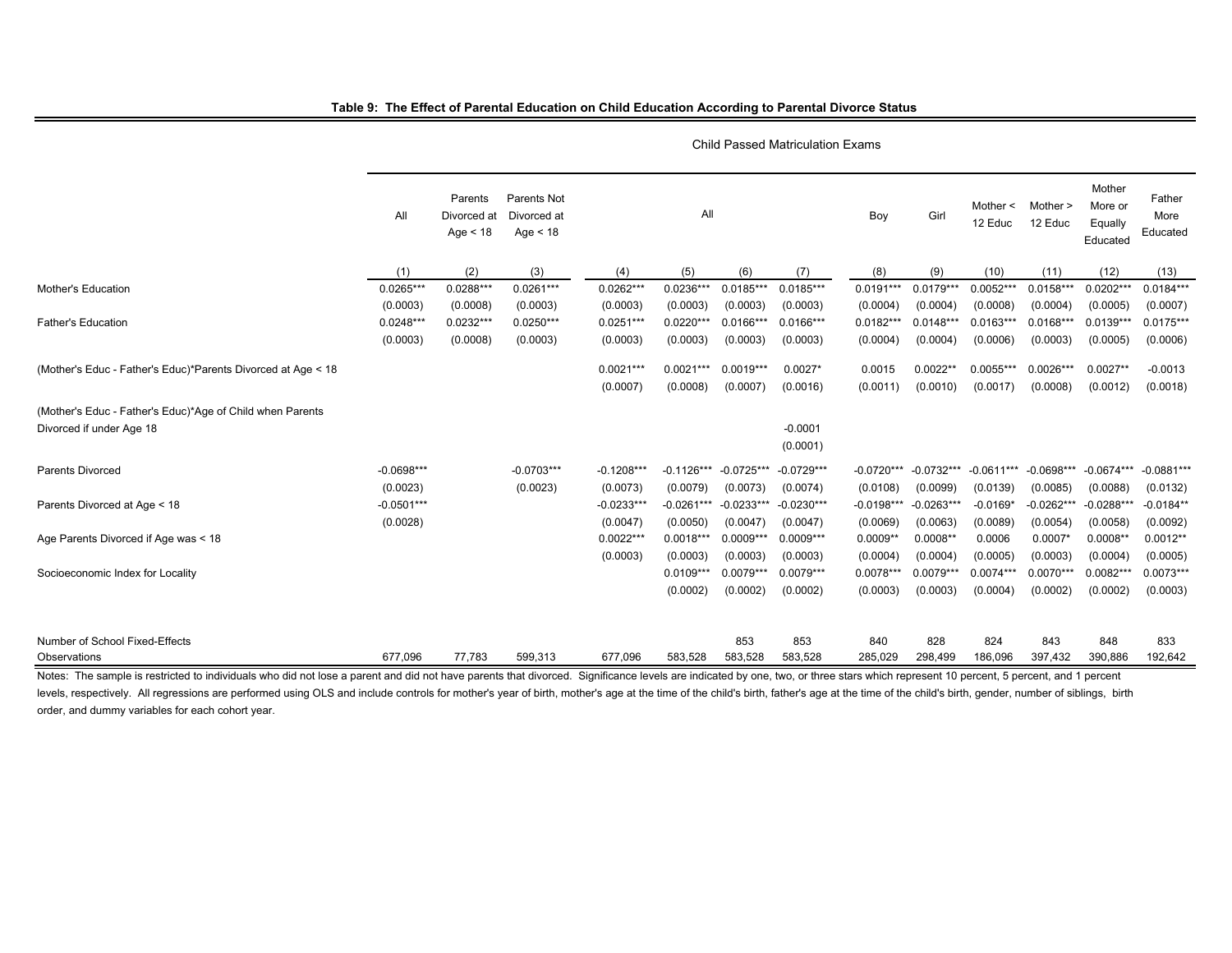|                                                      | Number of<br>Siblings <= 2 | Number of<br>Siblings>2  | All                      |                          |                                     |                                     | Boys                                | Girls                               | Mom Less<br>than HS                 | Mom At<br>Least HS<br>Grad          | Mother<br>Equally or<br>More<br>Educated<br>than Father | <b>Mother Less</b><br>Educated<br>than Father |
|------------------------------------------------------|----------------------------|--------------------------|--------------------------|--------------------------|-------------------------------------|-------------------------------------|-------------------------------------|-------------------------------------|-------------------------------------|-------------------------------------|---------------------------------------------------------|-----------------------------------------------|
|                                                      | (1)                        | (2)                      | (3)                      | (4)                      | (5)                                 | (6)                                 | (7)                                 | (8)                                 | (9)                                 | (10)                                | (11)                                                    | (12)                                          |
| <b>Mother's Education</b>                            | $0.0238***$<br>(0.0004)    | $0.0311***$<br>(0.0006)  | $0.0179***$<br>(0.0008)  | $0.0160***$<br>(0.0008)  | $0.0121***$<br>(0.0008)             | $0.0087***$<br>(0.0008)             | $0.0106***$<br>(0.0012)             | 0.0068***<br>(0.0011)               | $-0.0022$<br>(0.0022)               | $0.0060***$<br>(0.0010)             | $0.0083***$<br>(0.0013)                                 | $0.0125***$<br>(0.0017)                       |
| <b>Father's Education</b>                            | $0.0250***$<br>(0.0004)    | $0.0259***$<br>(0.0006)  | $0.0232***$<br>(0.0007)  | $0.0198***$<br>(0.0008)  | $0.0194***$<br>(0.0008)             | $0.0147***$<br>(0.0007)             | $0.0169***$<br>(0.0011)             | $0.0124***$<br>(0.0010)             | $0.0226***$<br>(0.0017)             | $0.0118***$<br>(0.0009)             | $0.0154***$<br>(0.0014)                                 | $0.0103***$<br>(0.0015)                       |
| Number of Siblings                                   | $0.1106***$<br>(0.0102)    | $-0.0370***$<br>(0.0051) | $-0.0705***$<br>(0.0039) | $-0.0655***$<br>(0.0042) | $-0.0635***$<br>(0.0042)            | $-0.0574***$<br>(0.0040)            | $-0.0524***$<br>(0.0058)            | $-0.0630***$<br>(0.0055)            | $-0.0227***$<br>(0.0076)            | $-0.0679***$<br>(0.0063)            | $-0.0498***$<br>(0.0051)                                | $-0.0733***$<br>(0.0065)                      |
| Number of Siblings Squared                           | $-0.0366***$<br>(0.0036)   | 0.0005<br>(0.0005)       | $-0.0030***$<br>(0.0003) | $-0.0030***$<br>(0.0003) | $-0.0030***$<br>(0.0003)            | $-0.0015***$<br>(0.0003)            | $-0.0011***$<br>(0.0004)            | $-0.0019***$<br>(0.0004)            | $-0.0006$<br>(0.0004)               | $-0.0032***$<br>(0.0004)            | $-0.0018***$<br>(0.0004)                                | $-0.0010**$<br>(0.0005)                       |
| Mother's Educ*Number of Siblings                     |                            |                          | $0.0038***$<br>(0.0003)  | $0.0036***$<br>(0.0003)  | $0.0036***$<br>(0.0003)             | $0.0033***$<br>(0.0003)             | $0.0027***$<br>(0.0005)             | $0.0038***$<br>(0.0004)             | $0.0029***$<br>(0.0007)             | $0.0035***$<br>(0.0005)             | $0.0044***$<br>(0.0005)                                 | $0.0015**$<br>(0.0007)                        |
| Father's Educ*Number of Siblings                     |                            |                          | $0.0010***$<br>(0.0003)  | $0.0013***$<br>(0.0003)  | $0.0013***$<br>(0.0003)             | $0.0010***$<br>(0.0003)             | $0.0009*$<br>(0.0005)               | $0.0012***$<br>(0.0004)             | $-0.0019***$<br>(0.0006)            | $0.0023***$<br>(0.0004)             | $-0.0007$<br>(0.0006)                                   | $0.0033***$<br>(0.0006)                       |
| Socioeconomic Index for Locality                     |                            |                          |                          | $0.0106***$<br>(0.0002)  | $0.0097***$<br>(0.0002)             | $0.0073***$<br>(0.0002)             | $0.0073***$<br>(0.0003)             | $0.0073***$<br>(0.0003)             | $0.0067***$<br>(0.0004)             | $0.0066***$<br>(0.0003)             | $0.0078***$<br>(0.0003)                                 | 0.0064***<br>(0.0004)                         |
| Log Total Family Income 1988-1989                    |                            |                          |                          |                          | $0.0219***$<br>(0.0005)             | $0.0164***$<br>(0.0005)             | 0.0164***<br>(0.0007)               | 0.0165***<br>(0.0006)               | $0.0147***$<br>(0.0008)             | $0.0146***$<br>(0.0005)             | $0.0168***$<br>(0.0006)                                 | $0.0156***$<br>(0.0007)                       |
| Sample Restriction<br>Number of School Fixed-Effects |                            |                          |                          |                          |                                     | 848                                 | 834                                 | 816                                 | 812                                 | 831                                 | 837                                                     | 819                                           |
| Observations                                         | 330,128                    | 192,307                  | 522,435                  | 451,272                  | 451,272                             | 451,272                             | 222,463                             | 228,809                             | 143,766                             | 307,506                             | 299,553                                                 | 151,719                                       |
| Mother's Education                                   | $0.0238***$                | 0.0311***                | $0.0243***$              | $0.0222***$              | $0.0183***$                         | $0.0141***$                         | $0.0152***$                         | $0.0130***$                         | $-0.0004$                           | $0.0145***$                         | $0.0102***$                                             | $0.0210***$                                   |
| <b>Father's Education</b>                            | (0.0004)<br>$0.0250***$    | (0.0006)<br>$0.0259***$  | (0.0007)<br>$0.0277***$  | (0.0008)<br>$0.0242***$  | (0.0008)<br>$0.0238***$             | (0.0007)<br>$0.0186***$             | (0.0010)<br>$0.0201***$             | (0.0010)<br>0.0171***               | (0.0017)<br>$0.0234***$             | (0.0008)<br>$0.0149***$             | (0.0013)<br>$0.0216***$                                 | (0.0016)<br>$0.0126***$                       |
| Number of Siblings                                   | (0.0004)<br>$0.1106***$    | (0.0006)<br>$-0.0370***$ | (0.0007)<br>$-0.0030*$   | (0.0008)<br>0.0014       | (0.0008)<br>$0.0035*$               | (0.0007)<br>0.0016                  | (0.0010)<br>$-0.0033$               | (0.0010)<br>$0.0060**$              | (0.0016)<br>$-0.0124***$            | (0.0008)<br>$0.0134***$             | (0.0013)<br>$-0.0004$                                   | (0.0015)<br>$-0.0078**$                       |
| Number of Siblings Squared                           | (0.0102)<br>$-0.0366***$   | (0.0051)<br>0.0005       | (0.0018)<br>$-0.0044***$ | (0.0019)<br>$-0.0044***$ | (0.0019)<br>$-0.0044***$            | (0.0018)<br>$-0.0029***$            | (0.0026)<br>$-0.0021***$            | (0.0024)<br>$-0.0036***$            | (0.0031)<br>$-0.0006$               | (0.0024)<br>$-0.0040***$            | (0.0024)<br>$-0.0029***$                                | (0.0032)<br>$-0.0025***$                      |
| (Mother's Educ - Father's Educ)*Number of Siblings   | (0.0036)                   | (0.0005)                 | (0.0003)<br>$0.0010***$  | (0.0003)<br>$0.0008**$   | (0.0003)<br>$0.0008**$              | (0.0003)<br>$0.0008***$             | (0.0004)<br>0.0006                  | (0.0004)<br>$0.0010**$              | (0.0004)<br>$0.0022***$             | (0.0004)<br>$-0.0008**$             | (0.0004)<br>$0.0035***$                                 | (0.0004)<br>$-0.0022***$                      |
| Socioeconomic Index for Locality                     |                            |                          | (0.0003)                 | (0.0003)<br>$0.0107***$  | (0.0003)<br>$0.0098***$             | (0.0003)<br>$0.0074***$             | (0.0004)<br>$0.0074***$             | (0.0004)<br>$0.0074***$             | (0.0005)<br>$0.0067***$             | (0.0004)<br>$0.0067***$             | (0.0005)<br>$0.0078***$                                 | (0.0006)<br>0.0066***                         |
| Log Total Family Income 1988-1989                    |                            |                          |                          | (0.0002)                 | (0.0002)<br>$0.0219***$<br>(0.0005) | (0.0002)<br>$0.0164***$<br>(0.0005) | (0.0003)<br>$0.0164***$<br>(0.0007) | (0.0003)<br>$0.0164***$<br>(0.0006) | (0.0004)<br>$0.0146***$<br>(0.0008) | (0.0003)<br>$0.0148***$<br>(0.0005) | (0.0003)<br>$0.0168***$<br>(0.0006)                     | (0.0004)<br>$0.0156***$<br>(0.0007)           |
| Number of School Fixed-Effects<br>Observations       | 330,128                    | 192,307                  | 522,435                  | 451,272                  | 451,272                             | 848<br>451,272                      | 834<br>222,463                      | 816<br>228,809                      | 812<br>143,766                      | 831<br>307,506                      | 837<br>299,553                                          | 819<br>151,719                                |

#### **Table 10: The Effect of Parental Education on Child Education According to Family Size**

Child Passed Matriculation Exams

Notes: For every column, the upper and lower panels represent separate regressions. The sample is restricted to individuals who did not lose a parent and did not have divorced parents. Significance levels are indicated by three stars which represent 10 percent, 5 percent, and 1 percent levels, respectively. All regressions are performed using OLS and include controls for mother's age at the time of the child's birth, father's age at the tim gender, number of siblings, birth order, and dummy variables for each cohort year.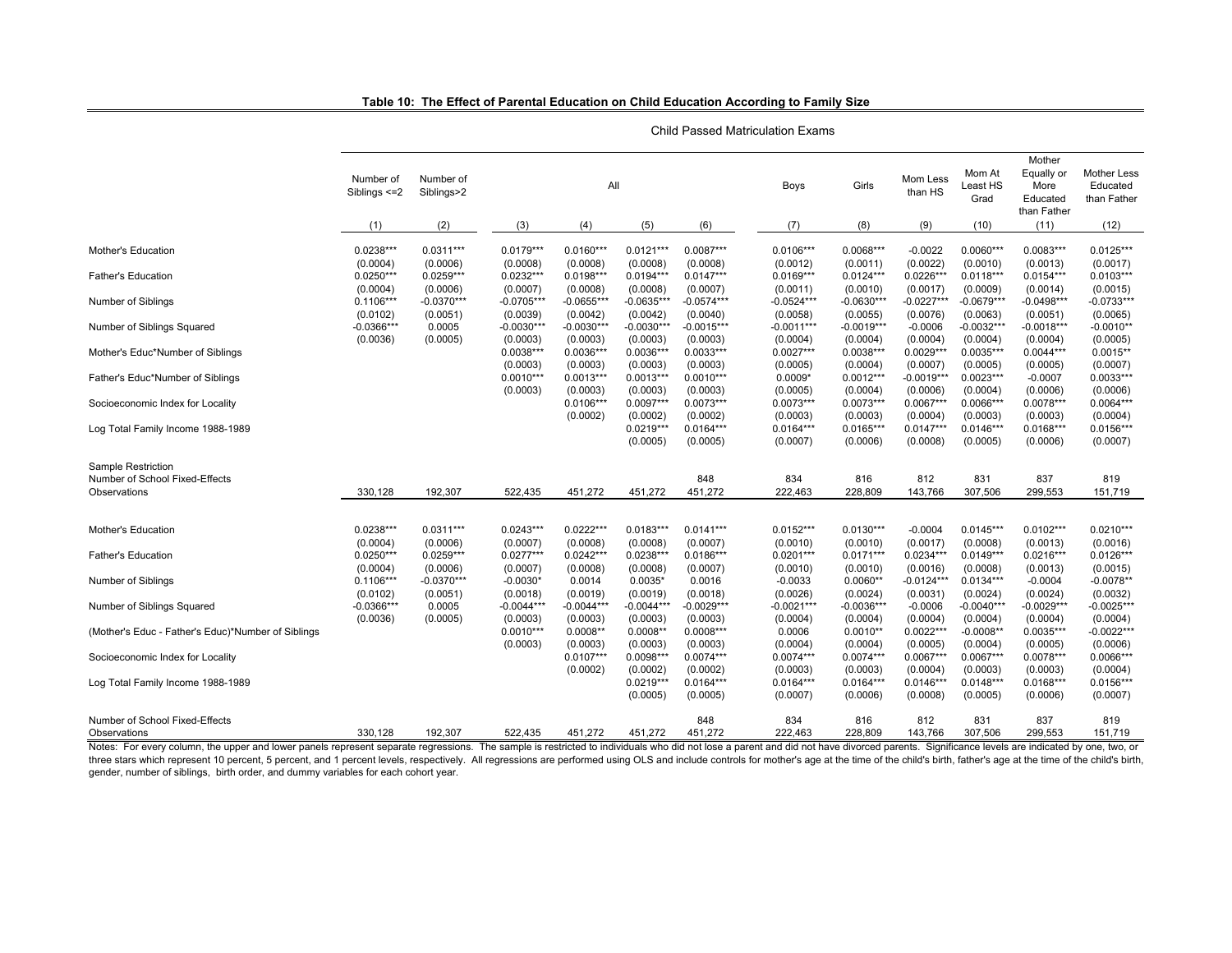|                                         | <b>Works Full-</b><br>Time | Works Full or<br>Part-Time | Time with<br>Kids | <b>Works Full-</b><br>Time | Works Full or<br>Part-Time | Time with<br>Kids |
|-----------------------------------------|----------------------------|----------------------------|-------------------|----------------------------|----------------------------|-------------------|
|                                         | (1)                        | (2)                        | (3)               | (4)                        | (5)                        | (6)               |
| Age                                     | $0.042***$                 | $0.053***$                 | $-5.004$          | $0.042***$                 | $0.053***$                 | $-5.071$          |
|                                         | (0.011)                    | (0.011)                    | (4.176)           | (0.011)                    | (0.011)                    | (4.178)           |
| Age Squared                             | $-0.001***$                | $-0.001***$                | 0.064             | $-0.001***$                | $-0.001***$                | 0.064             |
|                                         | (0.000)                    | (0.000)                    | (0.050)           | (0.000)                    | (0.000)                    | (0.050)           |
| Number of Kids                          | $-0.058***$                | $-0.050***$                | $-7.513$          | $-0.026$                   | $-0.120**$                 | $-10.362$         |
|                                         | (0.015)                    | (0.014)                    | (5.501)           | (0.054)                    | (0.051)                    | (19.895)          |
| Female                                  | $-0.883***$                | $-0.822***$                | $-47.542$         | $-0.858***$                | $-0.615***$                | $-6.676$          |
|                                         | (0.133)                    | (0.126)                    | (48.644)          | (0.217)                    | (0.204)                    | (79.492)          |
| Female*Number of Kids                   | $-0.004$                   | $-0.022$                   | 22.532***         | $-0.013$                   | $-0.120*$                  | 4.098             |
|                                         | (0.019)                    | (0.018)                    | (6.955)           | (0.075)                    | (0.071)                    | (27.590)          |
| Education                               | 0.004                      | $0.012*$                   | 5.650**           | 0.011                      | $-0.004$                   | 4.962             |
|                                         | (0.007)                    | (0.007)                    | (2.523)           | (0.014)                    | (0.013)                    | (5.009)           |
| Female*Education                        | $0.033***$                 | $0.049***$                 | $9.143***$        | 0.031                      | 0.028                      | 5.125             |
|                                         | (0.009)                    | (0.009)                    | (3.473)           | (0.019)                    | (0.018)                    | (6.874)           |
| Education*Number of Kids                |                            |                            |                   | $-0.003$                   | 0.007                      | 0.285             |
|                                         |                            |                            |                   | (0.005)                    | (0.005)                    | (1.829)           |
| Female*Education*Number of Kids         |                            |                            |                   | 0.001                      | 0.010                      | 1.868             |
|                                         |                            |                            |                   | (0.007)                    | (0.007)                    | (2.615)           |
| Fixed-Effects for Age of Youngest Child | Yes                        | Yes                        | Yes               | Yes                        | Yes                        | Yes               |
| Fixed-Effects for Day of the Week       | Yes                        | Yes                        | Yes               | Yes                        | Yes                        | Yes               |
| Observations                            | 1,131                      | 1,131                      | 1,131             | 1,131                      | 1,131                      | 1,131             |
| Mean of the Dependent Variable          | 0.567                      | 0.714                      | 123.27            |                            |                            |                   |

### **Table 11: The Allocation of Parental Time with Children and Family Size**

Notes: Sample includes all married adults below the age of 60 from the Israel Time Budget Survey 1991/1992. Standard errors appear in parentheses. Significance levels are indicated by one, two, or three stars which represent 10 percent, 5 percent, and 1 percent levels, respectively. Time with children includes the following categories: "Taking care of babies/children (physical care)", "Helping children with homework/studies", "Reading to children", "Playing with the children", "Watching TV with the children," "Other (including conversations with children)", "Driving (walking) related to childcare."